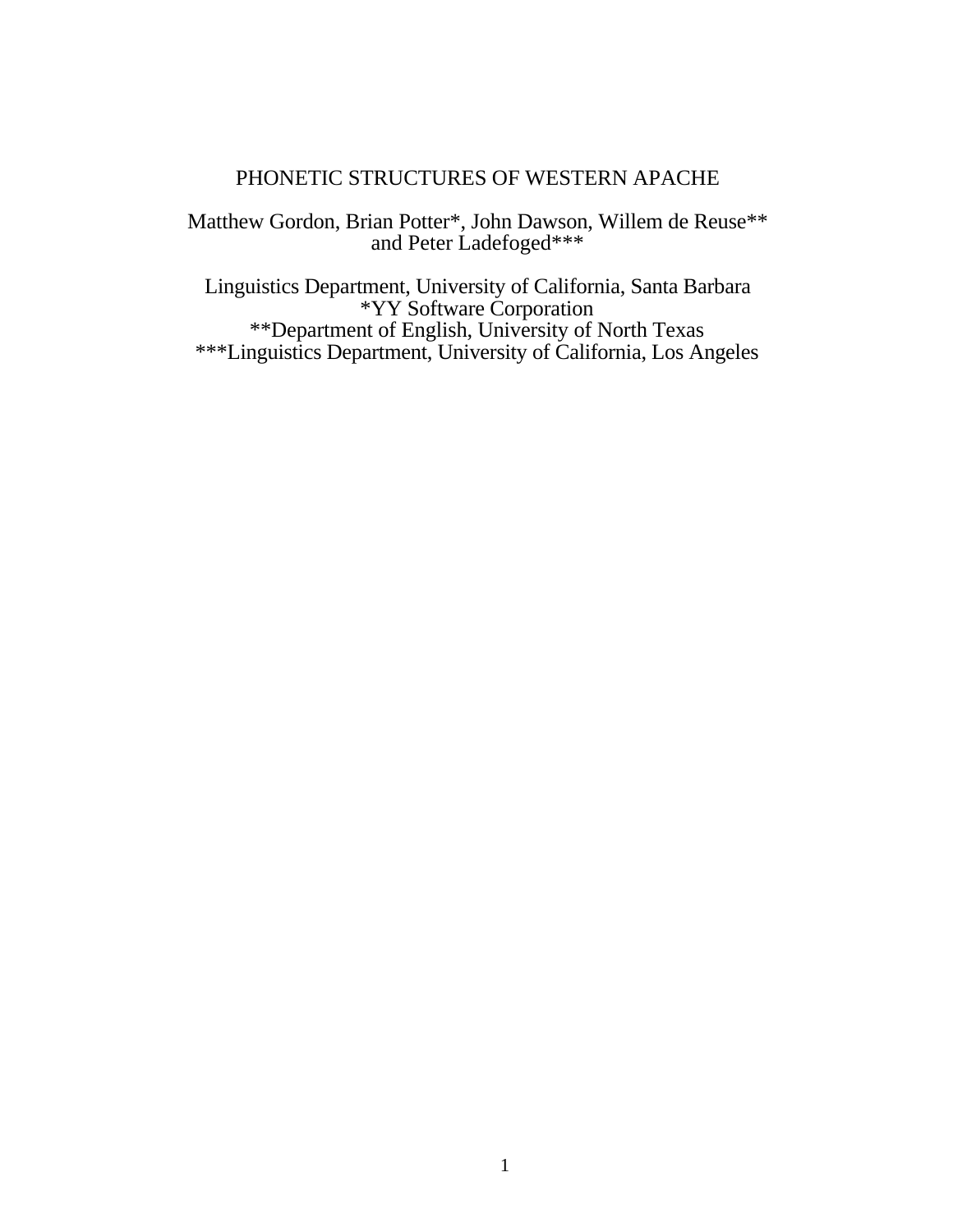## **1. Introduction**

Western Apache is a Southern Athabaskan language spoken primarily on the San Carlos and White Mountain Apache Reservations in east central Arizona. Figure 1 illustrates the locations of these reservations.



Figure 1. Map indicating primary area in which Western Apache is spoken.

The first recorded use of the term 'Apache' is by Juan de Oñate at San Juan Pueblo on September 9, 1598. As discussed in Opler (1983), there are several hypotheses about the original source for this word including the Zuni and Yavapai words [?aapaču] and [?awáača], respectively, referring to the Southern Athabaskan people in general, as well as the Spanish word *mapache* 'racoon'. The Western Apache people refer to themselves (in their practical orthography) as the 'nnee', 'ndee', or 'inee', depending on dialect.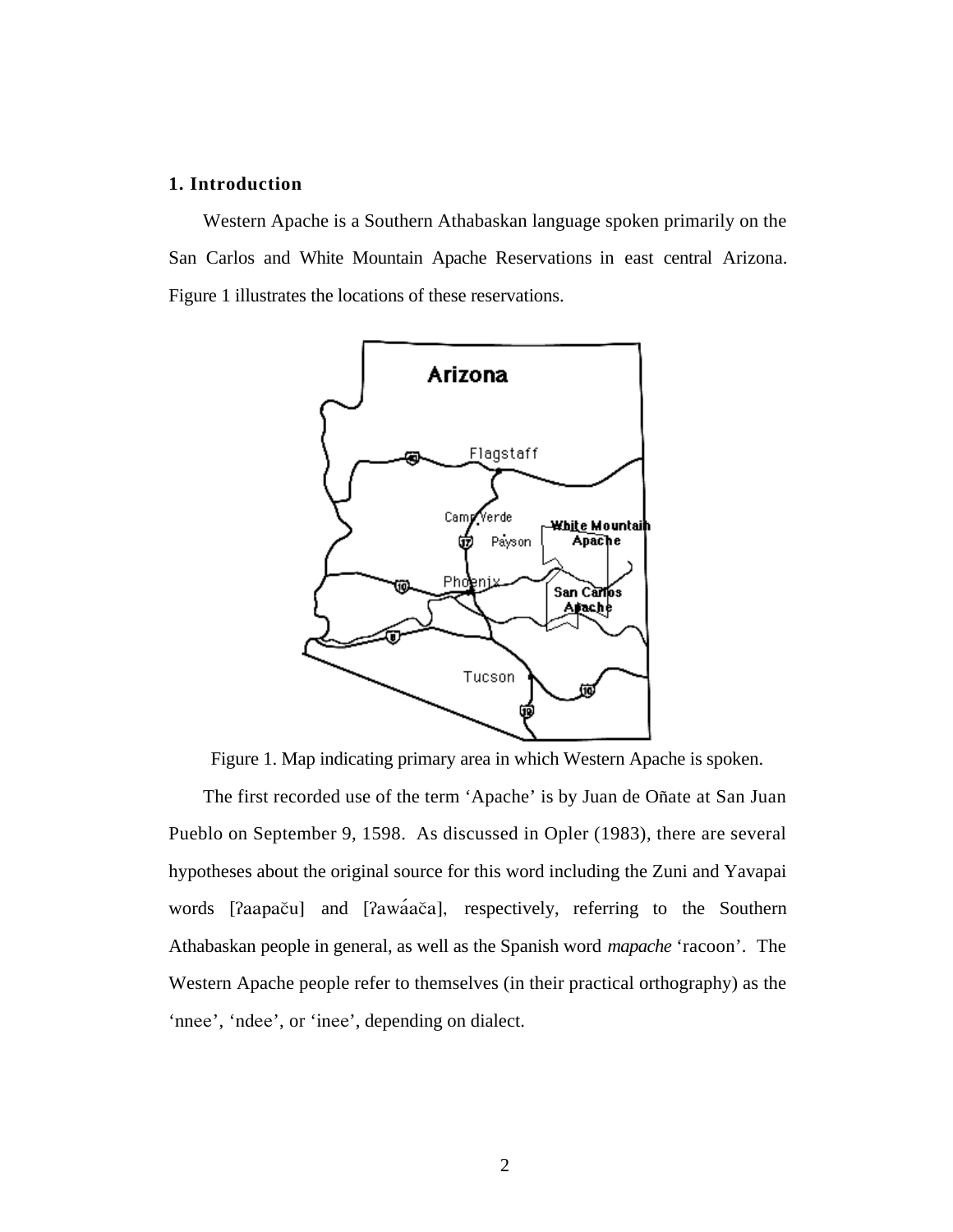The Southern Athabaskan languages, also known as the 'Apachean' languages, additionally include Navajo, and Mescalero, Chiricahua, Jicarilla, Lipan, and Plains Apache. The classification in Figure 2 combines the proposals in Hoijer (1938) and Hoijer (1971), and is compatible with that of Hardy (1979). Note that Chiricahua and Mescalero are considered to be distinct languages, although they are mutually intelligible. of one language.



Figure 2. Classification of the Southern Athabaskan languages.

Hoijer identified the Apachean languages as 'closely related' (Hoijer 1963:6) but 'mutually unintelligible dialect groups' (Hoijer 1945:193, 1938). Western Apache is not mutually intelligible with Navajo, its geographically closest relative, but de Reuse (1993, 1994) notes that Western Apache and Navajo speakers understand much of each other's languages, and that some speakers claim mutual intelligibility. Western Apache dialects spoken in regions close to the Navajo reservation exhibit a greater degree of mutual intelligibility with Navajo than do dialects spoken in regions farther from the Navajo reservation. The Tonto dialect of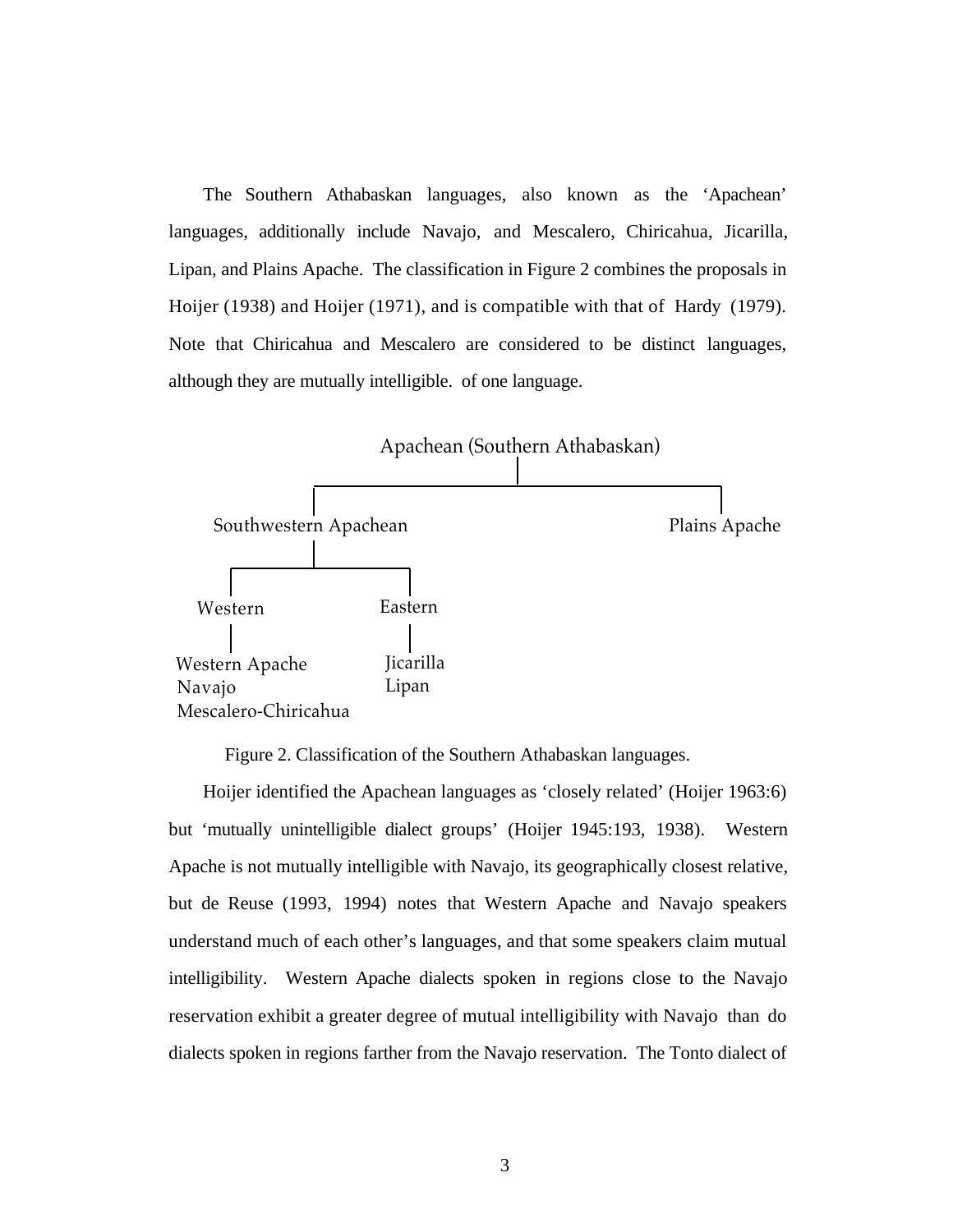Western Apache, spoken in and near Camp Verde and Payson, Arizona, is geographically and linguistically the closest dialect to Navajo, while the San Carlos dialect, the predominant dialect on the San Carlos Reservation, is geographically and linguistically the most distinct. Note that the predominant dialect on the White Mountain Apache reservation is White Mountain Apache.

The 1990 U.S. Census reports an estimated 12,390 speakers of 'Apache'. It is unclear to what extent this figure accurately distinguishes Western, Mescalero-Chiricahua, Jicarilla, Plains, and Lipan Apache. An estimated 303 respondents also identified themselves specifically as 'San Carlos' speakers. Census estimates also indicate that over 17,000 respondents identified themselves as speakers of 'Indian' or 'American Indian', and approximately 1,500 respondents identified themselves as 'Athabaskan' speakers. The particular languages spoken by these individuals are not known. A fair estimate of the total number of Western Apache speakers at present is 14,000 - 15,000. The Census figures are listed with commentary by Broadwell (1995). The figures are from an unpublished Census report: Language Spoken at Home and Ability to Speak English for United States, Regions and States: 1990 (CPH-L-133).

Relatively few materials are presently available on Western Apache phonetics. There are two dissertations on Western Apache phonetics and/or phonology: Greenfeld (1972), a study of White Mountain phonetics and phonology, and Durbin (1964), a study of San Carlos phonology and morphology. De Reuse (1994) provides an introduction to Western Apache phonetics and Hill (1963) and de Reuse (1993) discuss dialect variation within Western Apache. Several works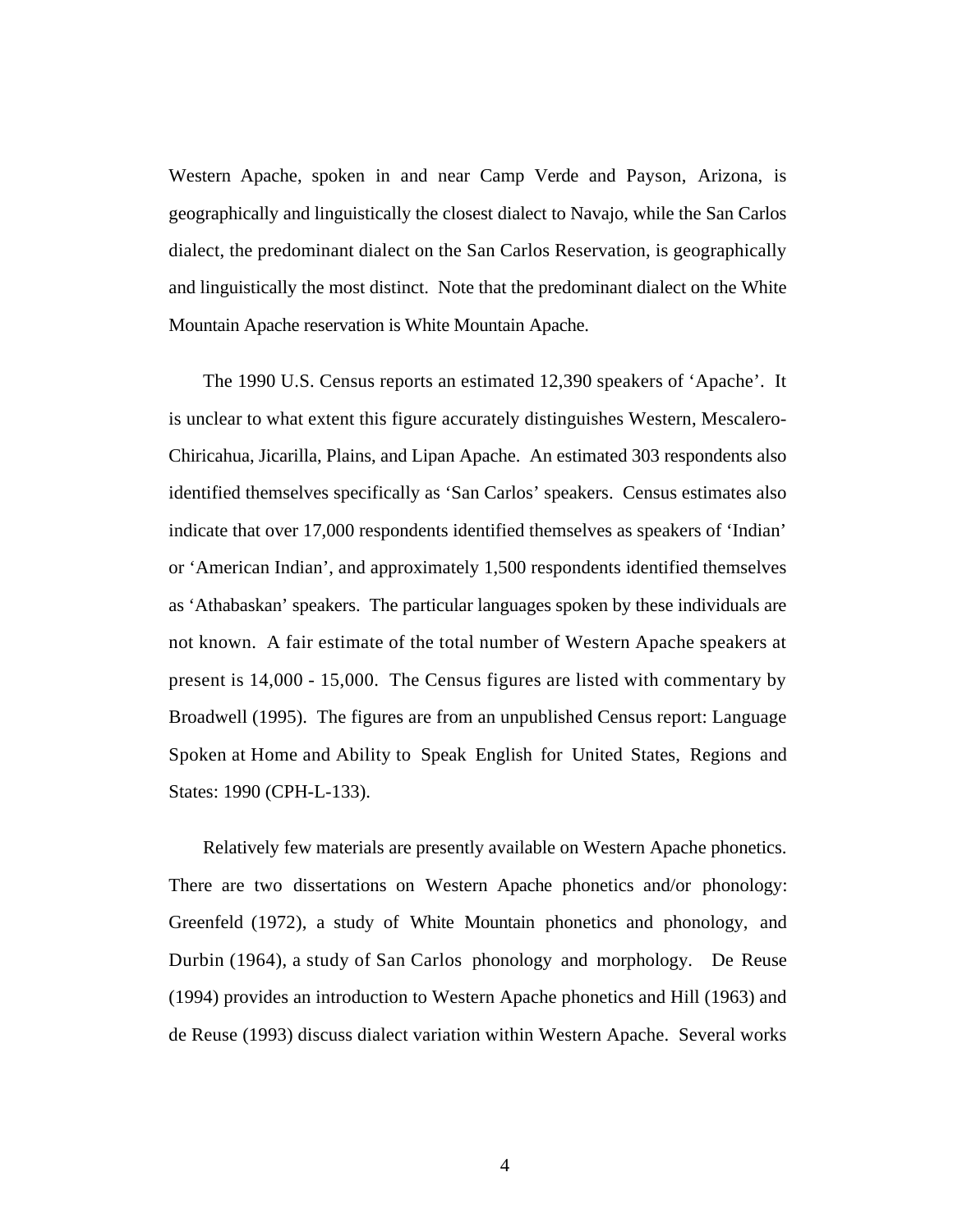on Navajo phonetics are relevant to the present study including deJong & McDonough (1994), McDonough & Austin-Garrison (1994), McDonough & Ladefoged (1993), and McDonough, Ladefoged & George (1993). Additionally, there is discussion of Navajo sounds/orthography in Young & Morgan (1987) and of Western Apache sounds/orthography in White Mountain Apache Culture Center (1972a,b) and Bray (1998). (See de Reuse (1994) and Potter (1997) for more comprehensive discussion of Western Apache linguistic materials.)

## **2. Present study**

The present study is based on a list of approximately 150 Western Apache words that was designed to illustrate several of the principal phonetic features of the language, including voice-onset-time and closure duration of the stops, spectral properties of the fricatives, and duration and quality of the vowels. The word list was checked and recorded by one male speaker, M1, in Los Angeles. The remainder of the fieldwork was conducted in Tucson, Arizona, and in the towns of Bylas, Peridot and San Carlos on the San Carlos reservation. The word list was elicited from a total of nine speakers, four women and five men. The speakers represented a number of different dialects within Western Apache including San Carlos, White Mountain, Cibecue, and two different varieties spoken in Bylas. Data from one of the female speakers could not be used; thus, this paper presents data from three female and five male speakers. Recordings were made using a headmounted noise-canceling microphone, which ensured an approximately 45 dB signal to noise ratio. Three speakers were recorded outdoors. Speakers repeated each word twice, while recordings were made on a Sony Digital Audio Tape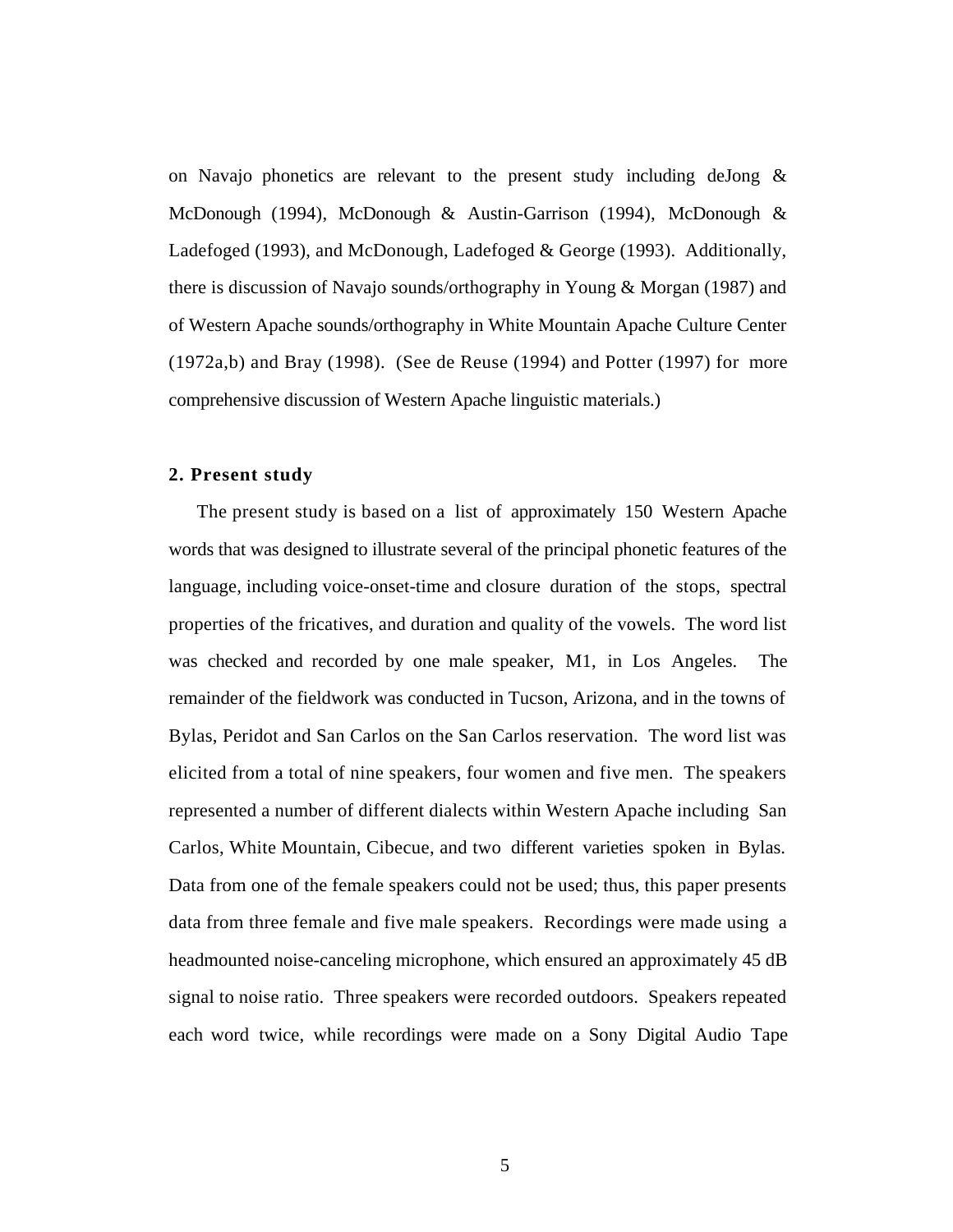Recorder at a sampling rate of 48 kHz. Upon return to the UCLA Phonetics Laboratory, the data that were to be used for acoustic analyses were transferred to the Kay Computerized Speech Lab and down sampled to 16 kHz for analysis.

### **3. Consonants**

The consonant phonemes of Western Apache are shown in Table 1. IPA symbols are used in the text, except for those delimited by angled brackets, which represent the orthographic conventions prevalent in the Athabaskan literature, shown in Table 2.

|                           | Bilabial | Alveolar                           | Palato-                                      | Velar                                    | Glottal |
|---------------------------|----------|------------------------------------|----------------------------------------------|------------------------------------------|---------|
|                           |          |                                    | alveolar                                     |                                          |         |
| <b>Stops</b>              | p        | $t^h$ t t'                         |                                              | ${\bf k}^{\bf h}$<br>$k \mathbf{k'}$   ? |         |
| Affricates                |          |                                    | $\overline{ts}^h$ is $ts'$   if $f'$ if $f'$ |                                          |         |
| <b>Nasals</b>             | m        | n                                  |                                              |                                          |         |
| Fricatives                |          | Z<br>S                             | 3                                            | $\mathbf X$                              | n       |
| Laterals                  |          |                                    |                                              |                                          |         |
| <b>Lateral Affricates</b> |          | $\mathbf{H}^{\bullet}$<br>tł<br>tl |                                              |                                          |         |
| Approximants              | W        |                                    |                                              |                                          |         |

Table 1. The consonants of Western Apache as investigated in the present study.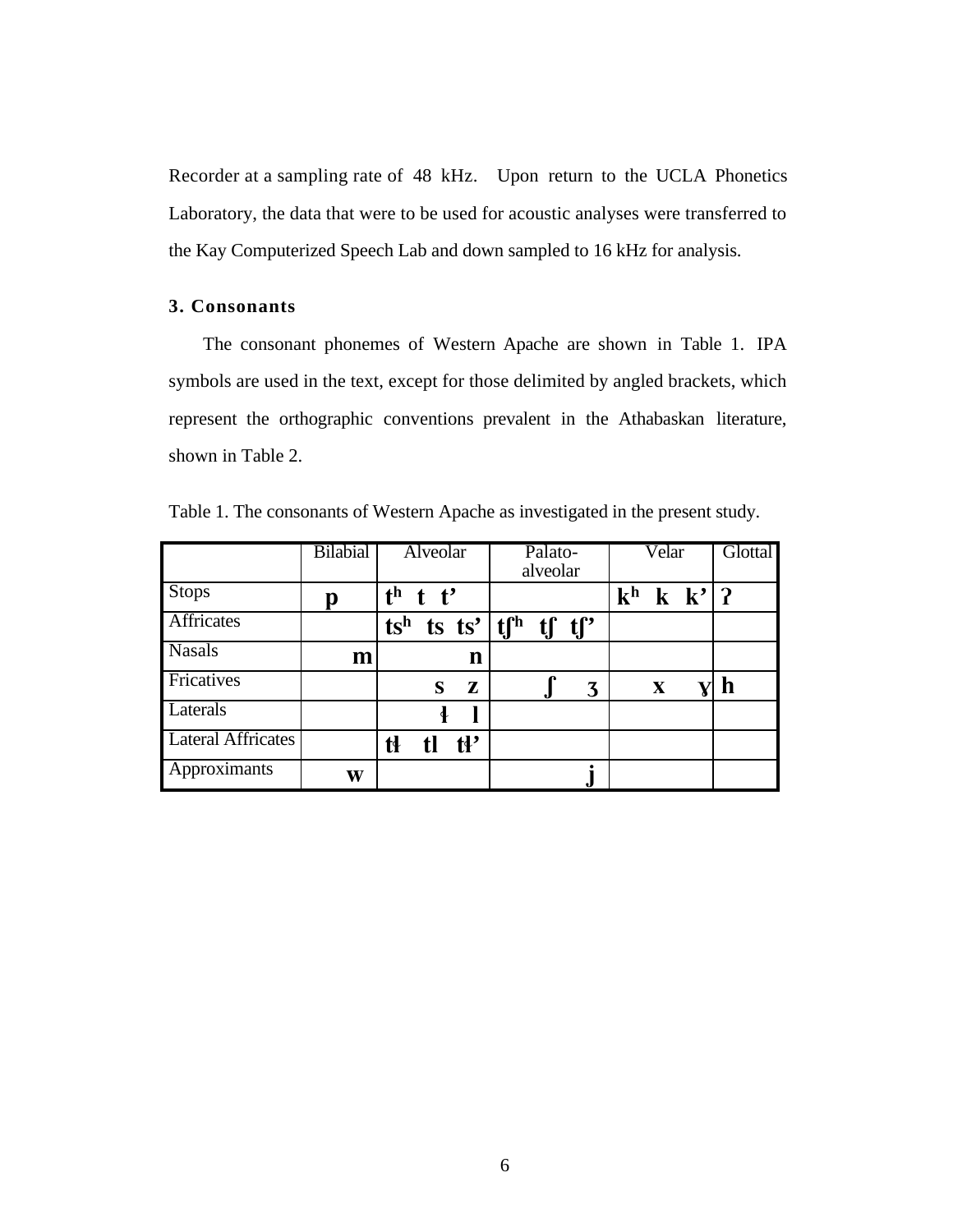|                           | <b>Bilabial</b> | Alveolar   | Palato-            | Velar                | Glottal |
|---------------------------|-----------------|------------|--------------------|----------------------|---------|
|                           |                 |            | alveolar           |                      |         |
| <b>Stops</b>              | n               | $t$ d $t'$ |                    | ${\bf k'}$<br>k<br>g |         |
| Affricates                |                 |            | ts dz ts' ch j ch' |                      |         |
| <b>Nasals</b>             | m               | n          |                    |                      |         |
| Fricatives                |                 | Z<br>S     |                    | sh $zh   x, h \ngh$  | h       |
| Laterals                  |                 |            |                    |                      |         |
| <b>Lateral Affricates</b> |                 | t dl       |                    |                      |         |
|                           |                 |            |                    |                      |         |
| Approximants              | W               |            |                    |                      |         |

Table 2. Conventional Athabaskan orthography for the consonants of Western Apache.

Note that several sounds and/or sound combinations present in Western Apache are not indicated in Table 1. Table 1 does not include the prenasalized voiced stops [mb] and [nd], which occur as variants of /m/ and /n/. Word initial glottal stop is not written in the orthography. Labialized [hw] and [kw] are considered as the equivalent of phonemes in the orthography, but we did not investigate them in the present project. Note also that while listed separately in Table 1, the phonemic distinction between /x/ and /h/ is of some debate (cf. de Reuse 1994), and [w] is possibly an allophone of  $/\gamma$ / (Greenfeld 1972, de Reuse 1994). These sounds, which are distinguished in the Western Apache orthography, were included in the present study. The status of  $[p^h]$  (orthographic 'p') will be discussed in section 3.1. Finally, note that the release of the unaspirated affricates is typically voiceless although there may be some tokens with slight voicing during the fricative phase.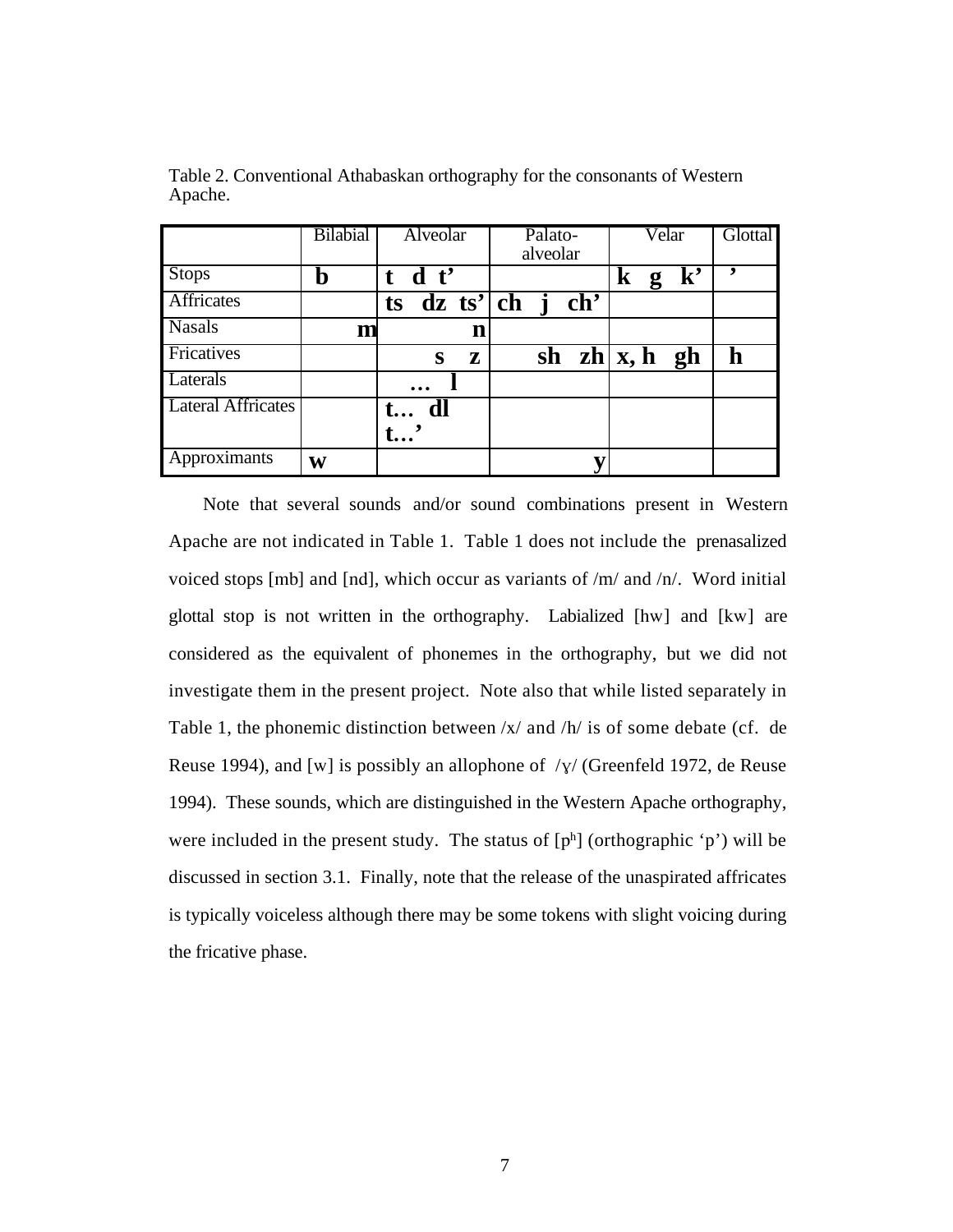# **3.1. Unaffricated stops**

Western Apache unaffricated stop consonants are produced at three places: bilabial, alveolar, and velar. At the alveolar and velar places of articulation there are three possibilities: aspirated, ejective and unaspirated. (The voiceless unaspirated alveolars are characteristically realized as taps in intervocalic environments other than in stem-initial position; an example of a tap appears later in Figure 18) The bilabial stops are more restricted. Ejective bilabial stops do not occur, and aspirated bilabial stops are rarely attested, surfacing primarily, if not exclusively, in borrowed words. Figures 3 - 5 illustrate the alveolar stop series for one speaker. The closure for the three alveolar stops is voiceless, as indicated by the absence of any energy in the spectrograms during the closure phase. The vowel following the unaspirated stop in Figure 3 commences almost instantaneously after the release of the stop. Another interesting feature of Figure 3 is the realization of the phonemic glottal stop as creaky phonation (indicated by increased distance between the vertical pitch striations in the spectrogram) on the transition into the glide. After the aspirated stop in Figure 4, there is a lengthy period of aspiration before voicing and the following vowel begins. Finally, the ejective in Figure 5 is followed by a long silent period (lacking aspiration) before the onset of voicing in the following vowel.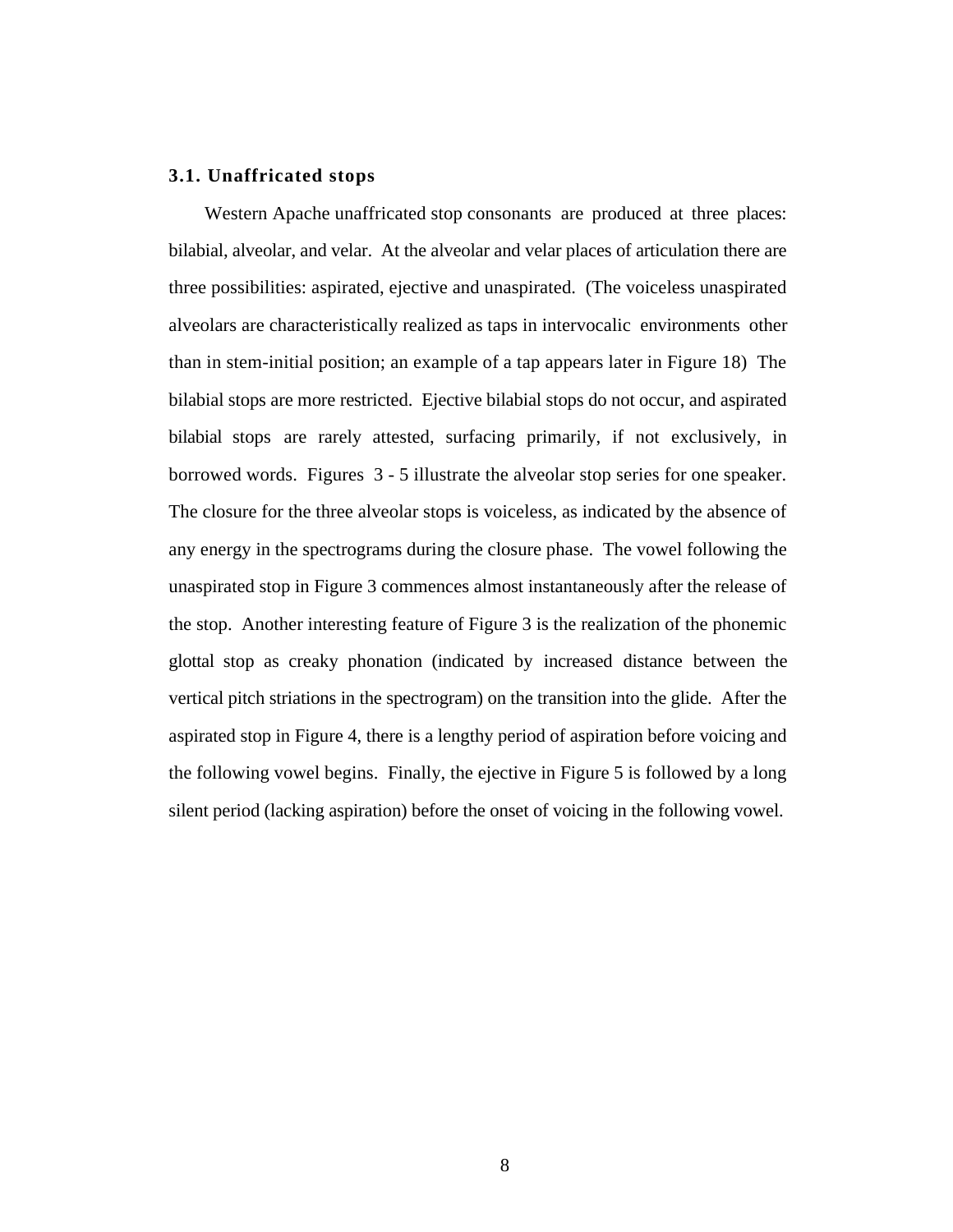

Figure 4. Voiceless aspirated alveolar stop in the word /pithazi:h/ 'her/his turkey' as produced by speaker F1.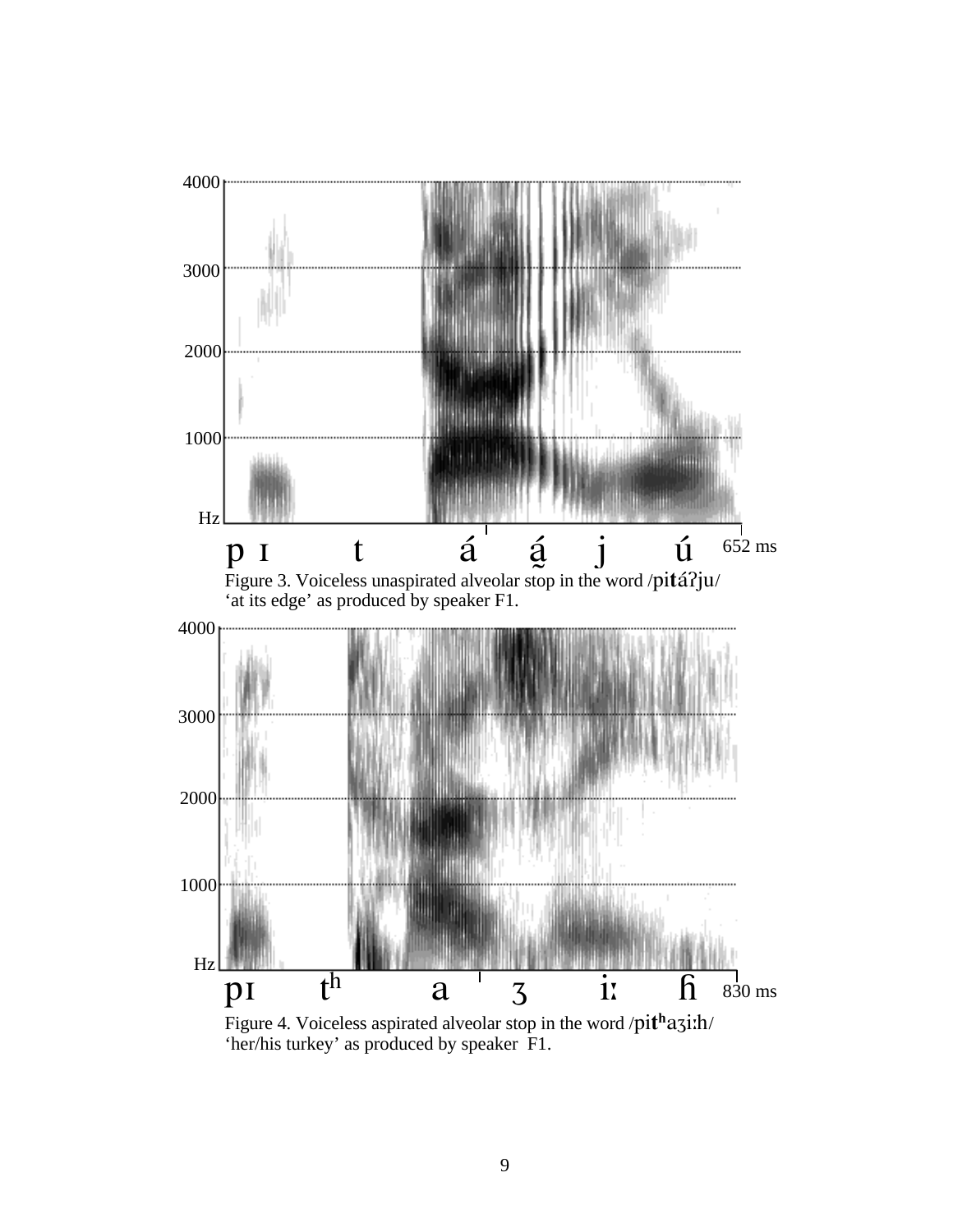

In addition, although not previously recognized for Western Apache, the present study investigates the possible presence of contrastively voiced stops in the language. As reported in Section 3.3, a voiced alveolar stop, contrasting with the unaspirated alveolar stop, was identified in the speech of two Western Apache speakers (see section 3.3 for discussion of the historical origins of this voiced stop).

### **3.1.1. Voice onset time (VOT)**

Voice-onset-time (the period from consonant release to the onset of voicing of the following vowel, abbreviated VOT) was measured for the stops using the waveform in conjunction with a spectrogram. VOT measurements were made for the boldface consonants appearing in the words in Table 3. Consonants were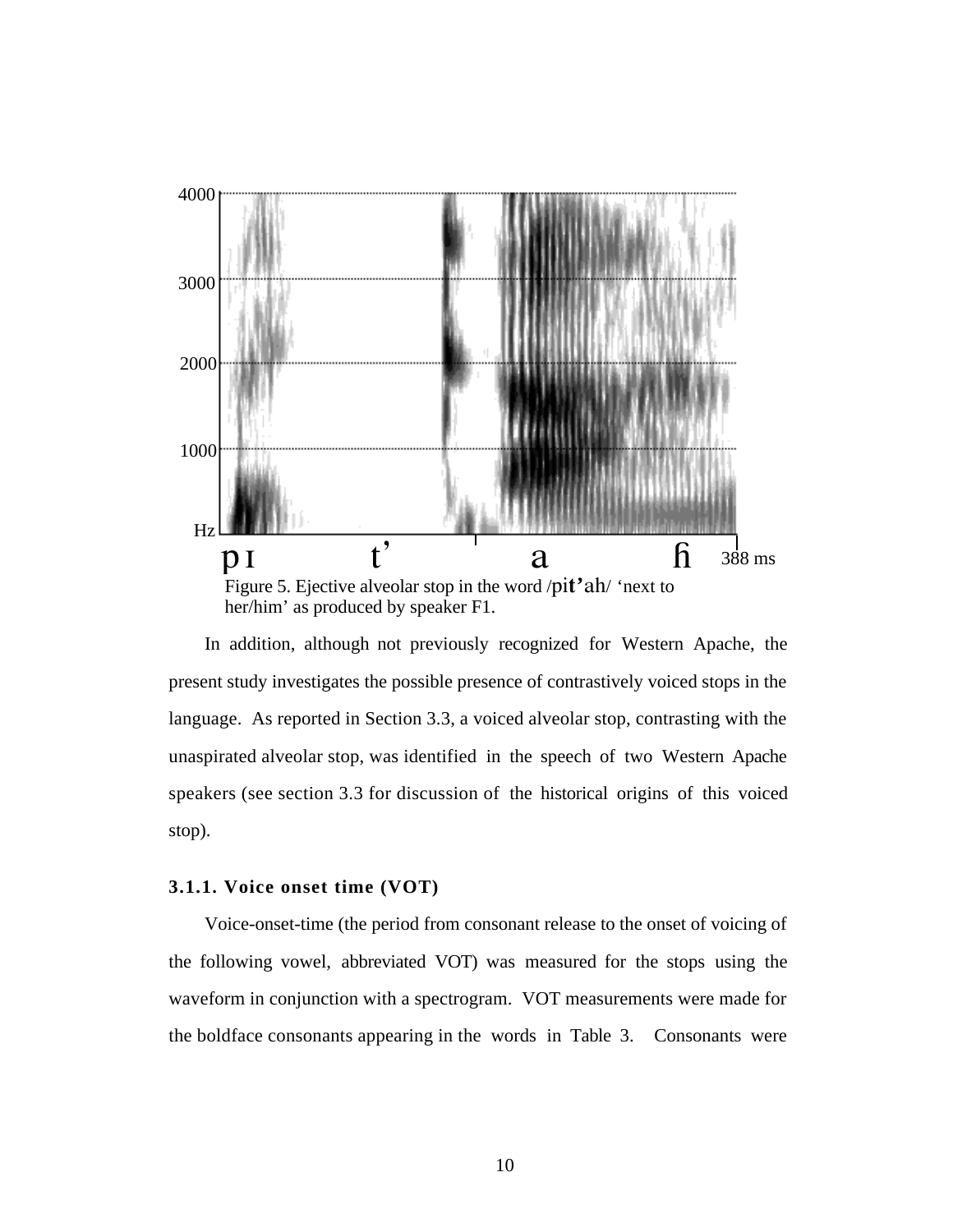measured in two intervocalic contexts, in both of which the stop occurred in stemintial position and was preceded by the high front vowel [I]. The contexts are distinguished by the vowel following the stop, high front [I] or [i] versus low [a].

VOT values were found not to differ as a function of whether they appeared before low or before high vowels. Mean values averaged over all speakers and all consonants were in fact 43 ms in both environments. Nor did individual speakers show substantially different patterns. For this reason, the other analyses of VOT discussed below collapse results for all speakers and both contexts in which the target stop appeared.

| Stop                 | Before [i]                        |                    | $\overline{\text{Before}}$ [a] |                |
|----------------------|-----------------------------------|--------------------|--------------------------------|----------------|
| Consonant            | $\lceil 1 \rceil$                 |                    |                                |                |
|                      | pipit                             | her/his stomach    | <i>s</i> pan                   | buckskin       |
|                      | pitit                             | her/his blood      | pitá?jú                        | at its edge    |
| k                    | $p$ <sub>I</sub> $k$ <sup>I</sup> | her/his cane       | pikat                          | her/his cedar  |
| $\mathsf{t}^{\rm h}$ | pithisko                          | more so            | pithazi                        | her/his turkey |
| k <sup>h</sup>       | $11k^h$ <sub>13</sub>             | spotted            | $ik^h$ ał                      | animal hide    |
|                      | pit'is                            | her/his cottonwood | p <sub>It</sub> 'ah            | near him/her   |
|                      |                                   | tree               |                                |                |
| k,                   | pik'isn                           | her/his brother    | $ik'$ ah                       | fat            |

Table 3. Words used to measure VOT and closure duration for unaffricated stops.

VOT for the three manners of stop consonants (aspirated, ejective, and unaspirated) appear graphically in Figure 6. Bilabials were omitted from this comparison, due to the lack of aspirated and ejective bilabials in the data set. Thus, data in Figure 6 includes only alveolar and velar stops. All three manner classes differ significantly from one another in terms of VOT. VOT is longest for the aspirated stops, intermediate in length for the ejective stops, and shortest for the unaspirated stops. The effect of manner of articulation on VOT was found to be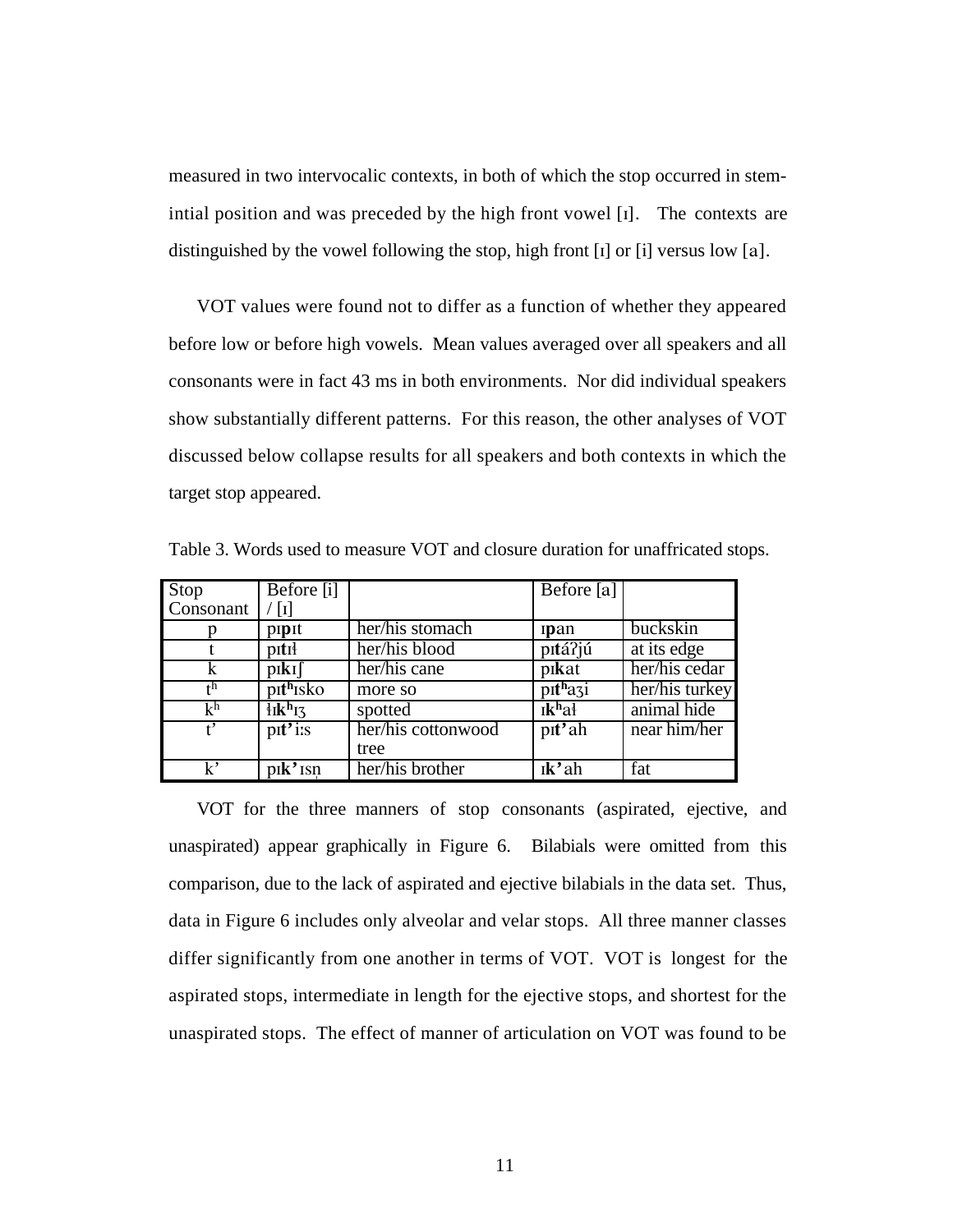highly significant at the p<.0001 level according to a two-factor analysis of variance with place of articulation and manner of articulation as independent variables: F(2,  $185$ ) = 97.831, p<.0001. Additionally, all of the pairwise differences between individual manners of articulation were found to be highly significant at the p<.0001 level according to Fisher's PLSD post hoc tests.



Figure 6. VOT values for aspirated, ejective, and unaspirated stops (velars and alveolars).

VOT was also highly influenced by place of articulation according to the analysis of variance:  $F(1, 185) = 41.485$ ,  $p< .0001$ . In a series of unpaired t-tests, velars and alveolars were compared within the ejective and aspirated series, while velar, alveolar, and bilabial stops were compared within the unaspirated series. Results for all three manners of articulation were similar. According to Fisher's PLSD post hoc tests, velars had significantly longer VOT values than alveolars (p<.0001) for ejective, unaspirated, and aspirated stops, as shown in Figure 7.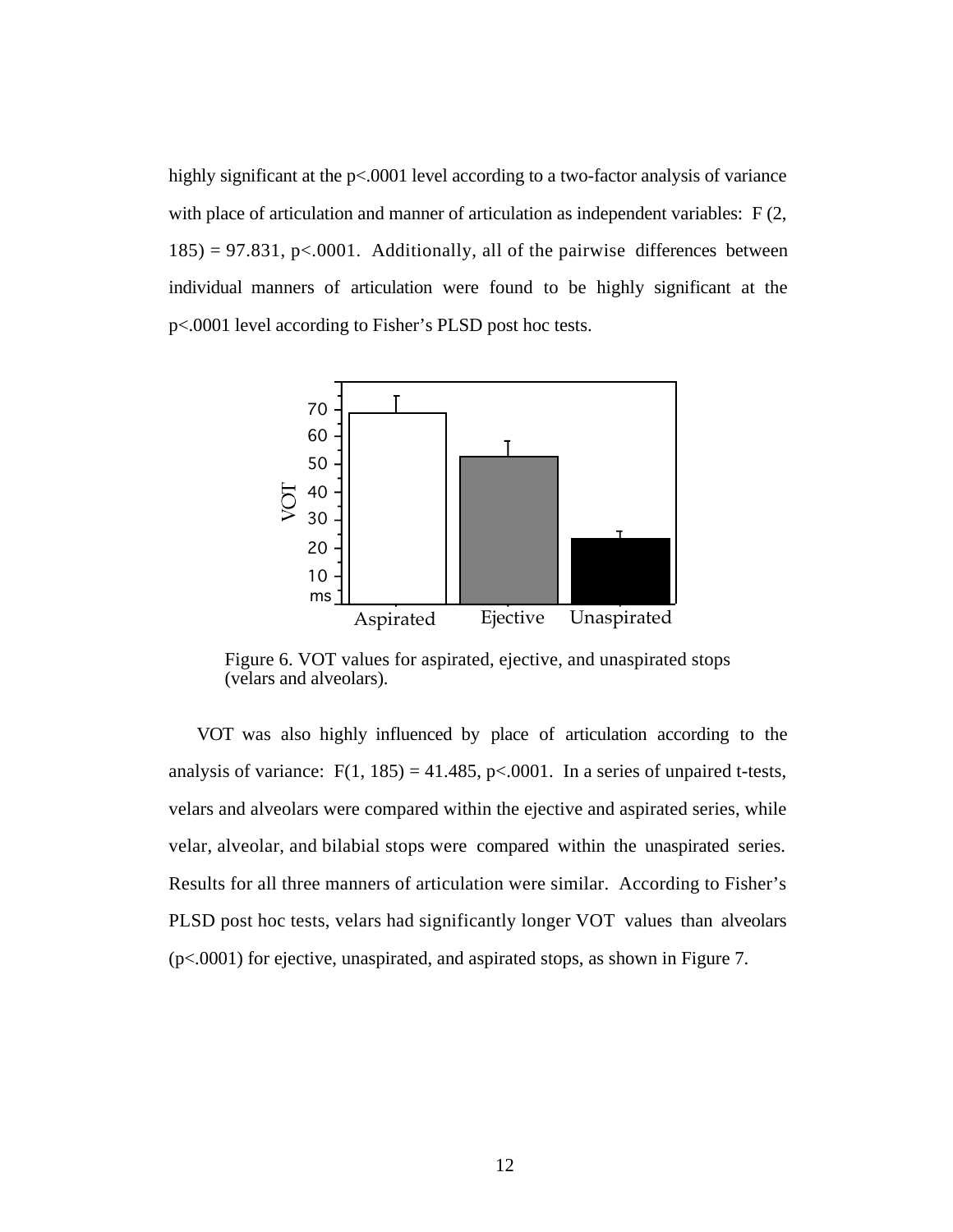

Figure 7. VOT for velar and alveolar stops classified by manner of articulation.

Alveolars, in turn, had significantly greater VOT values than bilabial stops (historically derived from proto-Athabaskan /w/ which had become a stop by the proto-Southern-Athabaskan period) in the unaspirated series (p=.0192), the only class of stops for which comparison could be made. Though statistically significant, this difference was quite small, only a few milliseconds. VOT values for the three places of articulation in the unaspirated stop series are shown in Figure 8.

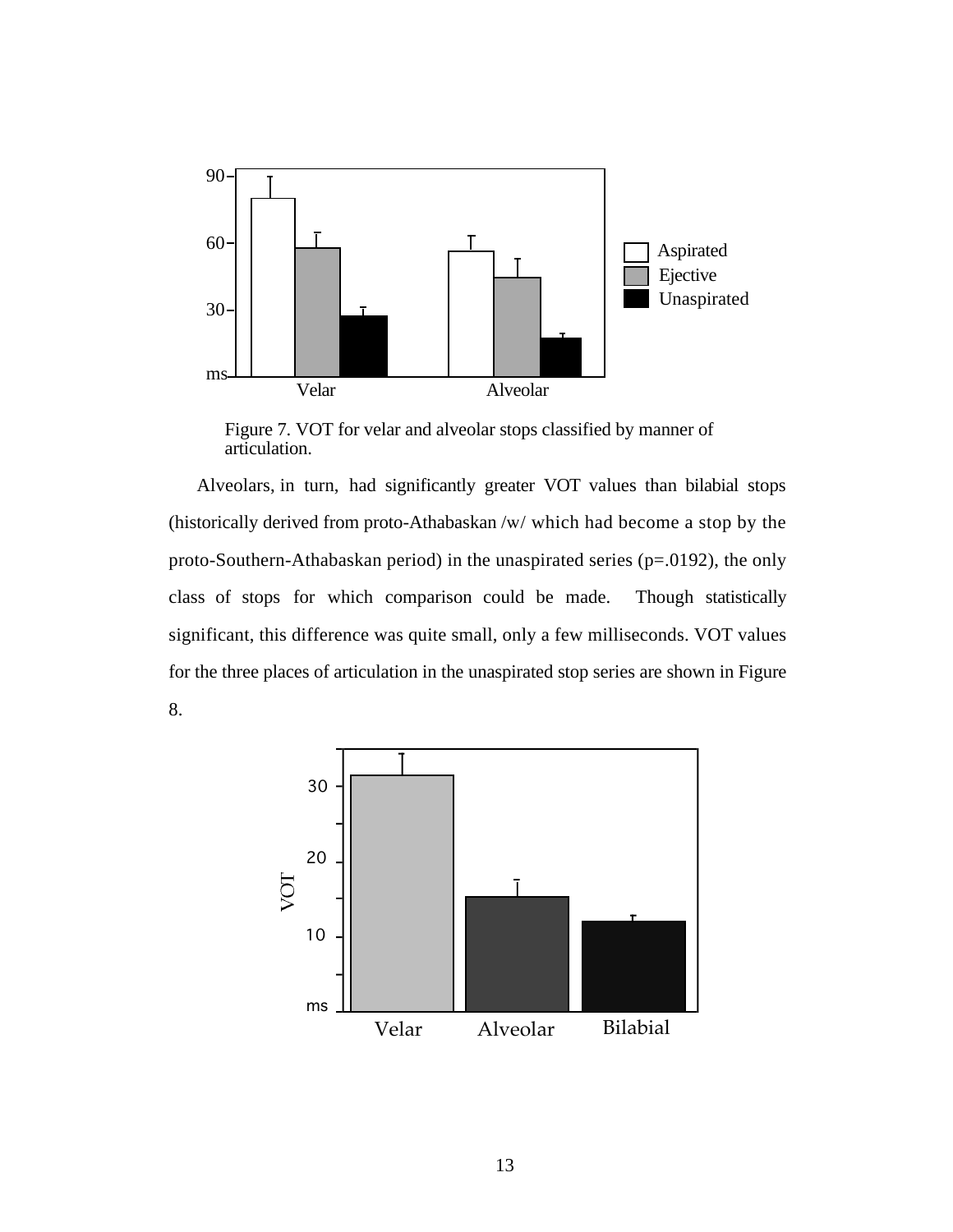Figure 8. VOT values for velar, alveolar, and bilabial stops in the unaspirated stop series.

The VOT patterns found in Western Apache stops bear close resemblance to those found in other languages of the world (cf. Cho and Ladefoged 1999 for data on 18 languages). Figure 9 shows comparative data for coronal (alveolar/dental) and velar stops in Apache and three other languages in the Na-Dene phylum. All these languages were recorded and analyzed in the same way, as part of the UCLA endangered languages project. The pattern, aspirated stops having a longer VOT than ejectives, which are in turn longer than unaspirated stops is found in Navajo (McDonough and Ladefoged 1993) and Tlingit (Maddieson et al. 1996). In Hupa (Gordon 1996), however, VOT values for the dental ejectives are slightly longer than for the dental aspirates. Although the direction of the VOT difference between aspirated and ejective stops is not entirely consistent across these four languages, the fact that ejectives and aspirated stops consistently differ suggests that VOT is perhaps used as a perceptual cue to differentiate the two classes of stops. However, further research on a greater number of genetically diverse languages, in addition to perception experiments, would be necessary to substantiate this hypothesis.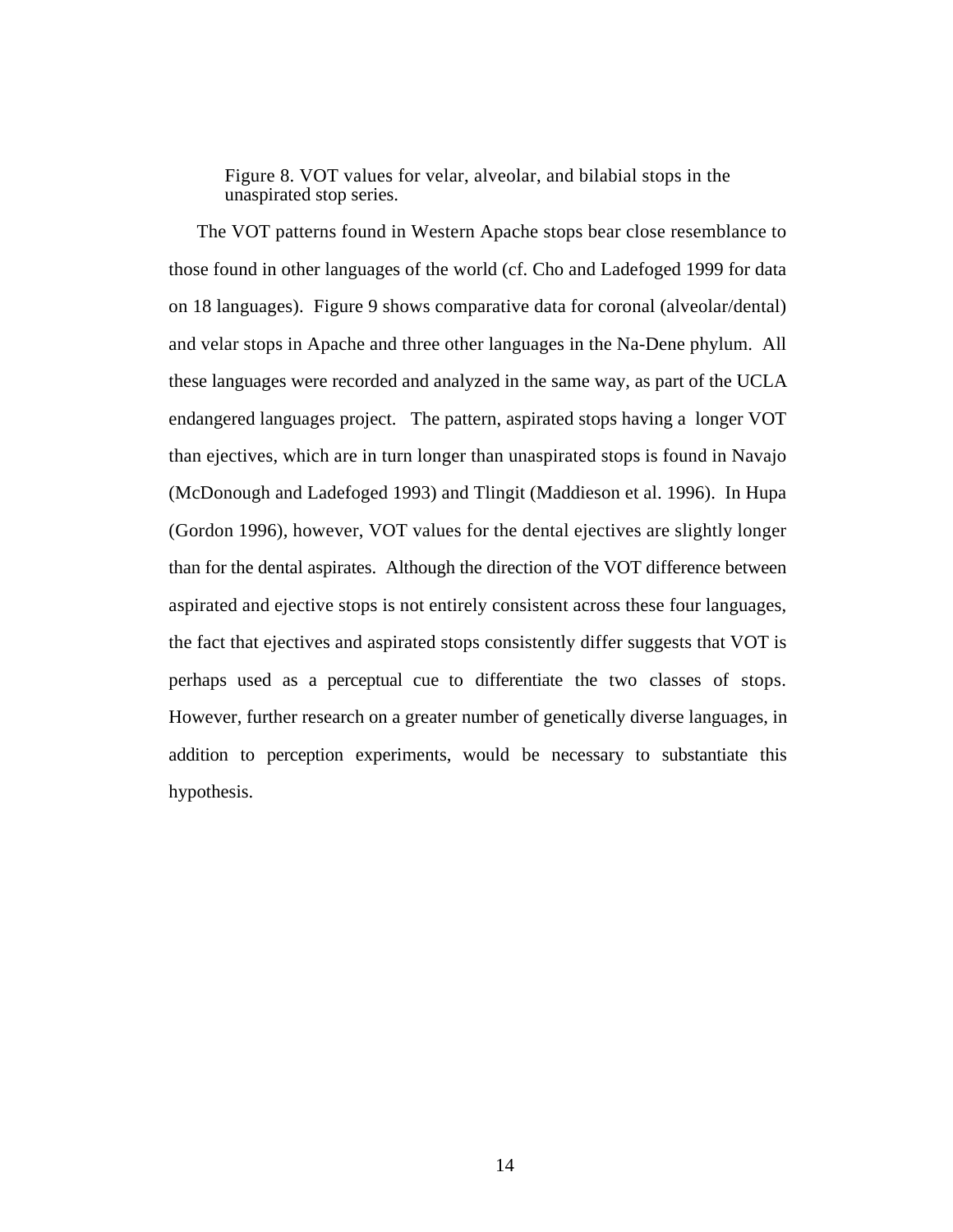

Figure 9. Comparative VOT for unaspirated, ejective and aspirated stops in four languages. Data from the present study, McDonough and Ladefoged (1993) for Navajo, Maddieson et al. (1996) for Tlingit, and Gordon (1996) for Hupa.

A further result of interest in the present study was that female speakers had significantly longer VOT values according to an unpaired t-test (p=.0003) than male speakers for both the ejective and aspirated stops: females 48 ms and males 40 ms, averaged over all places and manners of articulation. A gender dependent difference was not found in the unaspirated stops, probably because of the small range of VOT values for the unaspirated series which is involved in a phonemic contrast with the aspirated stop series. VOT values separated by gender appear in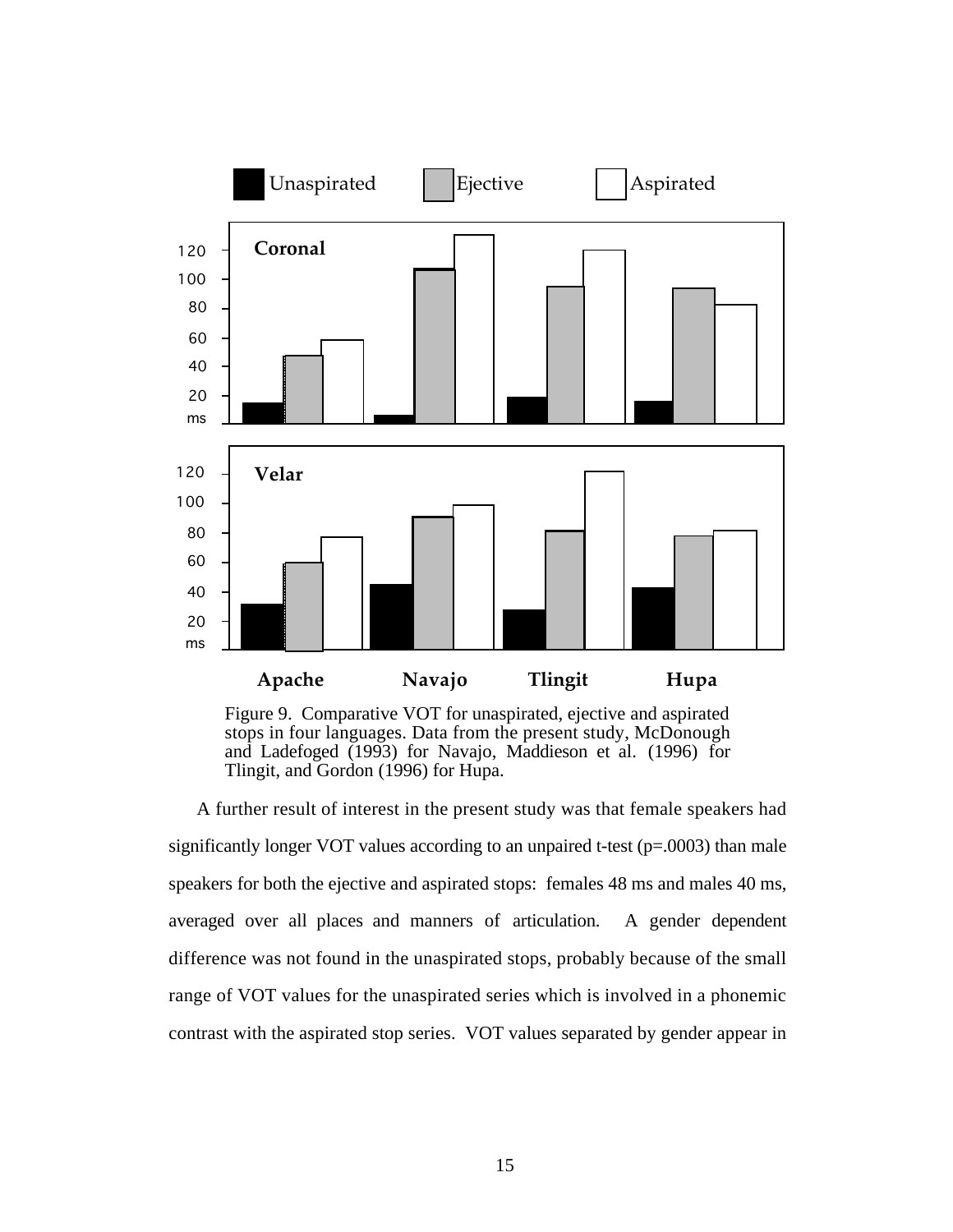Figure 10.



Figure 10. VOT values for all unaffricated stops divided by gender.

# **3.1.2. Closure duration**

Closure duration values for the boldfaced stops in Table 2 were also measured from the waveforms. Measurements were taken from the onset of the stop closure to the point of the release.

An analysis of variance for closure duration of velars and alveolars (the only places of articulation attested for all manners of articulation) with manner and place of articulation as independent variables indicated a highly significant effect of manner (F(2, 184) = 6.865, p=.0013) and a weaker but significant effect of place  $(F(1,184) = 5.161, p=.0243)$  on closure values. Closure values (shown graphically in Figure 11) differed between all three manners of articulation according to Fisher's PLSD post hoc tests, though the only statistically significant difference was between aspirated and unaspirated stops  $(p=.0003)$ , with the aspirated stops displaying shorter closure durations than the unaspirated stops.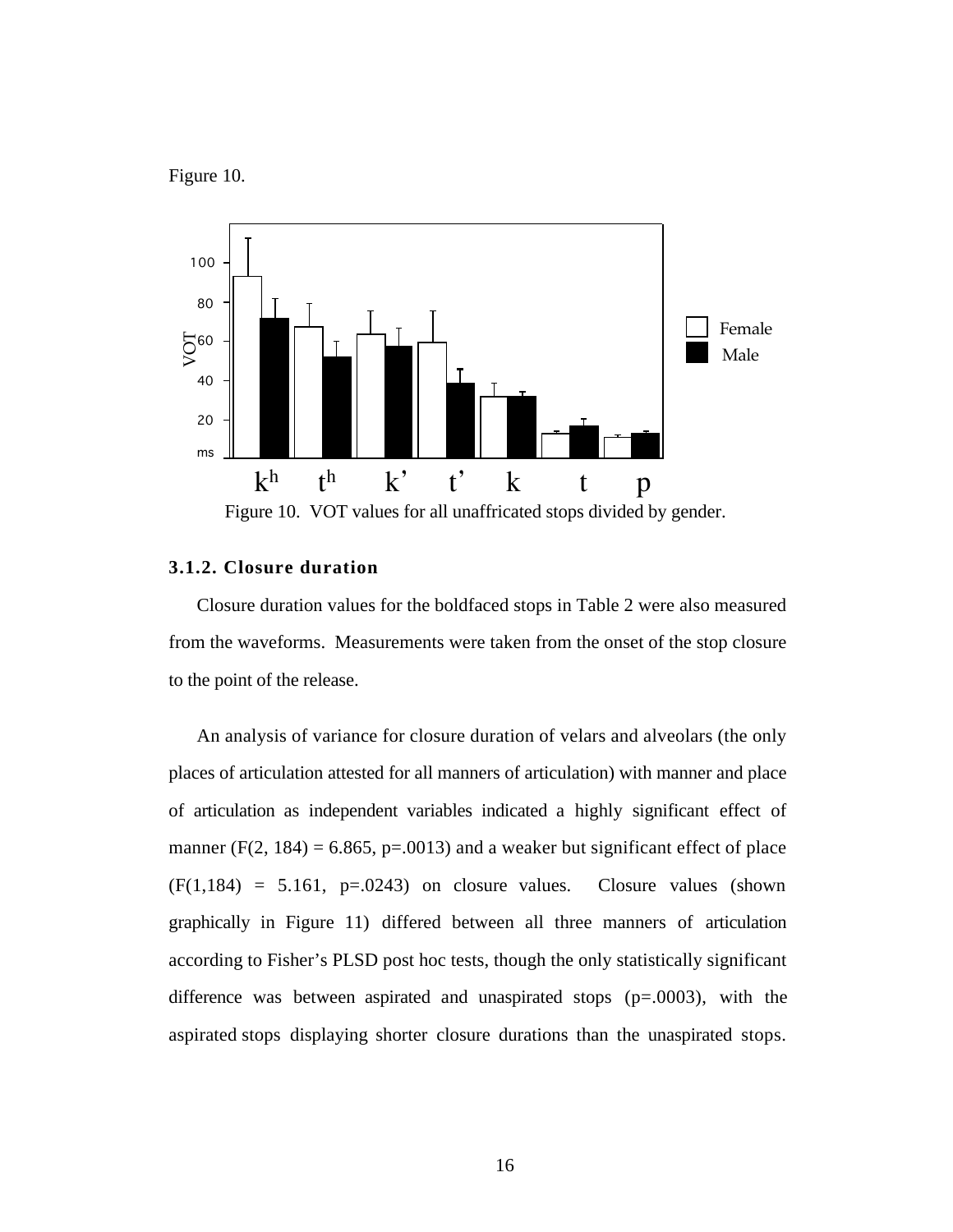Ejectives had closure durations which were intermediate between those of the aspirated and unaspirated stops, although these differences did not quite reach statistical significance: aspirated vs. ejective, p=.0784; ejective vs. unaspirated, p=.0583.



Figure 11. Closure duration for aspirated, ejective, and unaspirated stops (velar and alveolar places of articulation).

Turning to place of articulation, velars had significantly shorter closure duration values than alveolars (p=.0250), as shown in Figure 12 for all three manners of articulations.

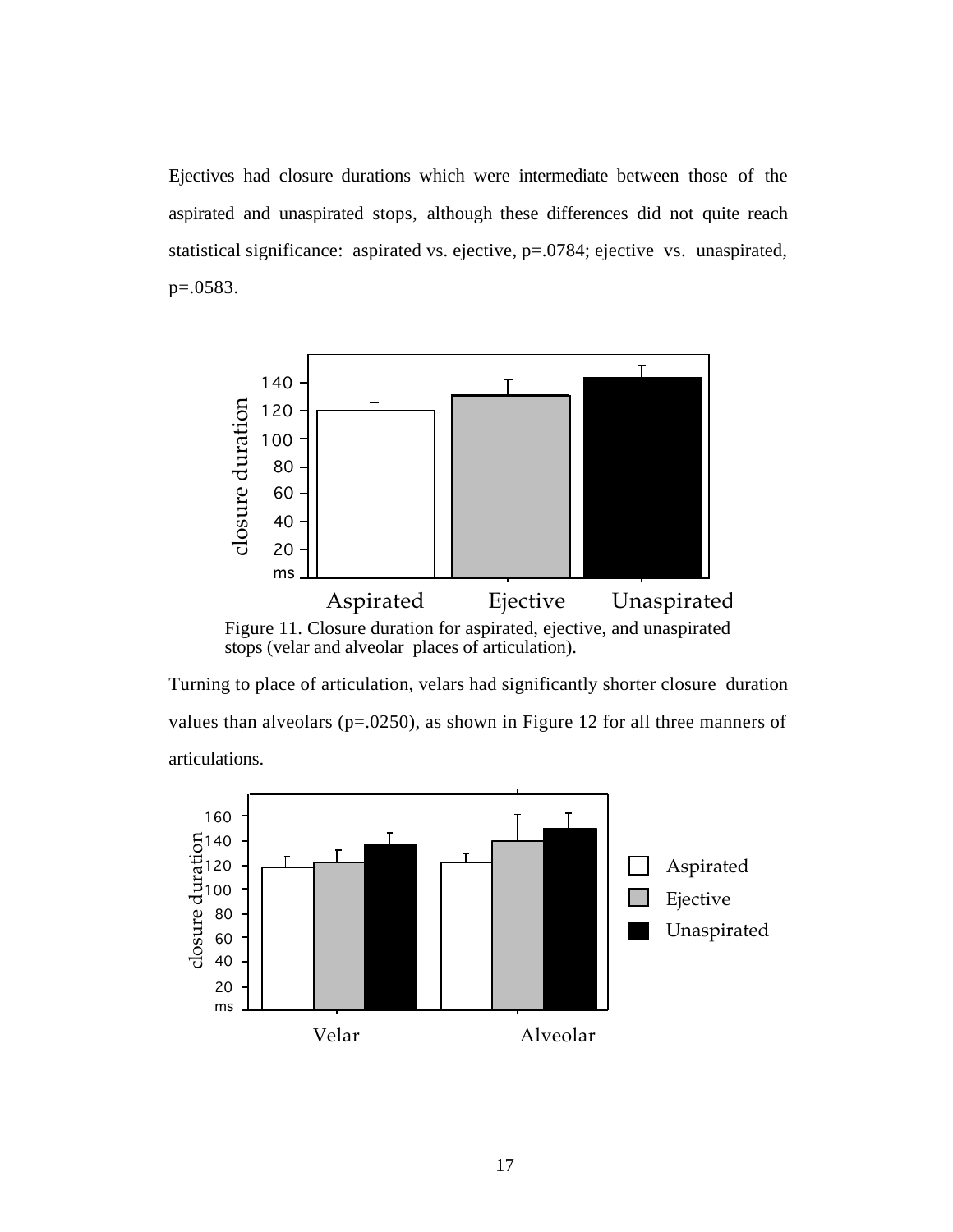Figure 12. Closure durations for velar and alveolar stops classified by manner of articulation.

In the unaspirated stop series, the only stop series containing bilabials, the only significant difference due to place of articulation was between bilabial stops and velar stops, according to unpaired t-tests. Results for the unaspirated stops appear in Figure 13.



Figure 13. Closure durations for velar, alveolar, and bilabial stops in the unaspirated series.

As shown in Figures 14 and 15, if closure and VOT values are summed together for each place of articulation, the combined values for each of the three places (two in the case of ejectives and aspirated stops) of articulation turn out to be approximately the same. This is shown in Figure 14 for the velar and alveolar aspirated stops, and in Figure 15 for all three places of articulation in the unaspirated series. According to an analysis of variance for the unaspirated series (the series with all three places of articulation represented), there is statistically no effect of place of articulation on the sum of closure duration and VOT values,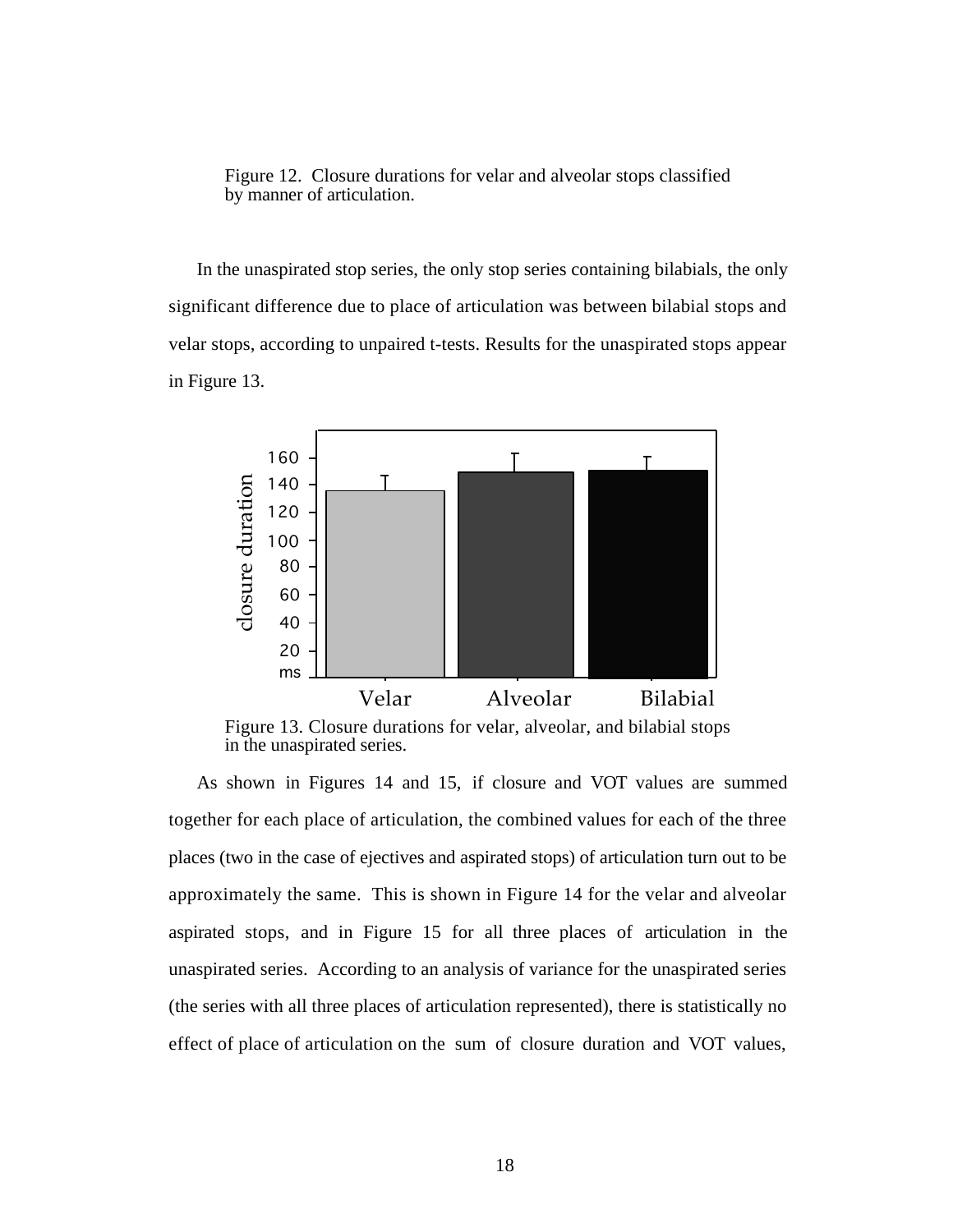supporting the trading off relationship between closure duration and VOT. An analysis of variance for the aspirated stops revealed only a barely significant effect of place of articulation of the sum of closure and VOT values:  $(F(1,62) = 4.058,$ p=.0483).



The inverse correlation between VOT and closure duration for stops at different places of articulation appears to be a general cross-linguistic property attested in a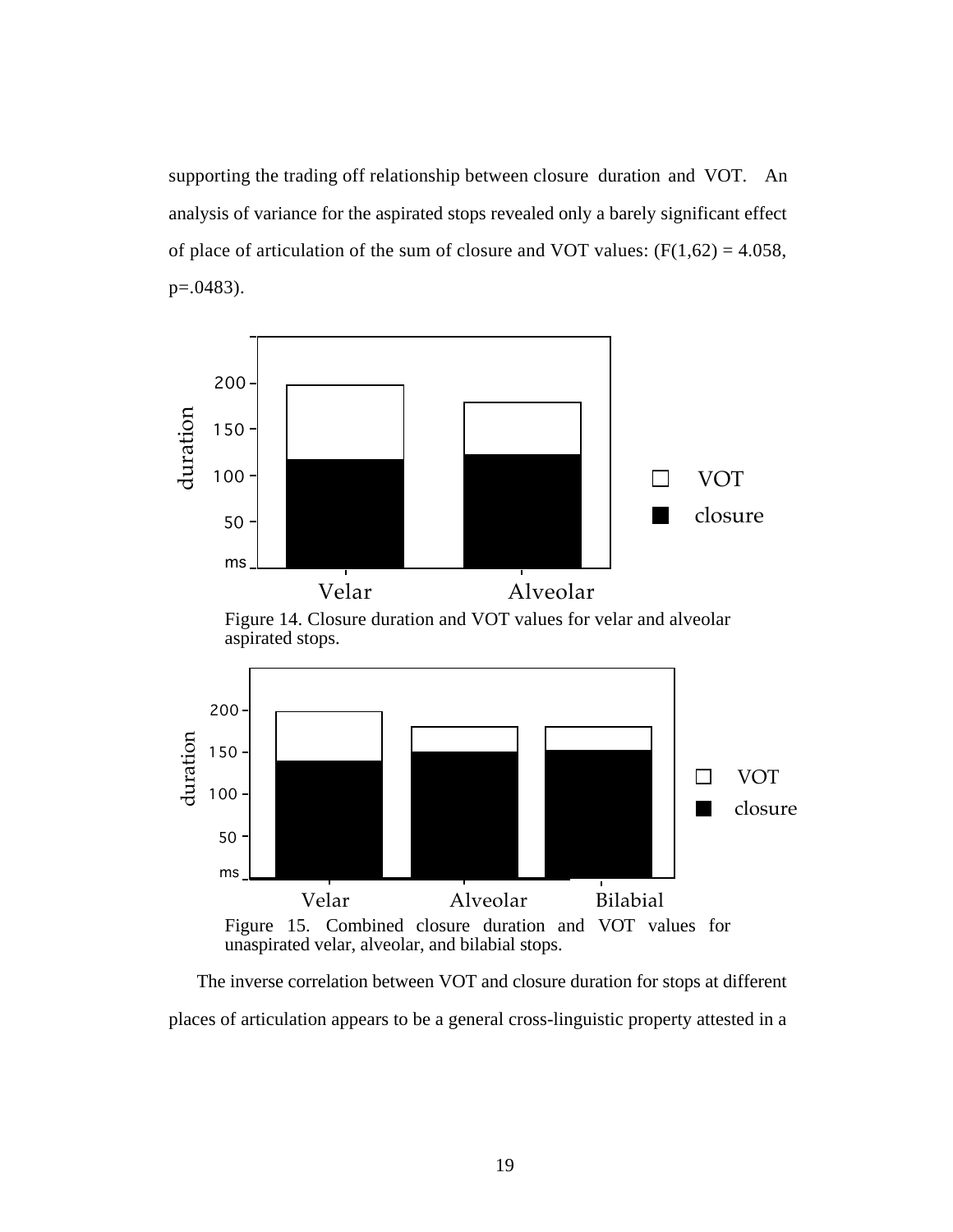large number of languages. Weismer (1980) offers a possible explanation of the place-dependent nature of both the closure duration and VOT suggesting that the duration of the vocal fold opening may be fixed, with different durations for aspirated and unaspirated stops. When the closure duration is relatively longer, the VOT becomes relatively shorter (and vice versa). As Maddieson (1997:621), summarizing Weismer's findings, puts it: "There is an abduction-adduction cycle of the vocal cords for voiceless stops which is longer in duration than the closure and has a constant time course, anchored to the onset of closure."

A possible reason for the shorter closure duration for the velar stop than both the alveolar and the labial stops is that the seal for more posterior stops may be more difficult to hold in the face of increased air pressure (Maddieson 1997). When the oral closure is further back, the cavity behind the closure is smaller, and the air pressure reaches a maximum more quickly. The faster the increase in pressure, the shorter the closure is held, perhaps due to a biomechanical feedback mechanism. Following this logic, the seal for a velar will be maintained for a shorter period of time than the closure for an alveolar stop which in turn will be held for a shorter period of time than the bilabial stop. The Western Apache data are compatible with this account, as velars show the shortest closures, whereas bilabials have the longest closures, though differences in both closure duration and VOT between the bilabial and alveolar stops are negligible in the language.

A weaker inverse correlation between closure duration and VOT is also found if different manners of articulation are compared, as shown in Figure 16. Those stops with the longest VOT values, the aspirated ones, have the shortest closure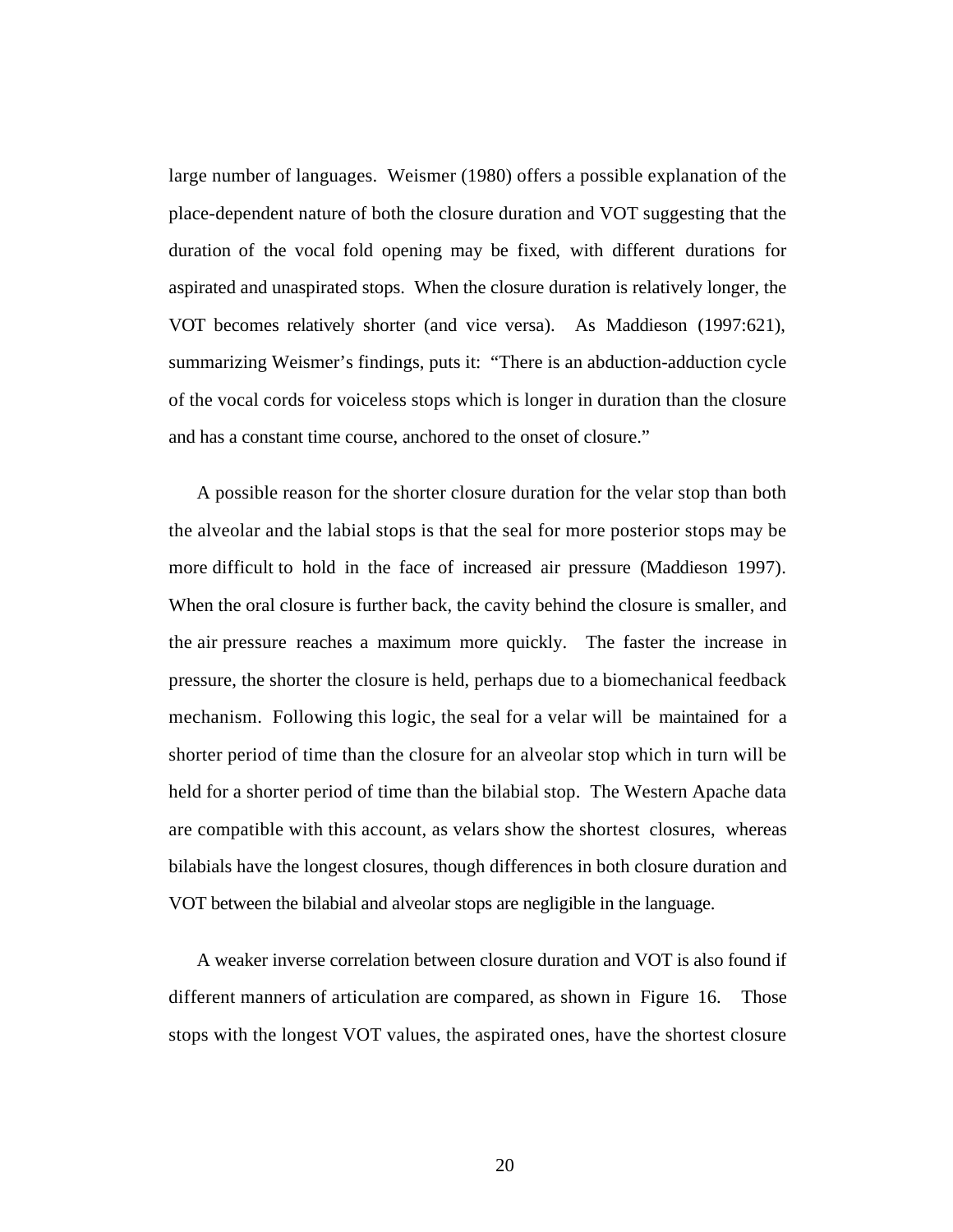durations. Conversely, the stops with the shortest VOT values, the unaspirated ones, have the longest closure durations. Ejectives are intermediate in terms of both VOT and closure duration.



The manner dependent tendency for closure durations to be shortest when VOT values are longest also potentially finds an explanation similar to the one offered by Maddieson to account for the place-dependent inverse relationship between closure duration and VOT. The duration of the vocal fold opening may be fixed for each class of stops, so that lengthening the closure phase results in a compensatory shortening of the VOT phase. Conversely, shortening the closure results in a longer VOT period.

This explanation, with slight modification, will account for the inverse relationship between closure duration and VOT for the ejective stops. Ejectives require a closed glottis to be produced, unlike the aspirated and unaspirated stops which are fully voiceless in Western Apache and require an open glottis during production. If the duration of the glottal closure in ejectives is fixed, both the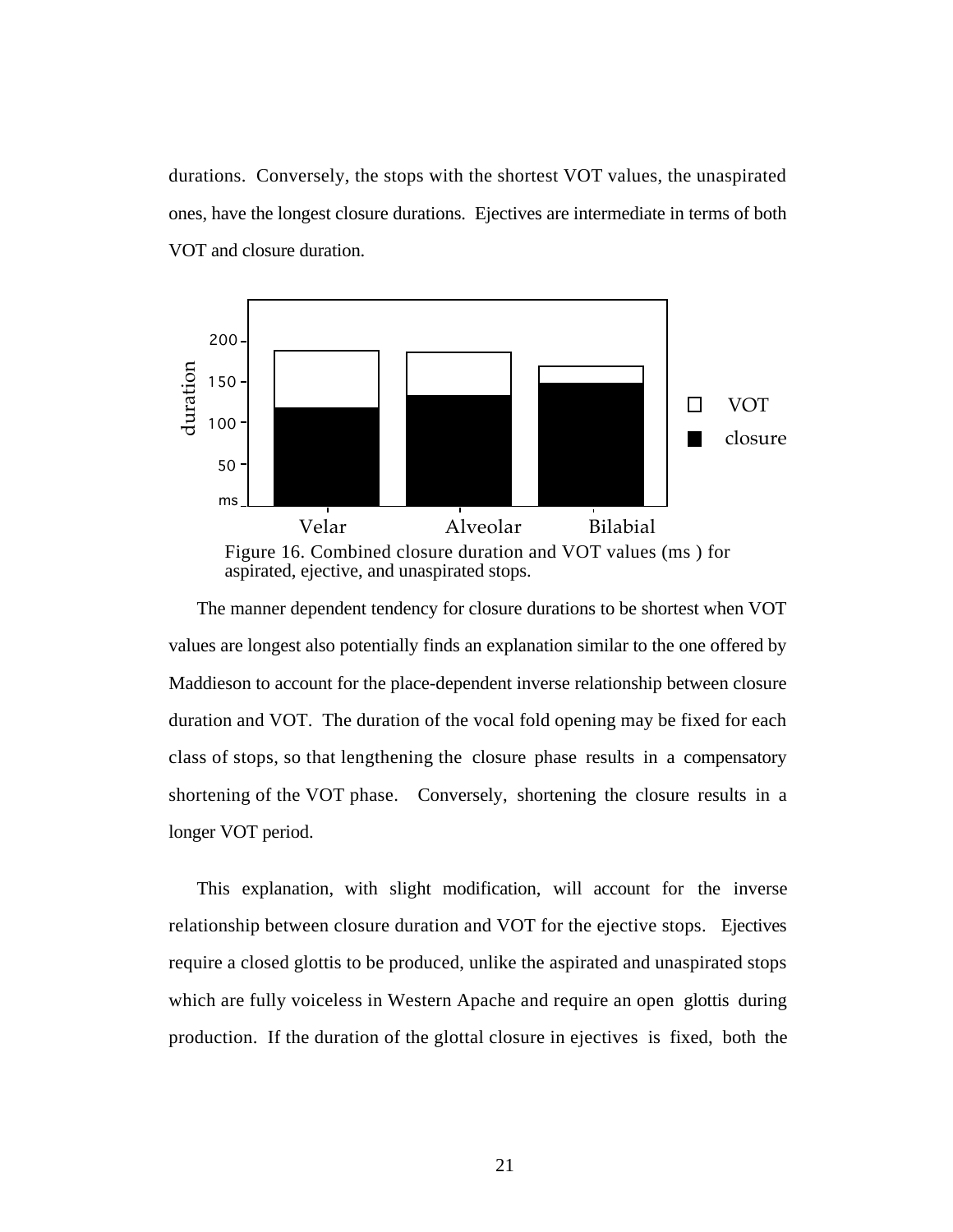compensatory relationship between closure duration and VOT in the ejective series and the parallel between ejectives and voiceless stops are accounted for. Thus, it may be the case that not only is the duration of the glottal abduction-adduction cycle fixed, but that the adduction-abduction cycle is also fixed, with the cycles roughly equivalent to one another in duration.

Closure durations were found to be significantly longer at the  $p<.0001$  level according to an unpaired t-test for the females than for the males: 147 ms for the females compared to 127 ms for the males. This result is similar to that found for VOT in section 3.1, which was also longer for female than for male speakers. Closure duration values are plotted in Figure 17 for all stop consonants separated according to the speaker gender.



Figure 17. Closure duration values for all unaffricated stops divided by gender.

## **3.2. Affricated stops**

The VOT and closure duration for affricated stops (also in stem-initial position) were measured using waveforms in conjunction with spectrograms. Measurements were made for the boldface consonants appearing in the words in Table 4. The affricates were measured in the same two intervocalic contexts as the unaffricated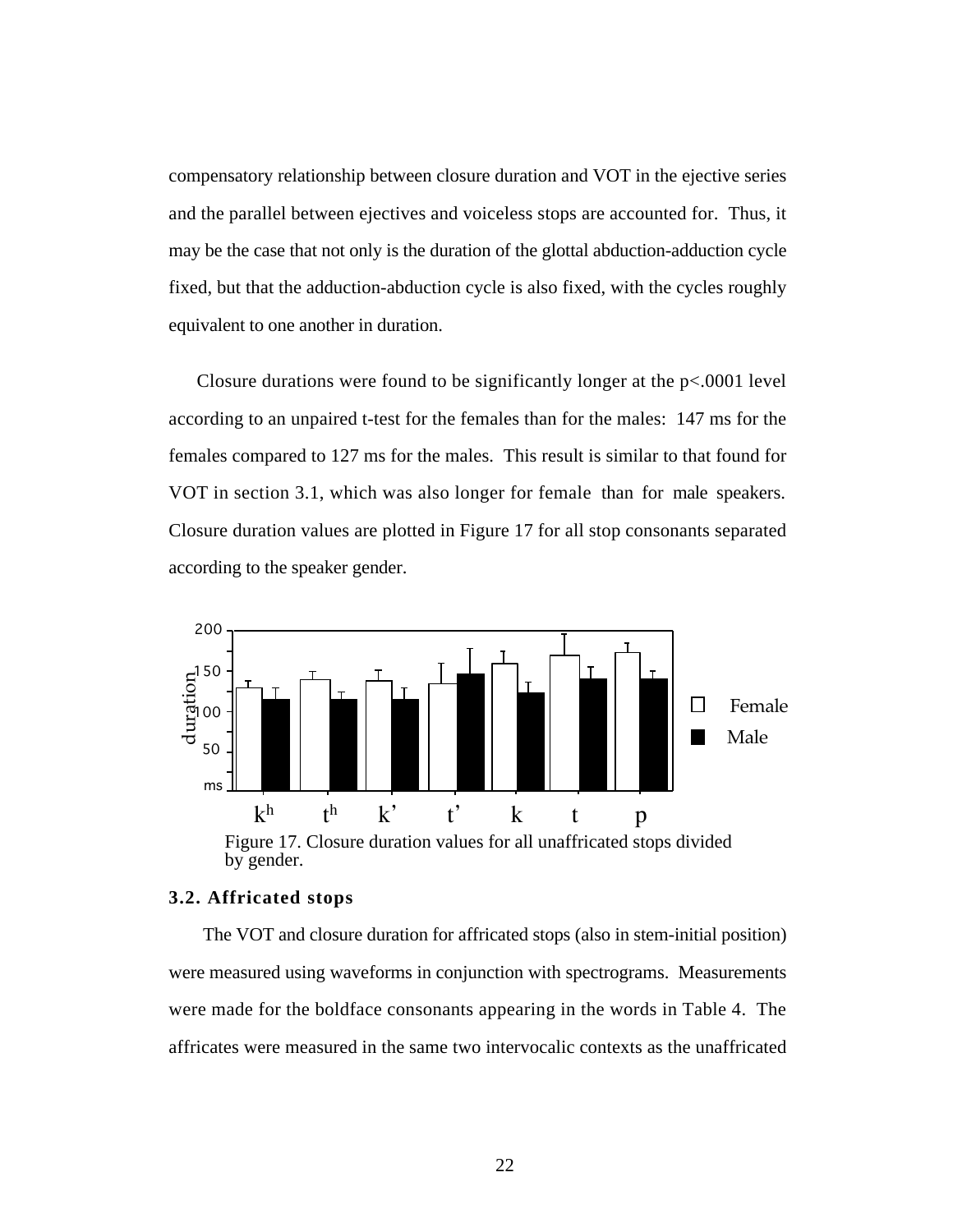stops, with one exception. In the word [naji**ltl<sup>h</sup>at**] 'he is greasing it', the aspirated / $t^{h}$  occurs between a lateral fricative [ $\{$ ]and [a].

| Affricate                     | Before $[i] / [i]$                 |                  | $\overline{\text{Before}}$ [a] |                            |
|-------------------------------|------------------------------------|------------------|--------------------------------|----------------------------|
| ts.                           | pitsi                              | her/his mountain | ná?ti:tsa:                     | she/he got up              |
| U                             | p <sub>It</sub> r <sub>71</sub>    | her/his heart    | pitfat                         | her/his leg                |
| tl                            | $ik$ ' $\epsilon$ ?Itli $\epsilon$ | stink bug        | tar <b>tla</b> ?               | lightning                  |
| $\mathfrak{t}$ s <sup>h</sup> | pits <sup>h</sup> 1?               | her/his daughter | pitshal                        | her/his needle             |
| $t \int$                      | $\text{pif}^{\text{th}}$ 13        | her/his firewood | pit <sup>h</sup> an            | its feces                  |
| $\mathfrak{t}^{\text{th}}$    | titt <sup>h</sup> id               | shaky            | najiltl <sup>h</sup> at        | she/he is greasing it      |
| $\overline{ts}$               | pits'ilé                           | her/his cone     | tits'ak                        | strong (hard but flexible) |
| tf'                           | $\text{pt} \int^{\cdot}$ It        | her/his blanket  | hart <sup>r</sup> at           | it is oozing               |
| $t^{\prime}$                  | $\overline{\text{ptt}}$ if         | her/his snake    | pitt <sup>3</sup> akhal        | her dress                  |

Table 4. Words used to measure VOT and closure duration for affricated stops.

Voicing for the unaspirated laterally released affricate typically commences approximately in the middle of the lateral, though sometimes even earlier, as in the exemplar in Figure 18, which also illustrates an alveolar tap allophone of /t/. The acoustic result is a stop followed by a lateral that is voiceless for its first half and voiced for its second half. The unaspirated laterally released affricate in Navajo has a similar realization (McDonough and Ladefoged 1993). The unaspirated laterally released affricate in Figure 18 can be compared with its aspirated counterpart in Figure 19. The lateral phase of the aspirated affricate is typically completely voiceless, as in Figure 19.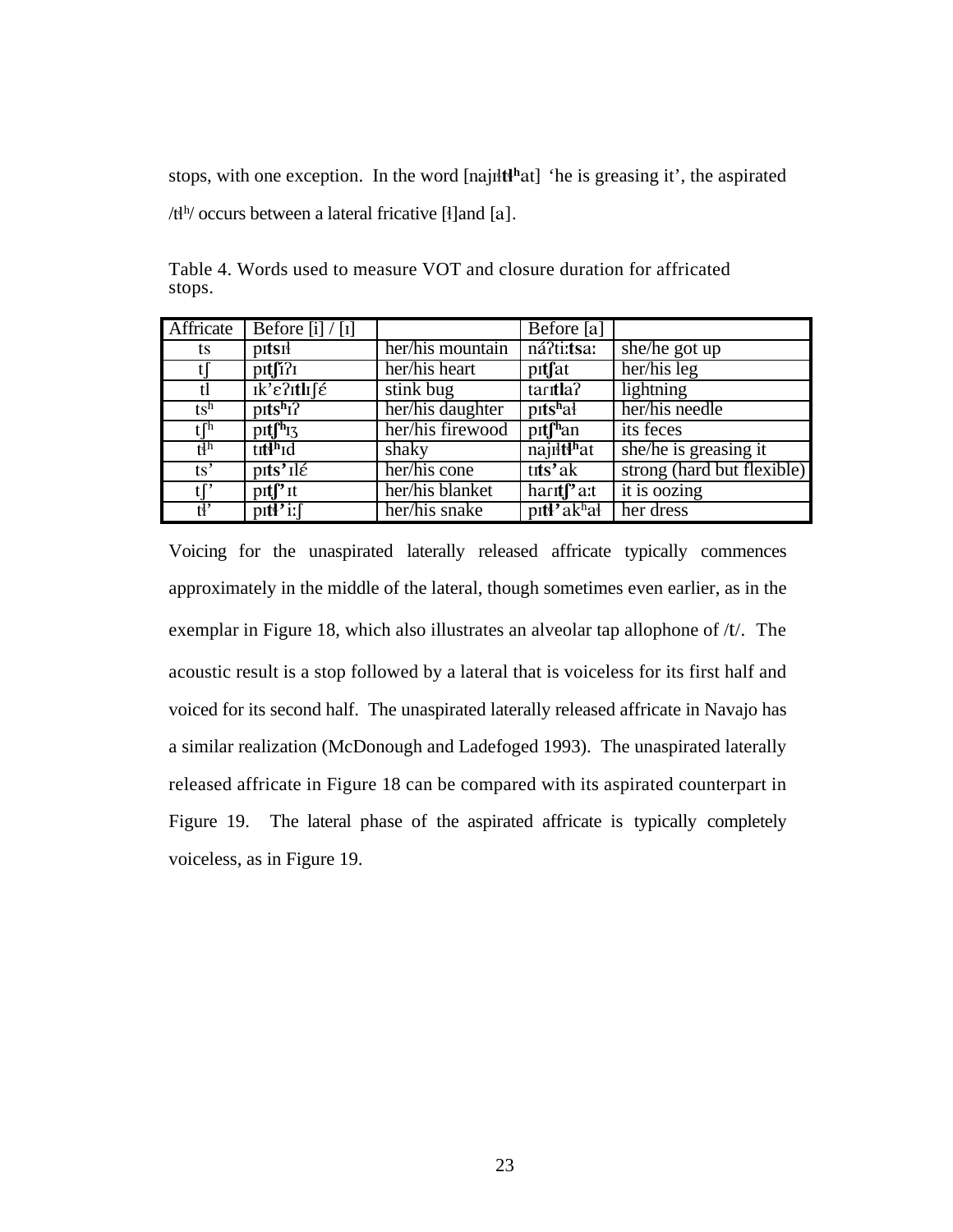

Figure 19. Aspirated laterally released affricate in the word /najIł $t$ ł<sup>h</sup>at  $?$ / 'she/he is greasing it' as produced by speaker M1.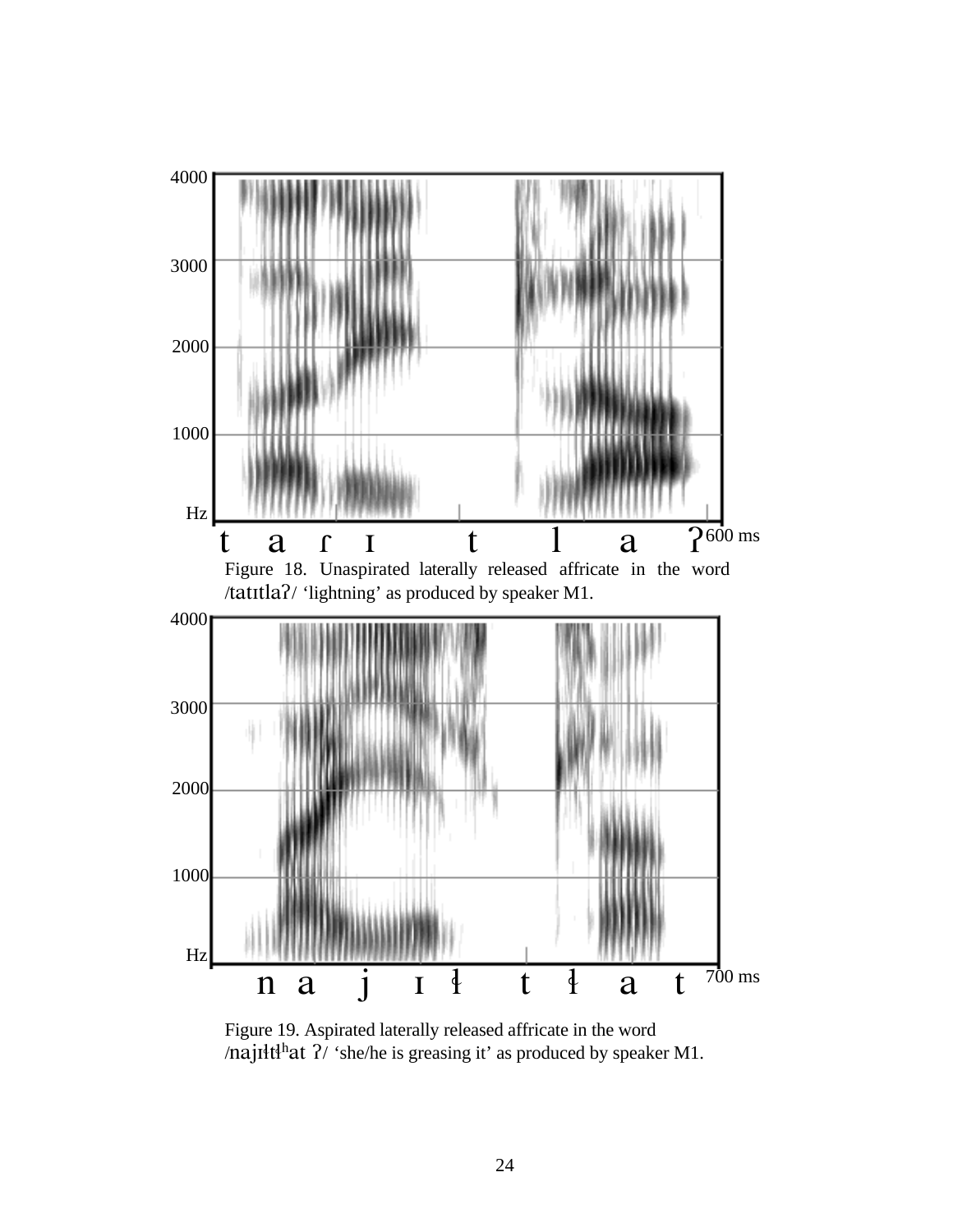### **3.2.1. VOT of the affricated stops**

An analysis of variance of VOT was performed for the affricated stops, taking place of articulation, manner of articulation, the following vowel, gender of the speaker, and the repetition number as independent variables. Four of these five factors were found to exert a highly significant influence on VOT values: place of articulation, F  $(2, 200) = 62.521$ , p<.0001; manner of articulation, F  $(2, 200) =$ 95.660, p<.0001; the following vowel, F  $(1, 100) = 21.933$ , p<.0001; gender, F  $(1, 200) = 26.056$ , p<.0001. The remaining factor, the repetition number (i.e. the first or second repetition of each word uttered by a speaker), exerted only a negligible influence on VOT. None of the interactions between factors was statistically significant at the p<.05 level except for the interaction between manner and gender: F  $(2, 200) = 4.882$ , p=.0085.

Figure 20 graphically depicts the effect of manner of articulation on mean VOT values. Following the pattern of the unaffricated stops, the aspirated affricates are characterized by the longest VOT values on average, while the unaspirated affricates have the shortest average VOT values. The ejective is intermediate in terms of VOT. A Fisher's PLSD post hoc test indicates that all manner of articulations are significantly different from one another in terms of VOT at the p<.0001 level.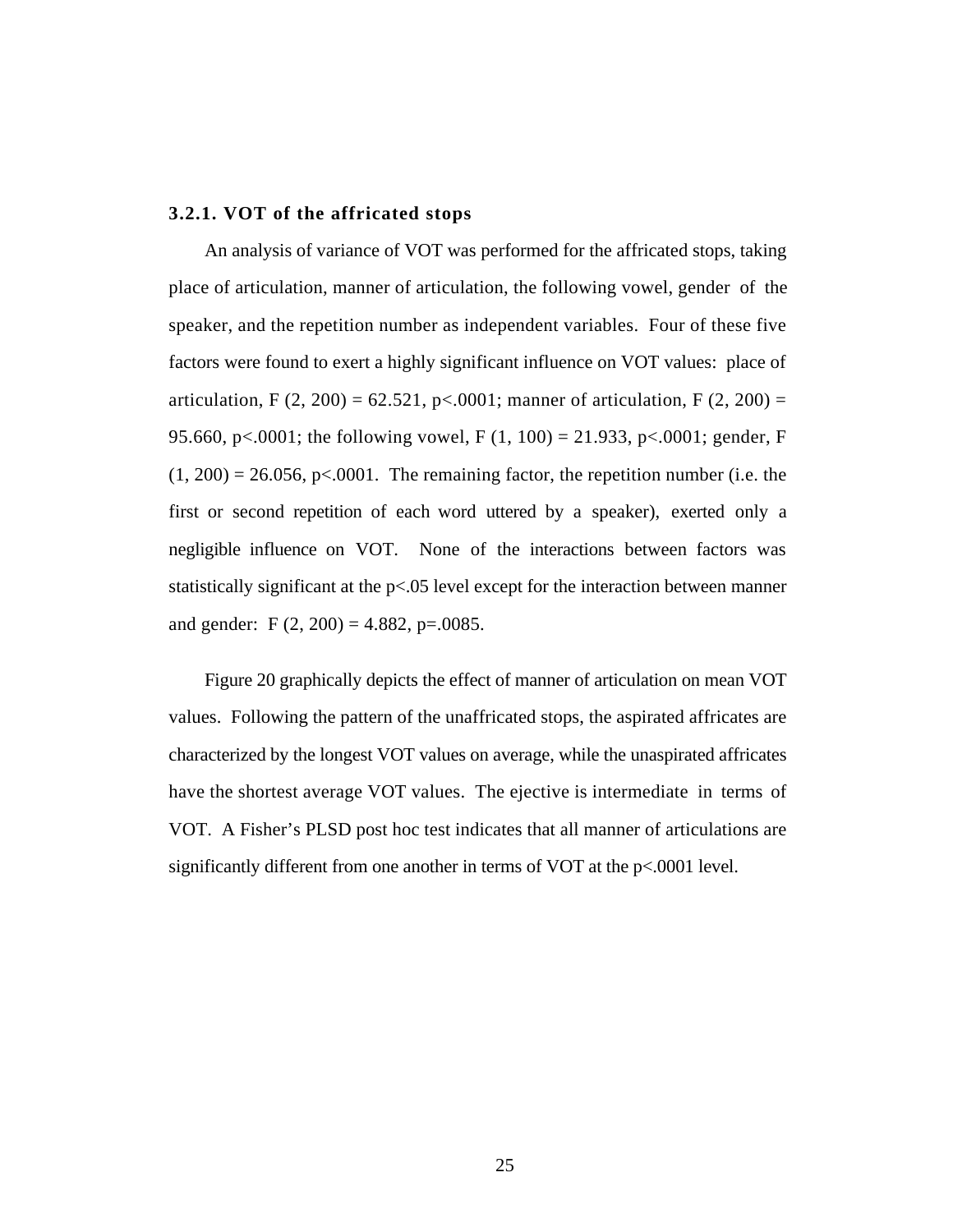

VOT values as a function of place of articulation are shown in Figure 21. As Figure 21 indicates, VOT is longest for the alveolar affricate, shorter for the palatoalveolar affricate, and still shorter for the laterally released affricate. All of these differences are statistically significant from one another at the p<.0001 level according to PLSD posthoc tests dependent on the ANOVA described above.



Figure 21. VOT for alveolar, palato-alveolar, and laterally released affricates.

The difference between the alveolar and the palato-alveolar is the opposite pattern from that seen in the unaffricated series, where the fronter articulation has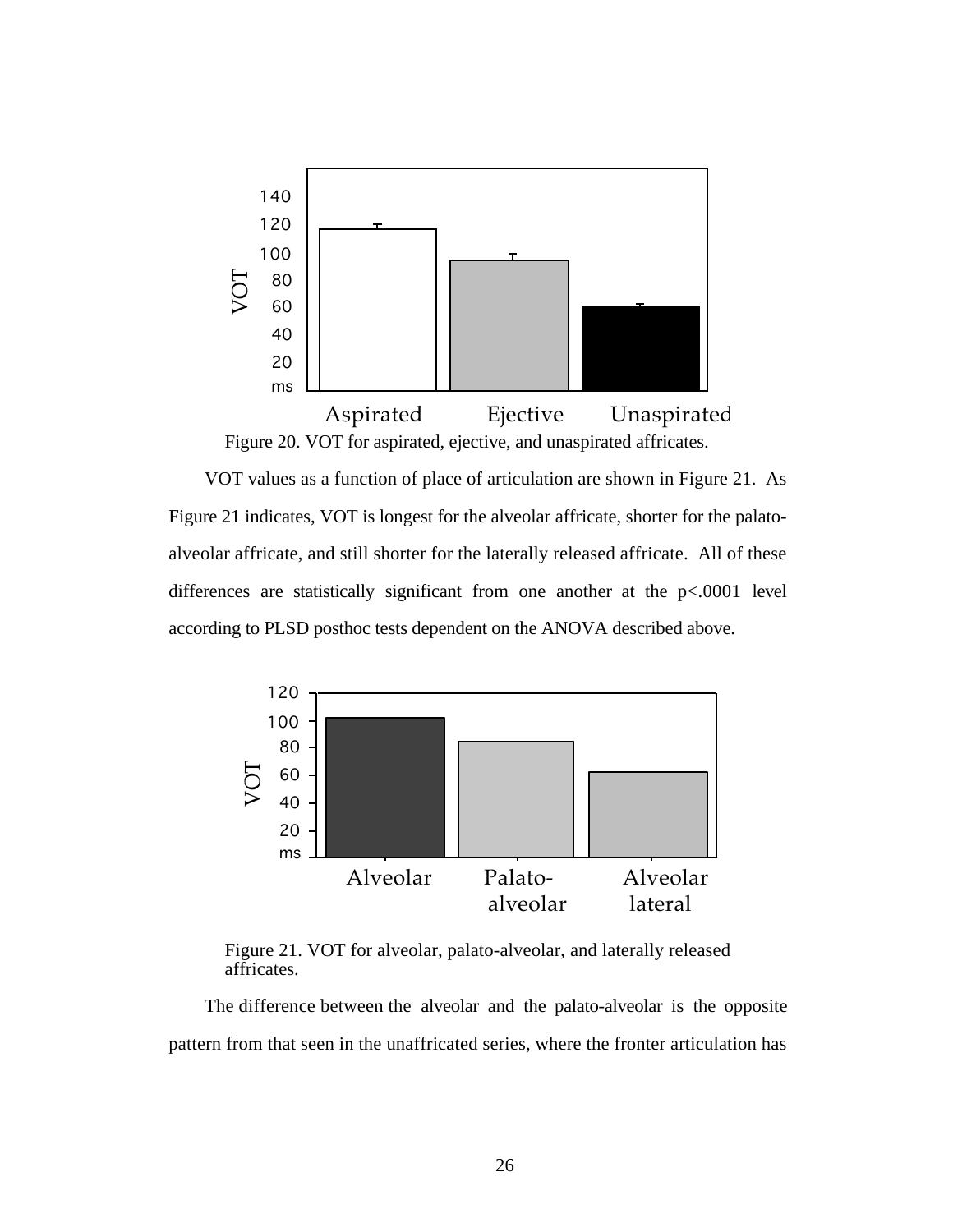shorter VOT values than the backer articulation. The VOT results for the Western Apache affricates are similar to those for the unaspirated series in Navajo (McDonough and Ladefoged 1993). Interestingly, the Navajo differences are most noticeable in the unaspirated series; neither the affricated nor the ejective series of affricates show reliable differences in VOT between the alveolar, the lateral, and the palato-alveolars in Navajo. In Apache, the same VOT pattern (alveolars longest followed by palato-alveolars followed by laterals) is found for all manners of articulation, as Figure 22 demonstrates.



Figure 22. VOT for alveolar, laterally released, and palato-alveolar affricates classified by manner of articulation.

VOT values were slightly longer before high vowels than before low vowels, a difference of 15 ms averaged over all places and manners of articulation which was significant at p<.0001 according to a Fisher's PLSD posthoc test. VOT values were longer on average (17 ms) for female than for male speakers ( $p<.0001$ ), a difference which was also seen in the unaffricated stop series in Figure 17. The first repetition was negligibly longer (6 ms) on average than the second repetition of each word. This difference was only barely significant according to a Fisher's PLSD posthoc test (p=.0337). Given the extremely small absolute difference in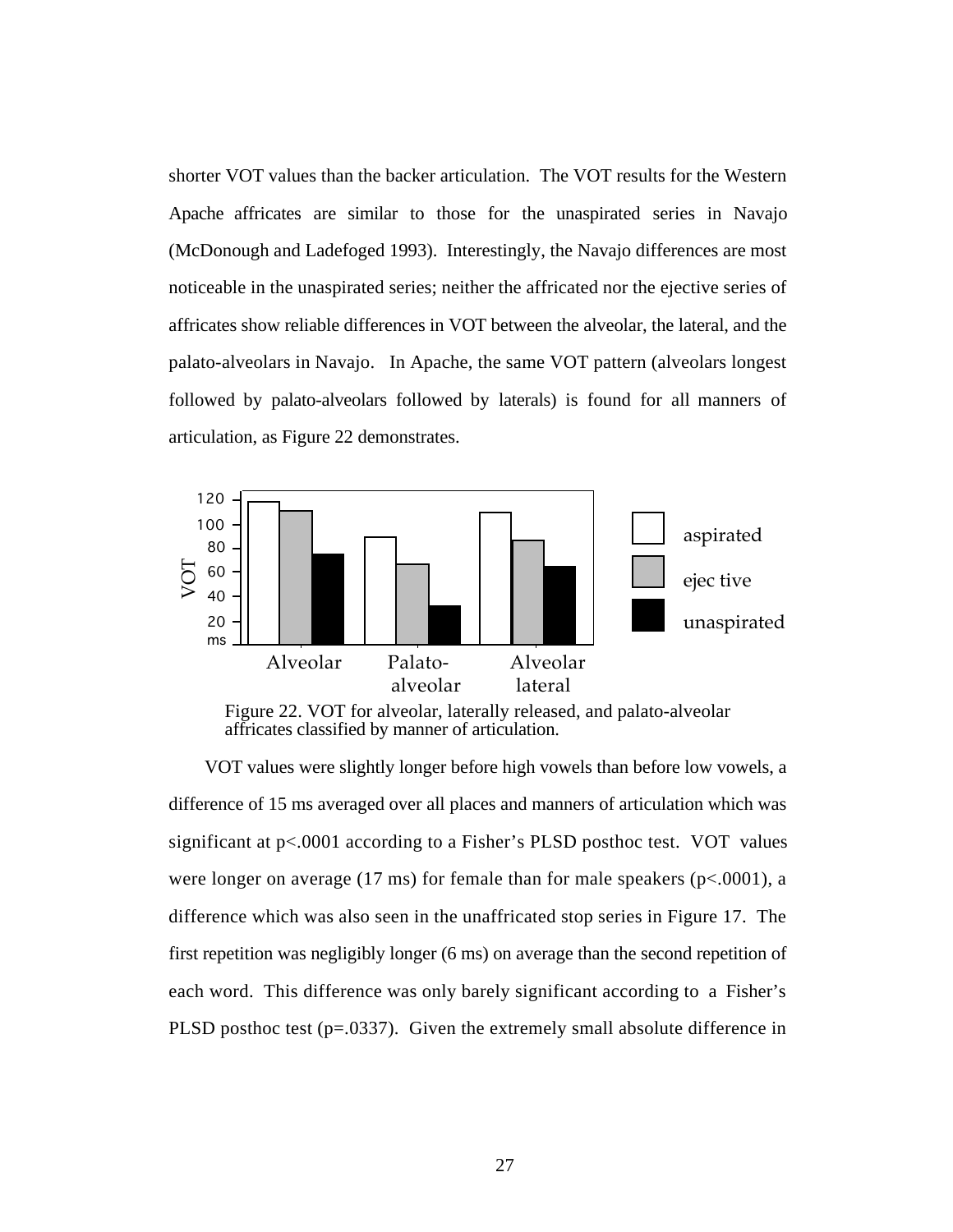VOT duration and the large number of tokens in the analysis, this result does not appear to be robust.

### **3.2.2. Closure**

For closure duration, an ANOVA was performed with place of articulation, manner of articulation, the following vowel, gender of the speaker, and the repetition number as independent variables. The largest effect was exerted by gender: F  $(1, 196) = 19.428$ , p<.0001, with smaller effects exerted by the following vowel (F  $(1, 196) = 13.531$ , p<.0003), manner of articulation (F $(2, 196)$ )  $= 6.717$ , p=.0015), and place of articulation (F  $(2, 196) = 4.456$ , p=.0128). Repetition number had no reliable effect on closure duration  $(F (1, 196) = .568,$ p=.4520). None of the interactions between factors was statistically robust except for a three-way interaction between place of articulation, the following vowel, and manner of articulation. This difference was fairly weak statistically, p=.0126.

Mean closure duration values as a function of manner of articulation appear graphically in Figure 23. Exactly opposite to the VOT results in Figure 20, closure duration is longest for the unaspirated series and shortest for the aspirated affricates. Only the difference between the aspirated and unaspirated affricates reaches statistical significance, p=.0031. The inverse relationship between closure duration and VOT as a function of manner parallels the result for the unaffricated stops in section 3.1.2 and is similar to the result found for Navajo (McDonough and Ladefoged 1993).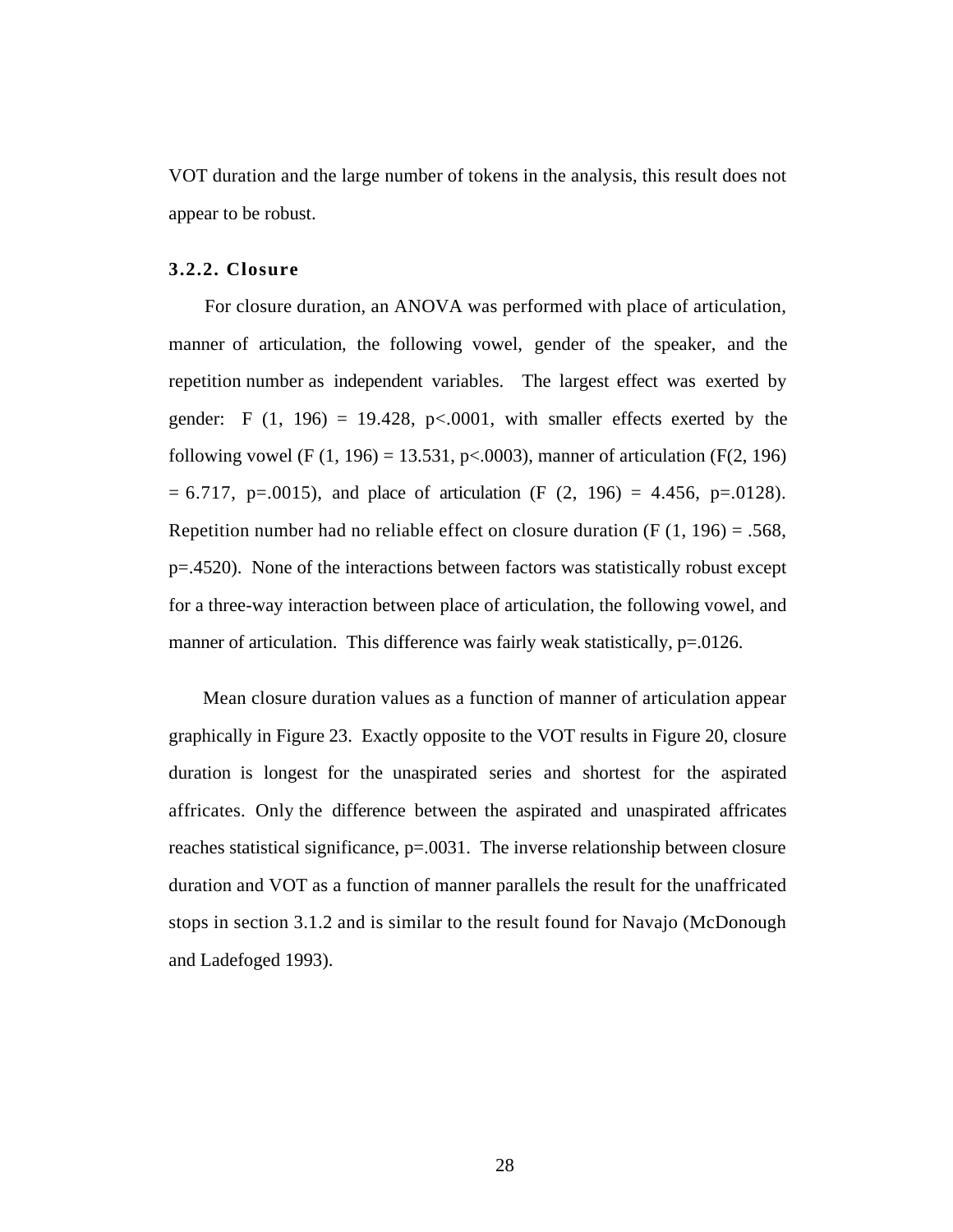

Figure 23. Closure duration for aspirated, ejective, and unaspirated affricates.

Closure durations for the palato-alveolar affricates were significantly shorter than those for both the alveolar and lateral affricates as Figure 24 shows: palatoalveolar vs. alveolar, p=.0088 according to a Fisher's PLSD post hoc test; palatoalveolar vs. lateral, p=.0028. The difference between alveolars and laterals was minuscule and statistically insignificant,  $p=0.6434$ .



Figure 24. Closure duration for alveolar, palato-alveolar, and laterally released affricates.

These results for Western Apache differ from those for Navajo, where the laterally released affricate has much longer closure durations than both the alveolar and palato-alveolar affricates, at least in the unaspirated and aspirated series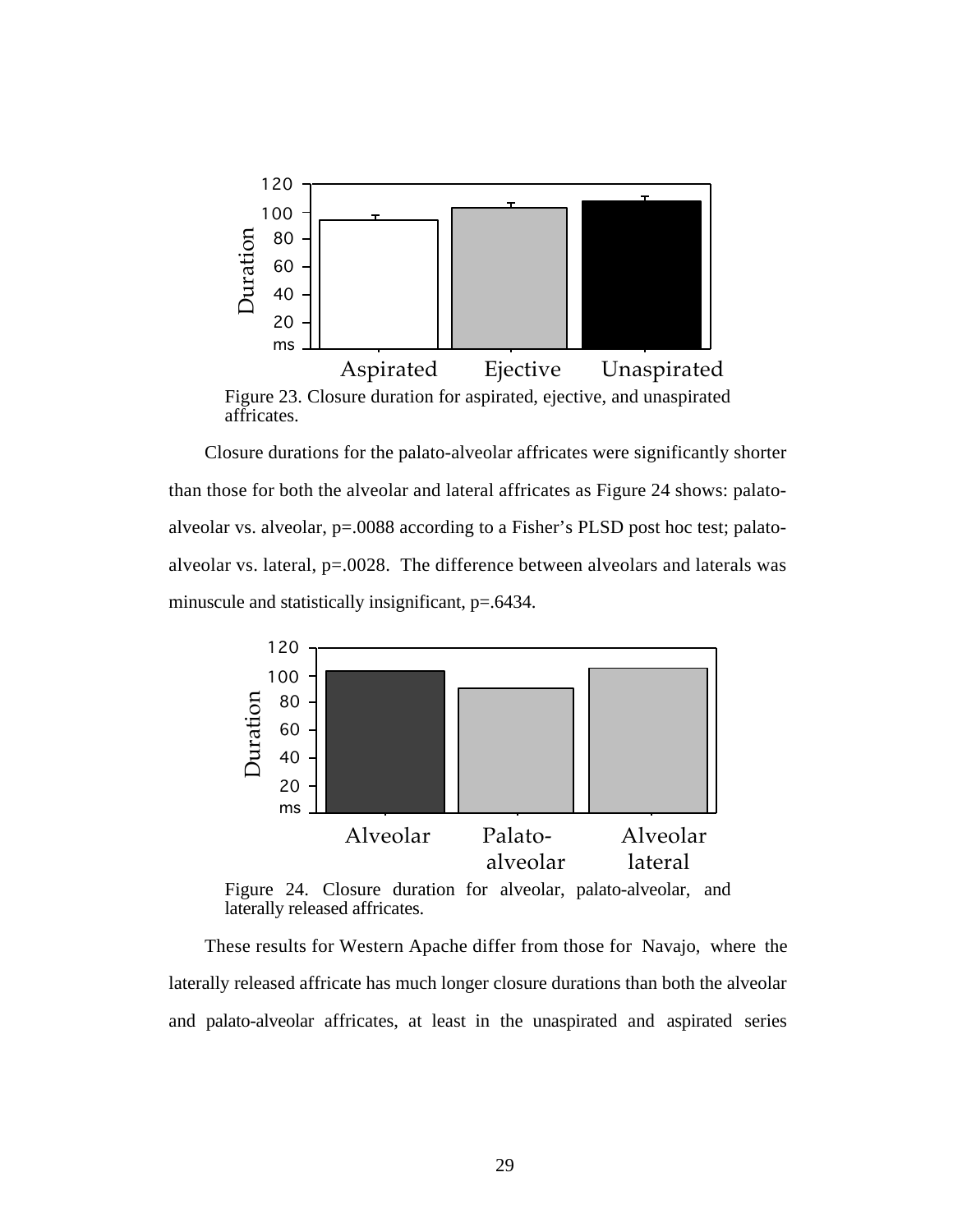(McDonough and Ladefoged 1993).

Closure duration was slightly longer before  $\pi$  /i/ than before  $\pi$  (11 ms, p=.0028) in a Fisher's PLSD posthoc test), and closure duration was longer for females than for males (16 ms,  $p<.0001$ ). Repetition number was shown to have no reliable effect on closure duration (2 ms, p=.5173).

#### **3.3 Voiced Stops**

Although not previously recognized for Western Apache (but see Tuttle 2000 for an overview of voiced stops in other Athabaskan languages and a phonetic study of voiced stops in Jicarilla Apache), the present project investigated the possible presence of contrastively voiced stops in root-initial position. The words in Table 5 were identified as containing potentially voiced bilabial and alveolar stops and were included in the word list recorded by the Western Apache speakers. No potentially voiced velar stops had been identified at the time the recordings were made.

|                 | Before $[i]$ |                                  | Before [a]    |                             |
|-----------------|--------------|----------------------------------|---------------|-----------------------------|
| <b>Bilabial</b> | $\text{p}$   | his knife                        | $\n  Im an\n$ | it is gray                  |
| Alveolar        | sidil        | they are in vary tah<br>position |               | he habitually<br>forgets it |

Table 5. Words used to investigate the possible presence of voiced stops in Western Apache.

Of the words in Table 5, only <sidil> was found to contain a voiced stop. The labial stops were realized as voiceless stops in the analyzed data, though voiced labial stops have been heard on occasion. In the case of  $\langle$ sidil $\rangle$ , substantial dialect variation was observed. Two of the speakers pronounced the word as [sInIl], the probable earliest common form (cf. Navajo <sinil>, Young & Morgan 1987), while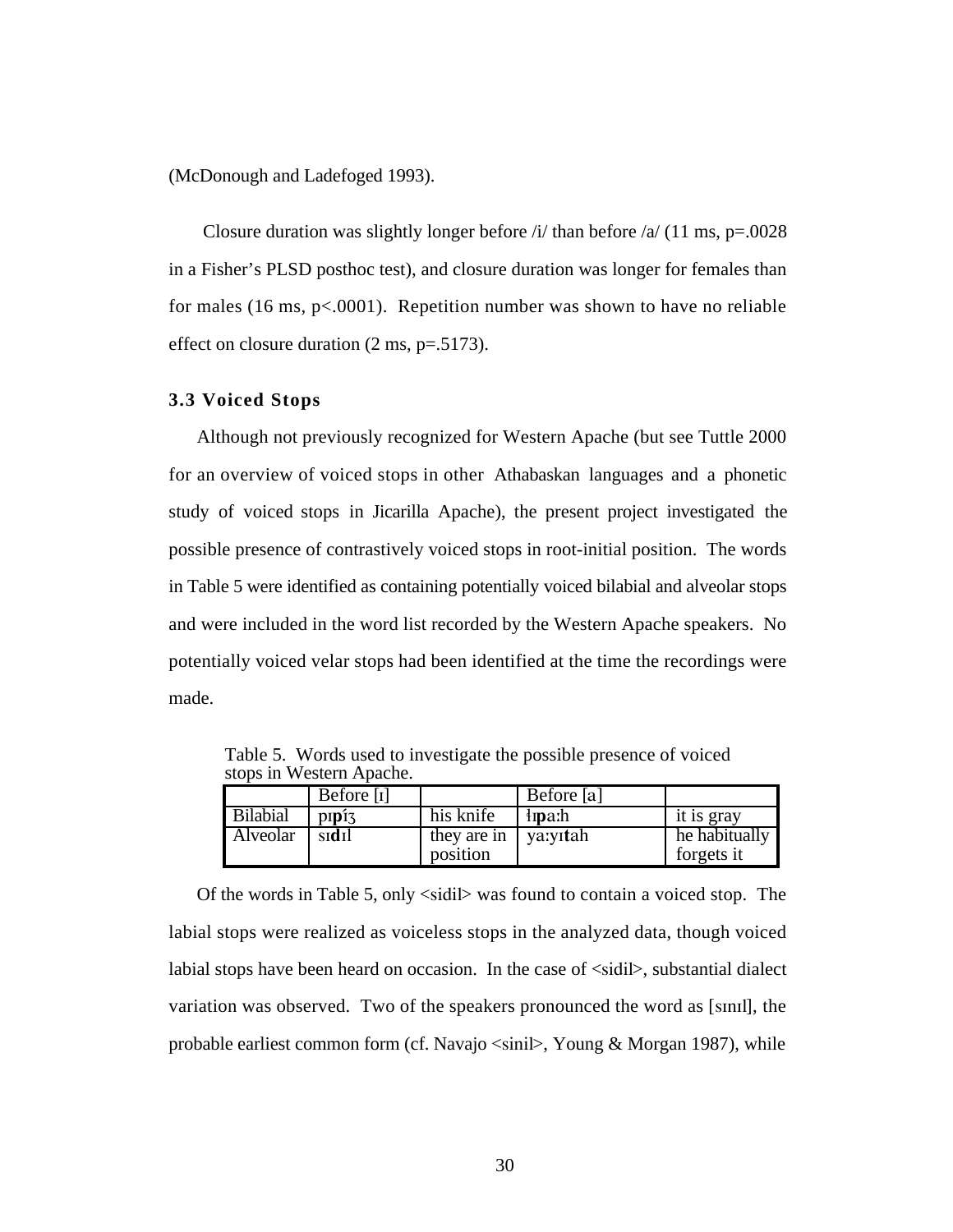one speaker pronounced it as [sIndIl]. Of the five speakers who pronounced the word with a non-nasal alveolar stop, only two had a voiced [d]. For these two speakers, however, the contrast between the voiced and voiceless unaspirated alveolar stops is clear. Figures 25 and 26 illustrate the contrast for speaker F3, where the low frequency energy during the stop closure in Figure 25 but absent in Figure 26 is indicative of voicing.



Figure 25. Voiced stop in the word /sIdIl/ 'They (plural objects) are in position' as produced by speaker F3.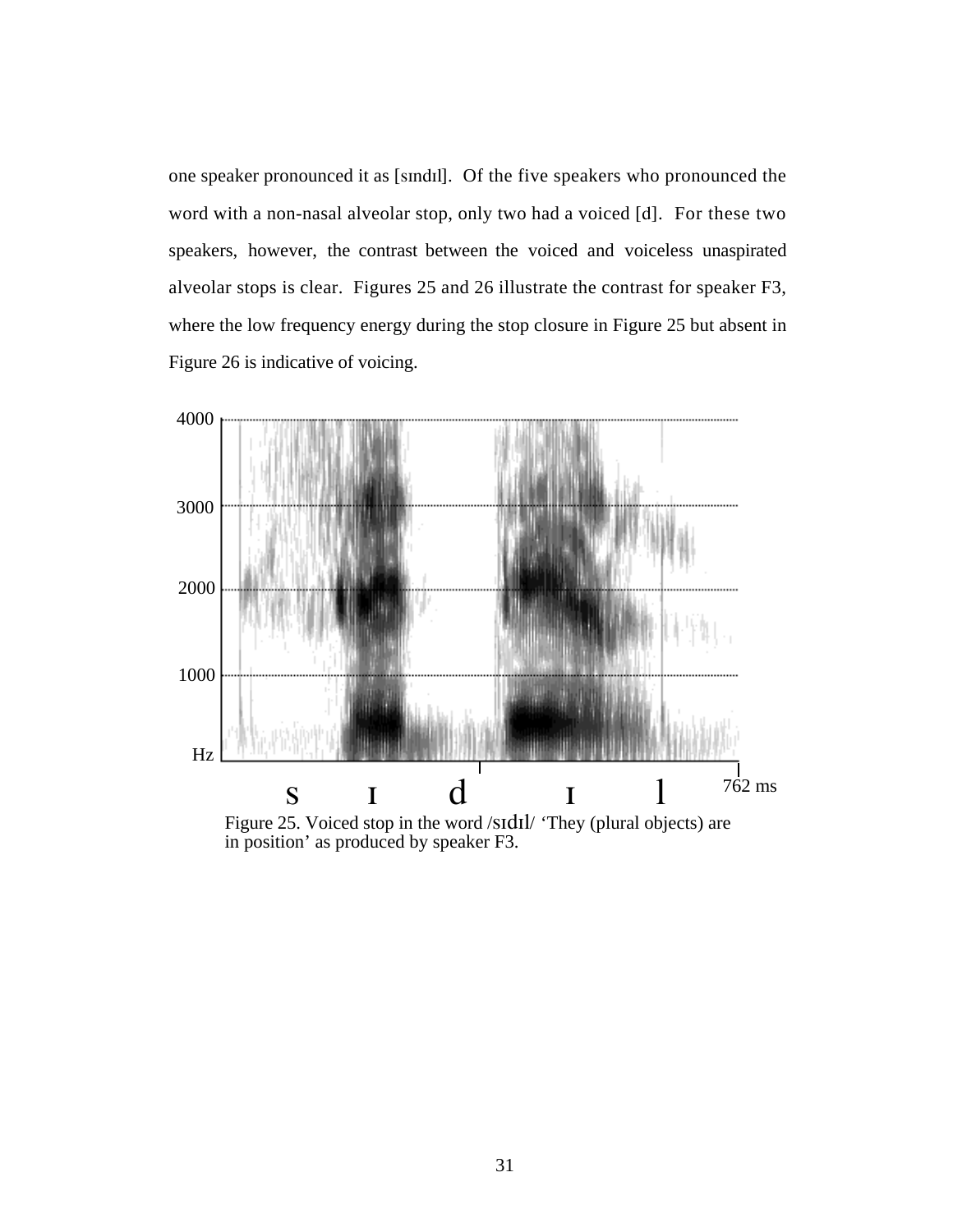

Figure 26. Voiceless unaspirated stop in the word /pItIl/ 'his blood' as produced by speaker F3.

The possible development of a contrastively voiced alveolar stop may be presently confined to those stops that vary dialectally between [d] / [t], [n], and [nd], i.e. alveolar stops that are derived historically from proto-Athabaskan [n]. It must be noted, however, that the word [ja:jitah] shows this same pattern with dialectal variants [ja:jindah] and [ja:jinah], but was not pronounced with a voiced alveolar [d] by any of the recorded speakers.

# **3.4. Fricatives**

Western Apache has four voiceless oral fricatives  $\frac{A}{y}$ ,  $\frac{s}{y}$ ,  $\frac{f}{y}$ , and  $\frac{x}{q}$  (plus  $/h/$ , which will not be considered further.) The acoustic properties of these sounds were investigated in a set of words containing the fricatives in two intervocalic contexts, between a high front vowel and [a] and between two high front vowels.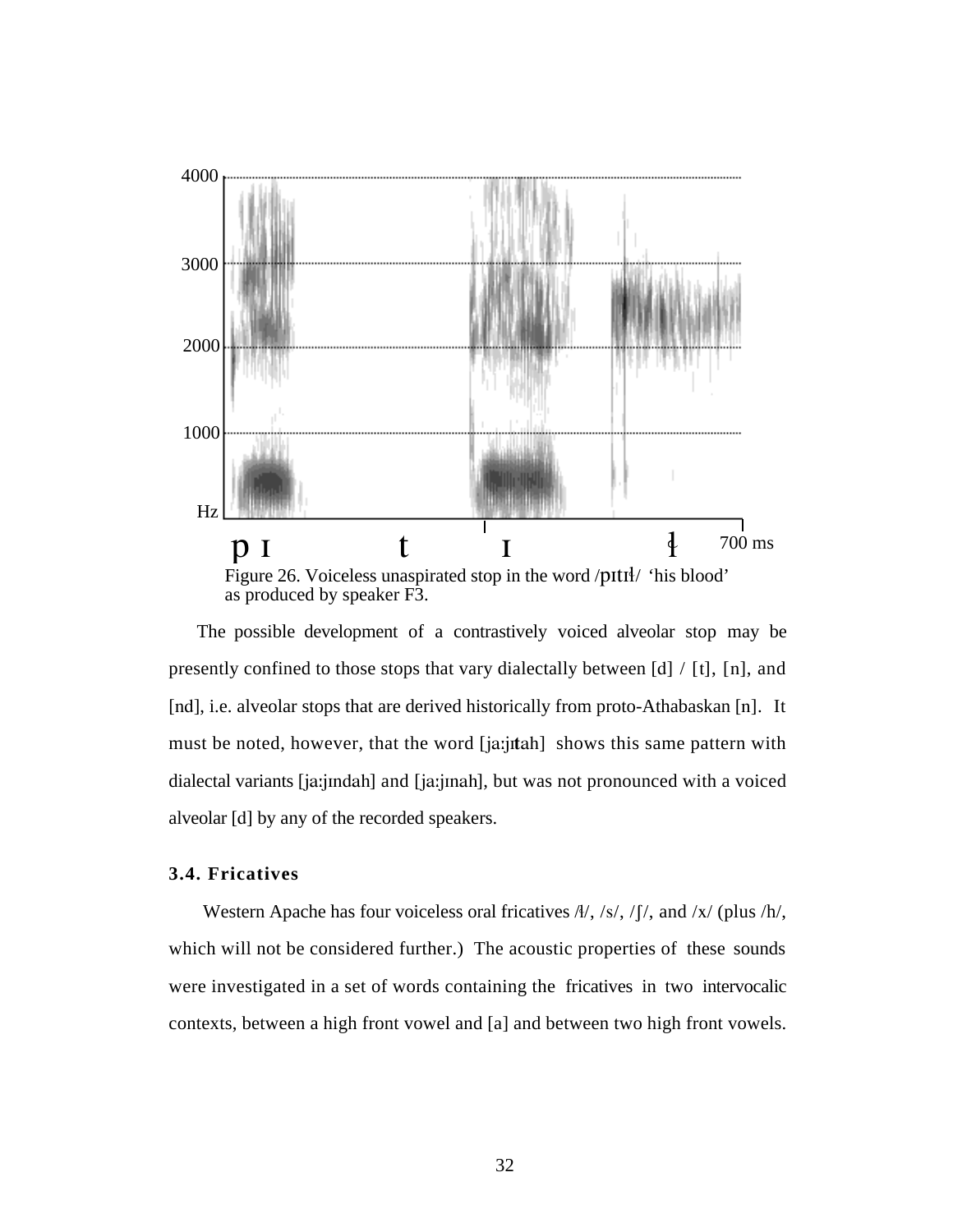These words were digitized at a sampling rate of 22,050Hz using Kay MultiSpeech. The measured fricatives appear in boldface in the words in Table 6. (Note that one of the environments in which  $x$  was examined was between /s/ and the high front vowel.) A 1,024 point window (approximately 46 ms) was centered around the middle of each fricative and an FFT spectrum of this window was calculated. Numerical spectra were then averaged together over the two tokens of each fricative appearing in the same environment for a given speaker. Because visual inspection revealed consistency across speakers in their spectral properties, the spectra for all speakers of the same gender were averaged together for each fricative. These averaged spectra in the pre-[a] context appear in Figure 27 (female speakers) and Figure 28 (male speakers). (Spectra for the fricatives before the high front vowels were quite similar to those in the [a] context.)

Table 6. Words used to examine the spectral properties of Western Apache fricatives

| Fricative | Before [1] |                  | Before [a]     |              |
|-----------|------------|------------------|----------------|--------------|
|           | prit       | her/his smoke    | tf'i?kotrlan   | centipede    |
|           | hisi:      | I will miss it   | <i>s</i> isáné | my old lady  |
|           | bili       | It stung her/him | bifal          | her/his bear |
|           | jizisxi:   | she/he killed it | bixal          | her/his club |

As Figures 27 and 28 indicate, the fricatives are for the most part welldifferentiated in terms of their spectral characteristics. The strongest energy for /s/ occurs at frequencies above 4000Hz for the male speakers and above 6000Hz for the female speakers. The spectrum for  $/f/$  is characterized by a relatively sharp peak in energy at approximately 3500Hz for the males and 4000Hz for the females. /s/ and  $\int$ / $\int$  are thus differentiated on the basis of the location of their strongest energy in the frequency domain:  $/s/$  has more energy at higher frequencies than  $/f/$ .  $/s/$  also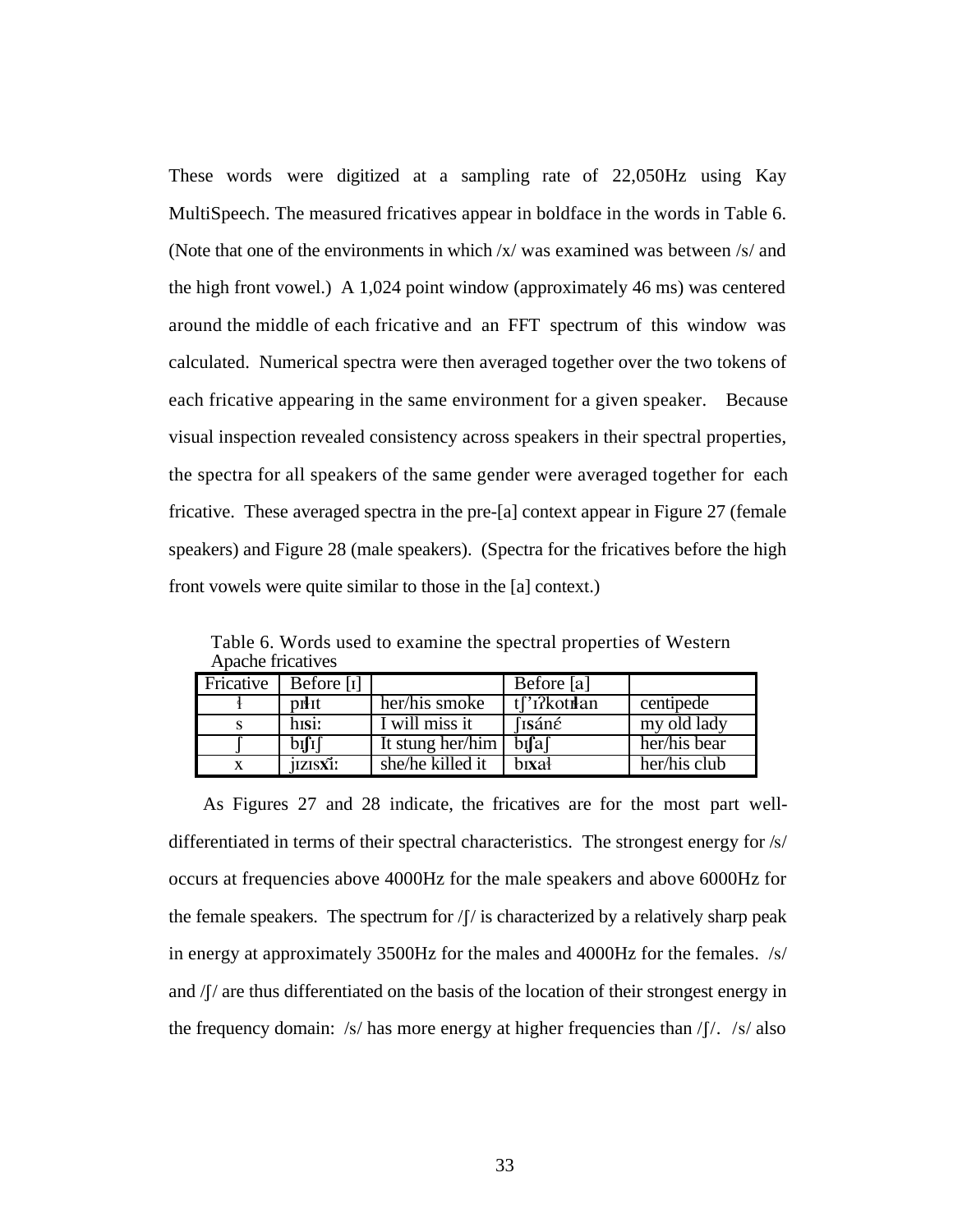has a less sharp spectral peak than  $/[ / / / x / x]$  is characterized by a very pronounced peak in energy below 2000Hz and then more diffuse peaks at about 4000 and 7000Hz. The spectral peak for  $A/$  falls between that of  $\frac{X}{a}$  and that of  $\frac{X}{a}$  at approximately 2500-3000Hz. In summary, the four oral fricatives of Western Apache can be distinguished from one another in terms of the location of their spectral peaks, and, to a lesser extent, in terms of the degree of sharpness of these spectral peaks. There is relatively little cross-linguistic data on the acoustic properties of fricatives. However, Jassem (1968) presents spectra from his speech of three of the four fricatives measured in Western Apache,  $/s/$ ,  $/$ [ $/$ , and  $/x/$ . The spectra of Jassem's fricatives bear close resemblance to those in Western Apache.  $\frac{x}{x}$  has a sharp peak in energy below 2000Hz,  $\frac{f}{\lambda}$  has an energy peak slightly higher at 3000-4000Hz, and /s/ has a peak at 4000Hz. Interestingly, Jassem also includes a spectrum of a dental fricative  $\sqrt{s}$  which actually bears closer resemblance to the Apache /s/ both in terms of location of spectral peak and degree of sharpness of the peak than Jassem's alveolar fricative /s/. Since Jassem's study is based on only a single speaker, however, we cannot infer with any certainty that the Western Apache /s/ is more dental than alveolar.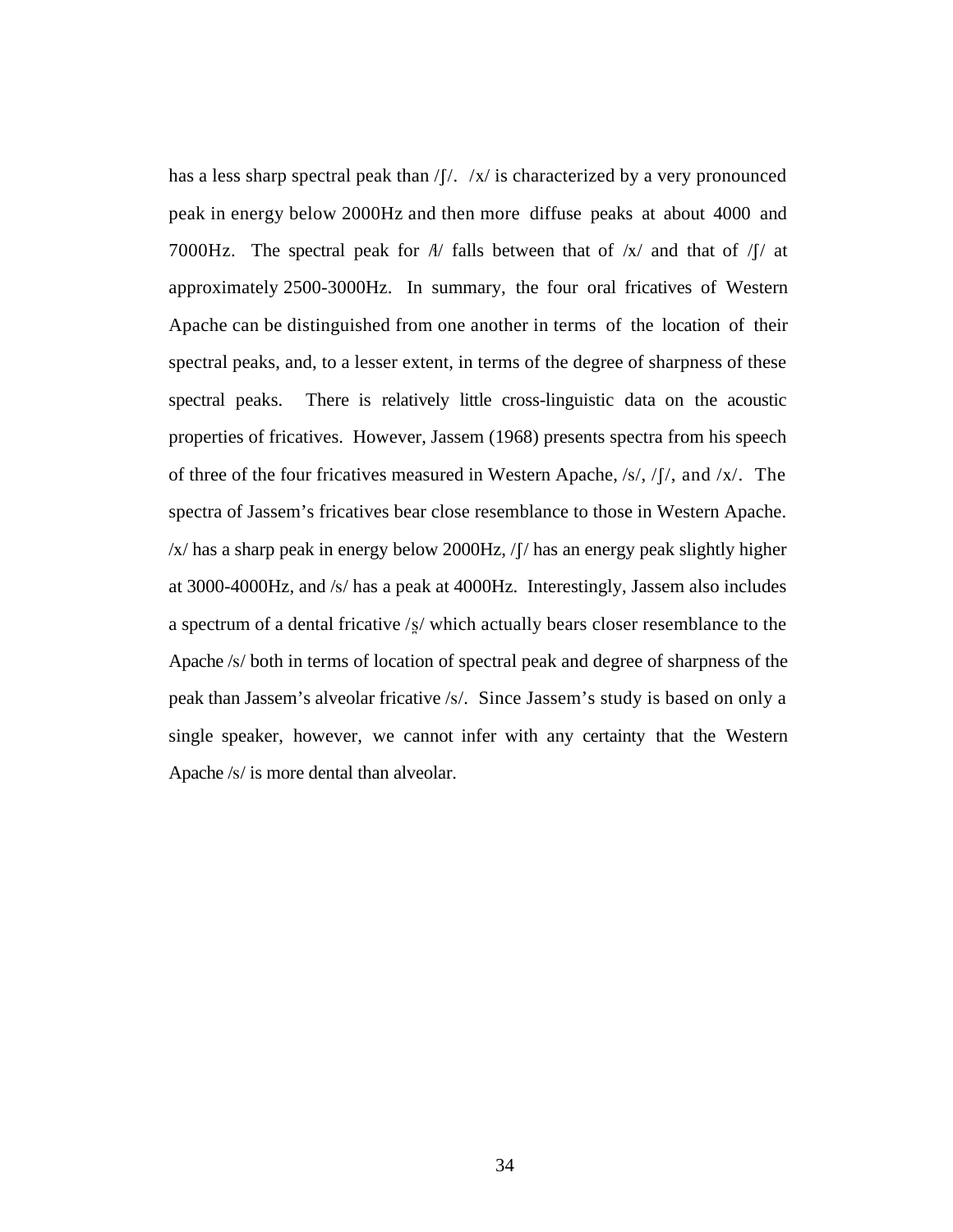

Figure 27. FFT power spectra of fricatives before [a] (female speakers)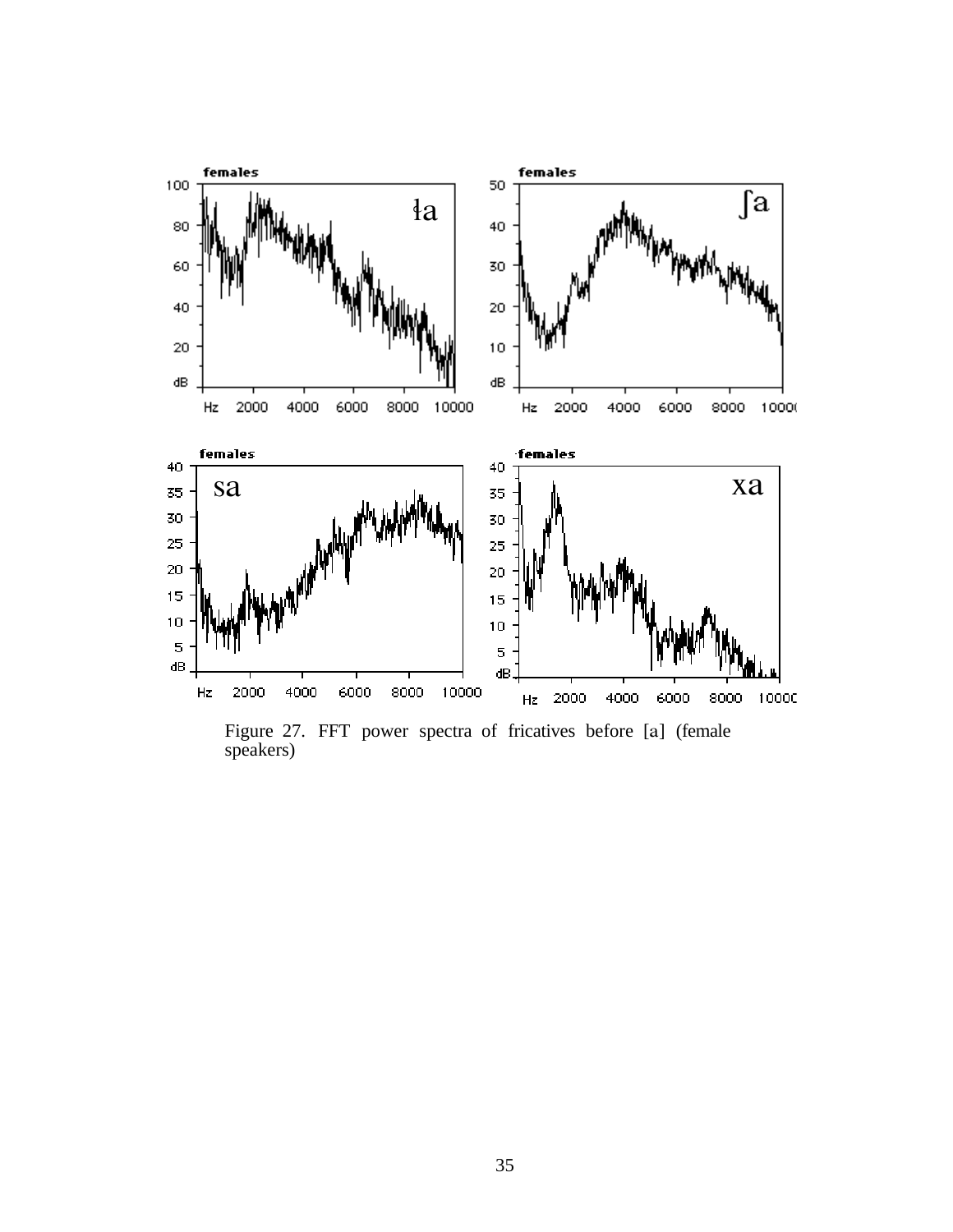

## **4. Vowels**

Like Navajo (cf. Hoijer 1945, McDonough & Austin-Garrison 1994), Western Apache has four phonemic vowel qualities:  $\hbar$ ,  $\hbar$ ,  $\hbar$ ,  $\hbar$ ,  $\hbar$ ,  $\hbar$ ,  $\hbar$ ,  $\hbar$ ,  $\hbar$ ,  $\hbar$ ,  $\hbar$ ,  $\hbar$ ,  $\hbar$ two phonemic vowel lengths: short and long. Although the high back vowel [u] surfaces in several Western Apache words, Greenfeld (1972) demonstrates that [u] is an allophone of the phoneme /o/. /o/ is pronounced as [u] when preceding the vowel [i]. Long, high tone [ó:] is pronounced as [ú:] when preceded by [t<sup>h</sup>], [k<sup>h</sup>],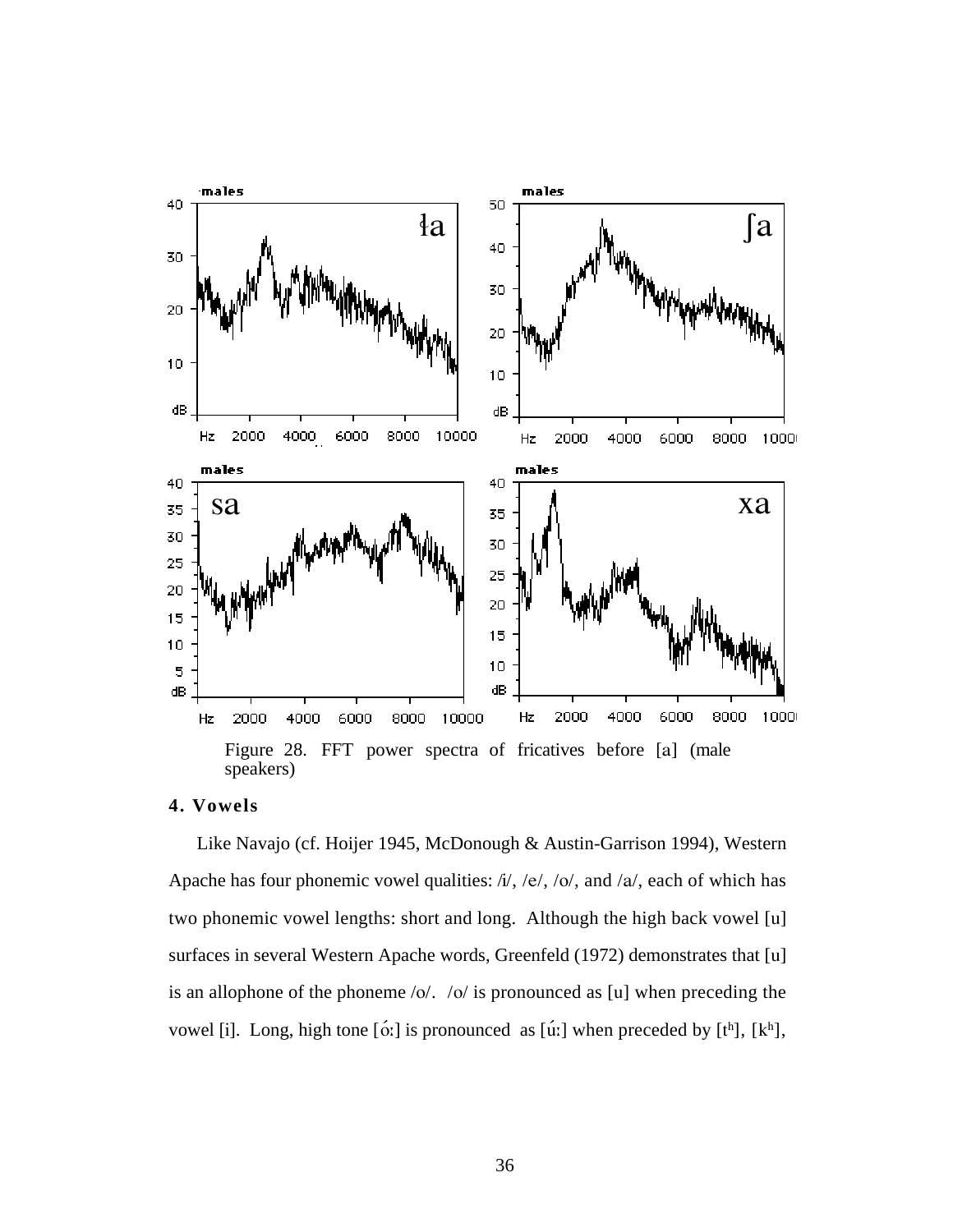[s], or [j] (de Reuse 1994). The Western Apache vowels appear in Table 7.

Table 7. The vowels of Western Apache.

|   | Short |   | Long |    |
|---|-------|---|------|----|
| i |       |   | i:   |    |
|   | e     | 0 | e:   | Эï |
|   |       | я | a!   |    |

In addition, every vowel may be either oral or nasalized and may carry either high tone or low tone. (Current research by de Reuse and Tuttle (forthcoming) indicates the possible presence of a contrastive mid tone as well.) The contrastive use of tone is a common feature of Southern Athabaskan languages, including Navajo and Western Apache, as well as many Northern Athabaskan languages. Long vowels in Western Apache may also carry contour tones consisting of a high tone followed by a low tone or vice versa. Contour tones in Western Apache are fairly rare, however, and almost exclusively limited to morphologically complex words. The words analyzed for this paper appear in Table 8. Words illustrating the nasal vowel series were also recorded, but are not included in the present analysis.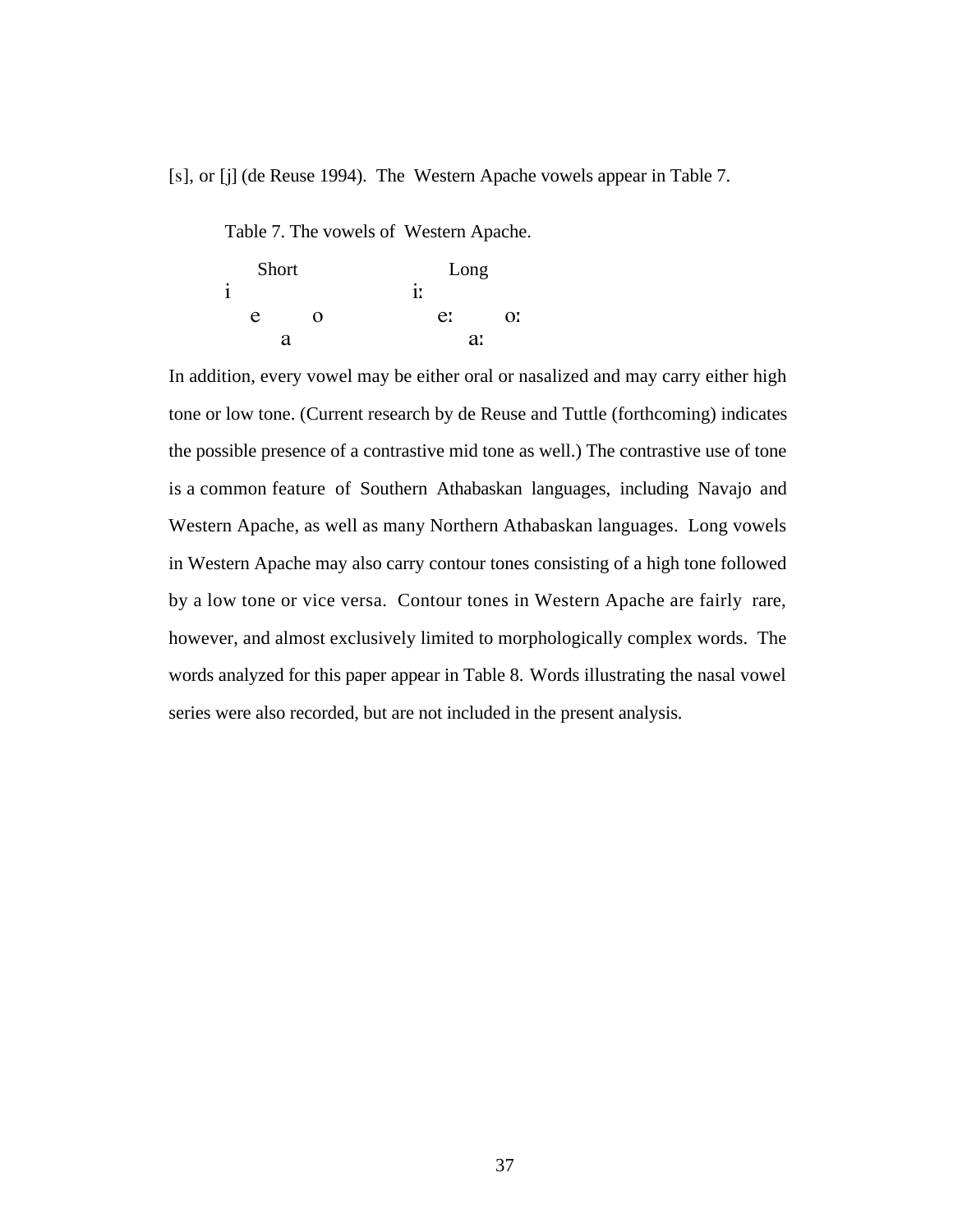|              | Vowel Short - Low Tone                        |                | Short - High Tone              |                      |
|--------------|-----------------------------------------------|----------------|--------------------------------|----------------------|
|              | $t$ [ $\mathbf{k}$                            | blanket        | ?rłk'ikorest5                  | to straighten it out |
| e            | k'ekowã                                       | home, ruins    | kote'éko                       | finally              |
| $\Omega$     | $b \notin$ : [tɪst' $\mathfrak{z}$ k]         | arrowhead      | (Rik'án nást'ó:k)              | dough                |
| a            | jirits'ak                                     | he hears him   | pits <sup>h</sup> it'áke:      | top of his head      |
| Vowel        | Long - Low Tone                               |                | Long - High Tone               |                      |
| <sup>i</sup> | nákonet['i:ki                                 | locust         | na' <sup>It</sup> iki          | gopher               |
|              |                                               |                |                                |                      |
| e            | tałéłt'e:ko                                   | same way       | tijat'é:koh                    | awful                |
| $\Omega$     | t <sup>h</sup> ú hajiłt'o:k<br>$harct$ a: $k$ | he pumps water | $(n$ ájiłt'oːk)<br>hakon'á:keh | he soaks it          |

Table 8. Words used to examine the quality, fundamental frequency, and duration of Western Apache vowels. Entries in parentheses were not pronounced as expected (see text).

The goal of the list of words in Table 8 was to provide each oral vowel of the language in a minimally contrasting environment: between an ejective stop or glottal stop and the unaspirated velar stop. To the extent possible, words were chosen in which the vowel appeared as part of the root morpheme. The two entries in parentheses were not pronounced as expected from the list. The word selected to exhibit short, high tone /o/ was most typically pronounced with a long vowel, and the word selected to exhibit long, high tone /o/ was most typically pronounced with low tone. These items were excluded from the statistical analyses as appropriate. Note also that word final stops were unreleased, and stem final /k/ varied dialectally with /t/. This latter variation was present in the words for 'blanket', 'he hears him', 'dough', 'locust', 'he pumps water', 'it oozes', 'gopher', and 'he soaks it'. Finally, short /e/ is rare in Western Apache and only five speakers recognized the word for 'home, ruins' and only three speakers recognized the word for 'finally'.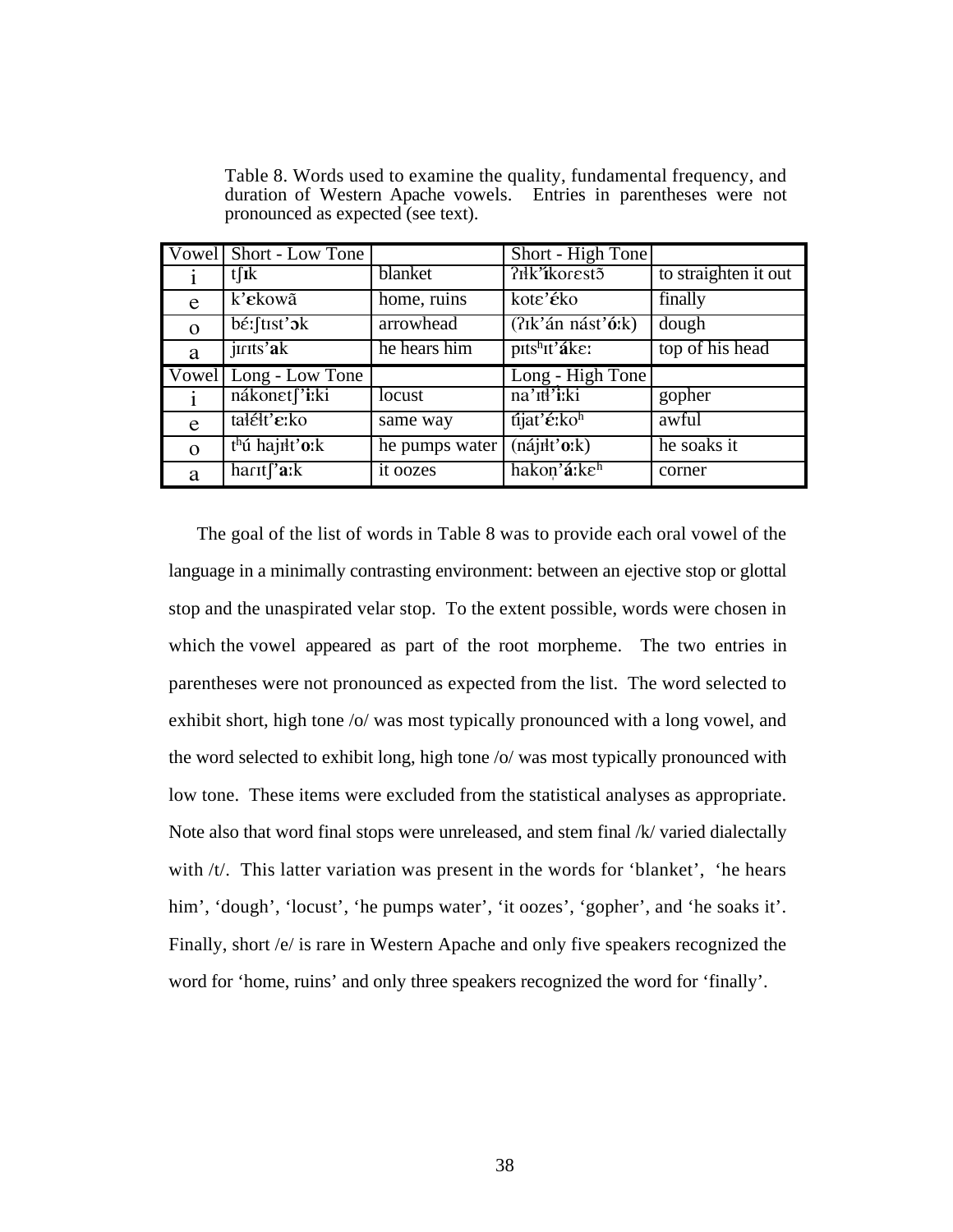### **4.1. Vowel duration**

Vowel duration was measured from a waveform alongside a spectrogram. The duration of each vowel included the time from the onset of the first formant of the vowel to the offset of the first formant. Not surprisingly, phonemic long vowels were found to be significantly longer than phonemic short vowels  $(p<.0001)$ . Long vowels averaged 187 ms collapsing all speakers and all vowel qualities, while short vowels averaged 89 ms. In terms of ratios, long vowels were thus 2.1 times longer than short vowels. This long-to-short ratio is smaller than the one found by McDonough and Austin-Garrison (1994) in their study of Navajo. They found that long vowels were 2.8 times as long as short vowels for monolingual speakers and 2.3 times as long as short vowels for bilingual speakers. (All the Western Apache speakers were bilingual.) Duration ratios between short and long vowels vary substantially across languages; the Western Apache ratio of approximately 2:1 falls squarely within the range of cross-linguistic variation (cf. Lehiste 1970 and Hubbard 1994 for representative values from other languages).

Figure 29 plots the duration of different vowel qualities, collapsing short and long vowels. The high vowels were found to be significantly shorter than all other vowel qualities, a familiar pattern from a number of languages (cf. Lehiste 1970 for a summary of the data). Neither of the mid vowels differed significantly from the low vowel in terms of duration, though /e/ was found to be significantly longer than  $\frac{\log p}{p} = .0028$ .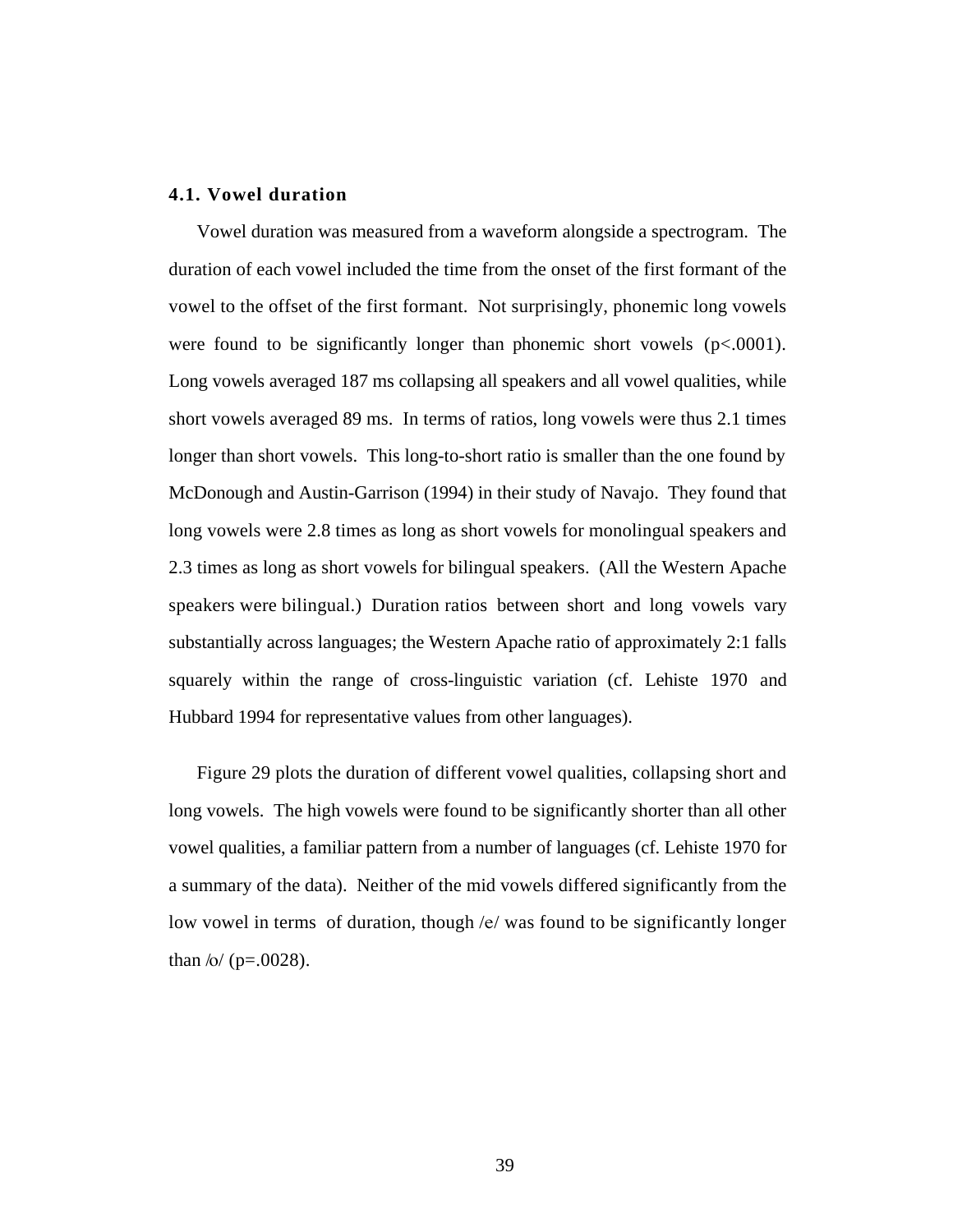



Vowels were also found to be significantly longer for the female speakers than for the male speakers ( $p = .0033$ ). The significance of this result is due to the long vowels, which averaged 208 ms for the female speakers but only 174 ms for the male speakers. Short vowels were virtually identical in duration for the male and female speakers: 91 ms for the male speakers vs. 86 ms for the female speakers.

The confinement of the gender dependent length difference to the long vowels plausibly has similar motivations as the absence of gender dependent length differences among unaspirated stops. In both cases, it is the shorter phonemic category, unaspirated stops and phonemic short vowels, which fail to display duration differences as a function of gender. Manipulation of the length of the shorter category would potentially interfere with the perception of the phonemic length contrast, by making the shorter category more like the longer category. Lengthening the longer category (aspirated stops and long vowels), on the other hand, only enhances the percept of the phonemic length contrast.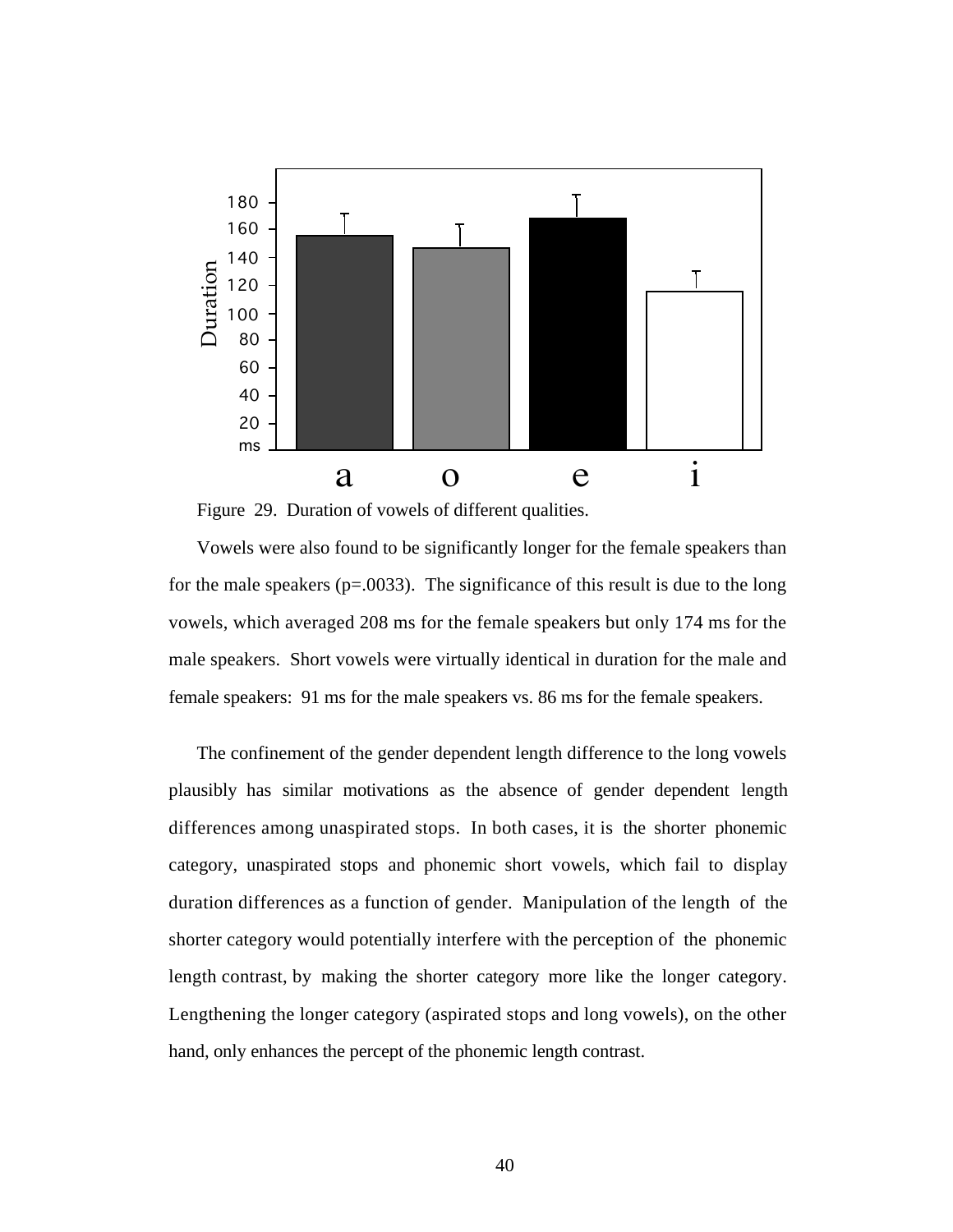#### **4.2. Fundamental frequency**

Fundamental frequency, the acoustic property defining tone, was measured using narrow band spectrograms. A measurement was taken from the tenth harmonic at a point with fairly level fundamental frequency and at approximately the mid point of each vowel. In cases where the tenth harmonic was not readily discernible, a measurement was taken from a lower harmonic. Measured values were divided by the number of the harmonic from which the measurement was taken, yielding a value for the first harmonic, i.e. the fundamental frequency. For male speakers, high tone vowels averaged 135 Hz, while low tone vowels averaged 118 Hz. For female speakers, high tone averaged 208 Hz, while low tone averaged 189 Hz.

Vowel quality did not have a statistically significant effect on fundamental frequency according to t-tests. /o/ had a slightly lower fundamental frequency (141 Hz) than  $\alpha$  (148 Hz) which in turn displayed a slightly lower mean value than  $\alpha$ (152 Hz) which in turn had a lower fundamental than  $\dot{\mu}$  (159 Hz). The only difference which reached statistical significance was the one between /o/ and /i/ (p=.0254). Dividing the tokens according to whether they had high or low tone did not yield any additional significant results.

### **4.3. Vowel quality**

The first three vowel formants were measured using an LPC analysis calculated over a 30 ms window using 12 coefficients. An FFT spectrum was also consulted to ensure that the measurements taken from the LPC were accurate. A spectrogram provided further corroboration of the accuracy of the LPC measures.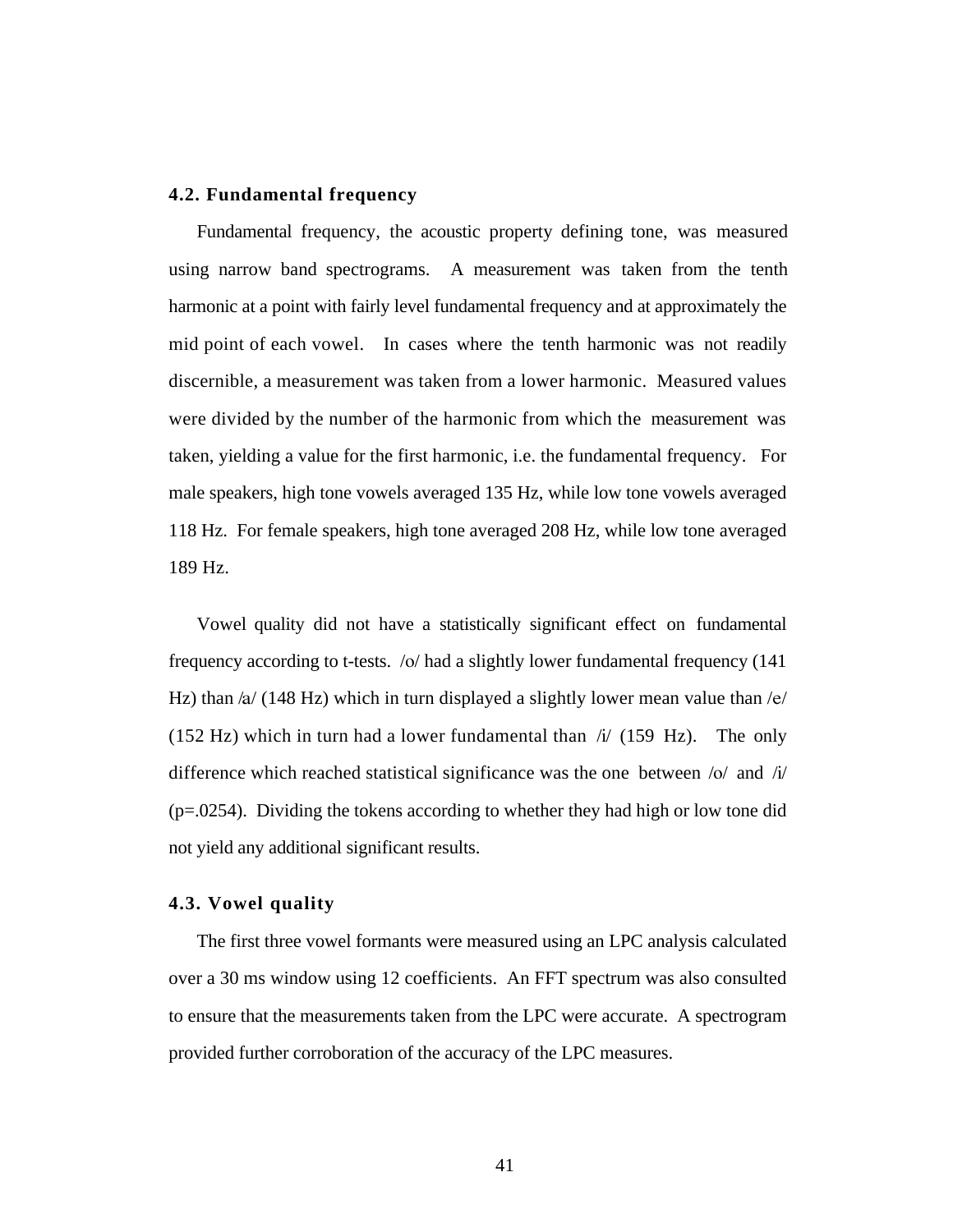The first two formants from all tokens produced by the female speakers are plotted in Figure 30. Formant values for the male speakers are plotted in Figure 31. Ellipses encircle all points falling within two standard deviations of the mean, which is plotted as a large vowel in the middle of the ellipse. Formant values for each of the individual speakers appear in Table 9. The first formant is inversely correlated with vowel height: higher vowels have lower first formant values. The second formant is largely a function of relative frontness of the vowel: fronter vowels have higher second formant values than backer vowels.

There is very little difference in the general form of the plots of the females' vowels and those of the males. The most salient difference between the two genders appears to be the location of long /ii/ relative to short /i/ in the vowel space. For the male speakers, long  $\pi/2$  is both much higher and much fronter than  $\pi/2$ . For the female speakers, the primary difference between  $\pi/$  and  $\pi/$  lies in the front-back dimension, with /iː/ having a fronter articulation than /i/. There is a tendency for /iː/ to be slightly higher than /i/ for the female speakers, though this difference is much less striking than for the male speakers.

For the male speakers /iː/ is much higher than the long back vowels /o/ and /oː/. This difference is less apparent for the female speakers. For these speakers the difference between short  $\lambda i$  and its short back counterpart /o/ is substantial, and in fact more salient than the corresponding difference for the male speakers. Whereas /o/ has first formant values approximately midway between those of /i/ and those of /e/ for the male speakers, /o/ has similar first formant values to /e/ for the female speakers.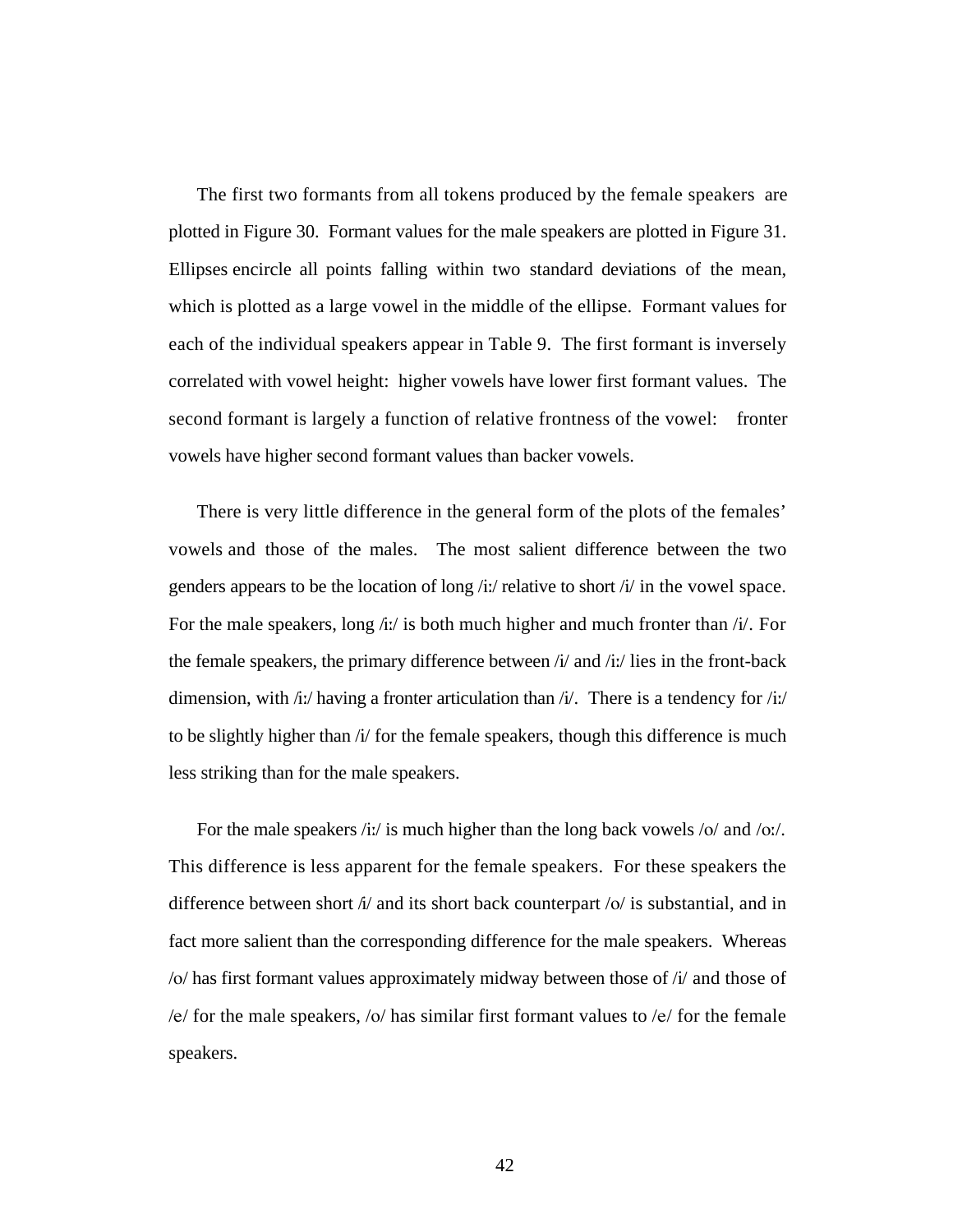Interestingly, similar to the male Apache speakers, in many languages with small vowel inventories, there is only a single back vowel which is realized as a mid rather than a high vowel, even though this realization fails to maximize the use of the vowel space. This is the case in Navajo (McDonough et al. 1993), which has a four vowel system /i, e, a, o/. Similarly Hupa (Golla 1970), another Athabaskan language, also lacks a high back vowel at least in its underlying phoneme inventory. In other language families the same situation is found. Banawá, an Arawakan language, spoken by about 75 speakers in northern Brazil (Ladefoged, Ladefoged and Everett 1997) has a four vowel system /i, e, a, o/, with qualities that are very similar to those of Apache. Wari' (Arawakan) has four vowels /i, e, a, o/ plus two front rounded vowels  $/y, \phi/$ , but no high back vowel (MacEachern, Kern and Ladefoged 1997).

There are differences between the long and short vowels in Western Apache. The long back vowel  $\frac{1}{2}$  is backer and higher than its short counterpart  $\frac{1}{2}$  for both female and male speakers, and the long low vowel /a…/ is slightly lower and backer than its short counterpart /a/. Comparison of short and long vowels thus indicates a general trend for the long vowels to be more peripheral in the vowel space than the short vowels. This is not the case, however, for the front mid vowel pair /e/ and /e…/. For most speakers, these vowels do not differ from one another in either front/back or height dimensions, as evidenced by the extensive overlap between their two ellipses and the close proximity of their means. Only two speakers (F3 and M2) do not display substantial overlap of short and long /e/ as shown in Table 9. For both of these speakers, short  $/e/$  is backer than long  $/e$ . as reflected in the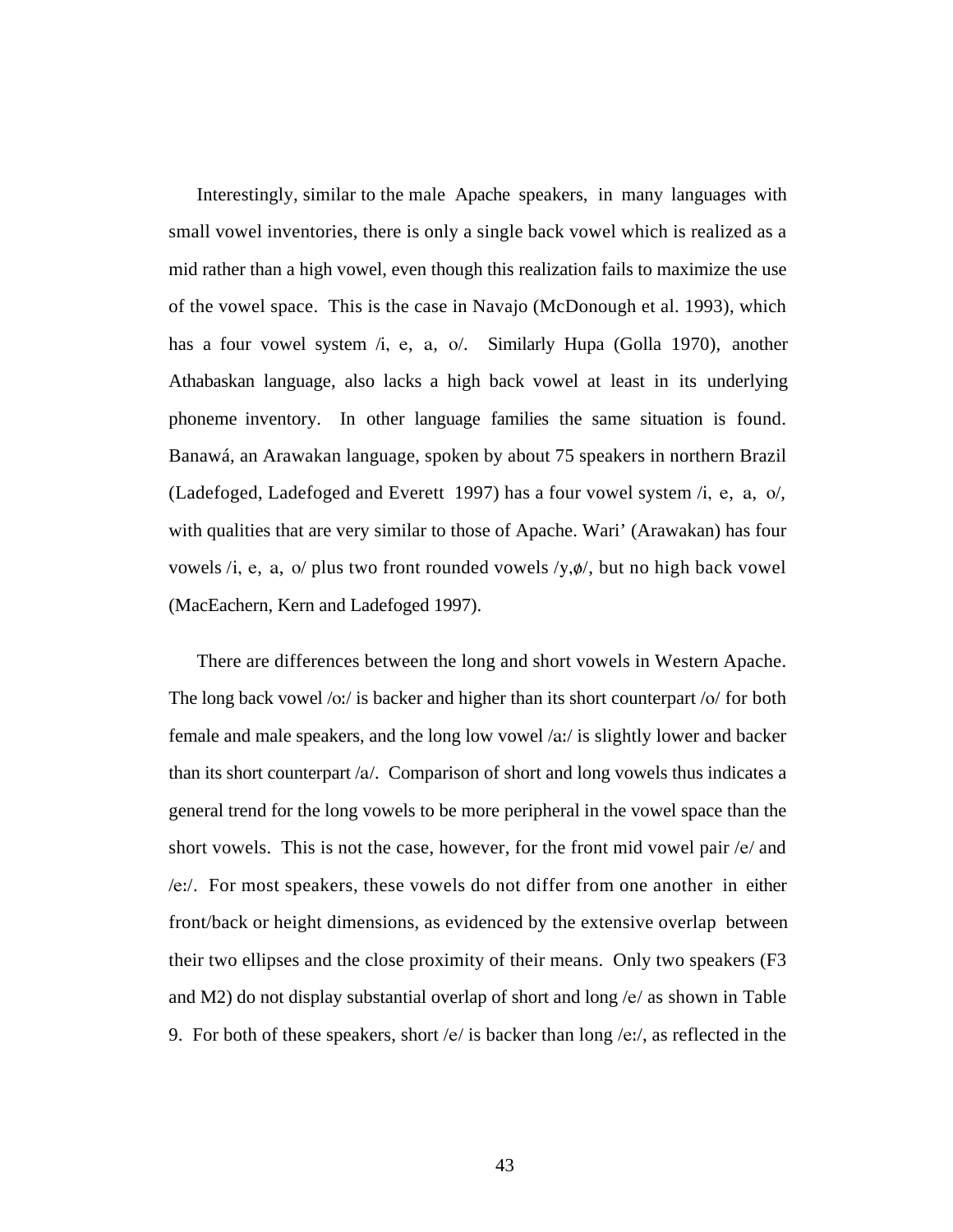lower F2 values for /e/. First formant values for /e/ and /eː/ are virtually identical, however, suggesting that they do not differ in terms of tongue height.



Figure 31. Plot of the first two formants for five male speakers.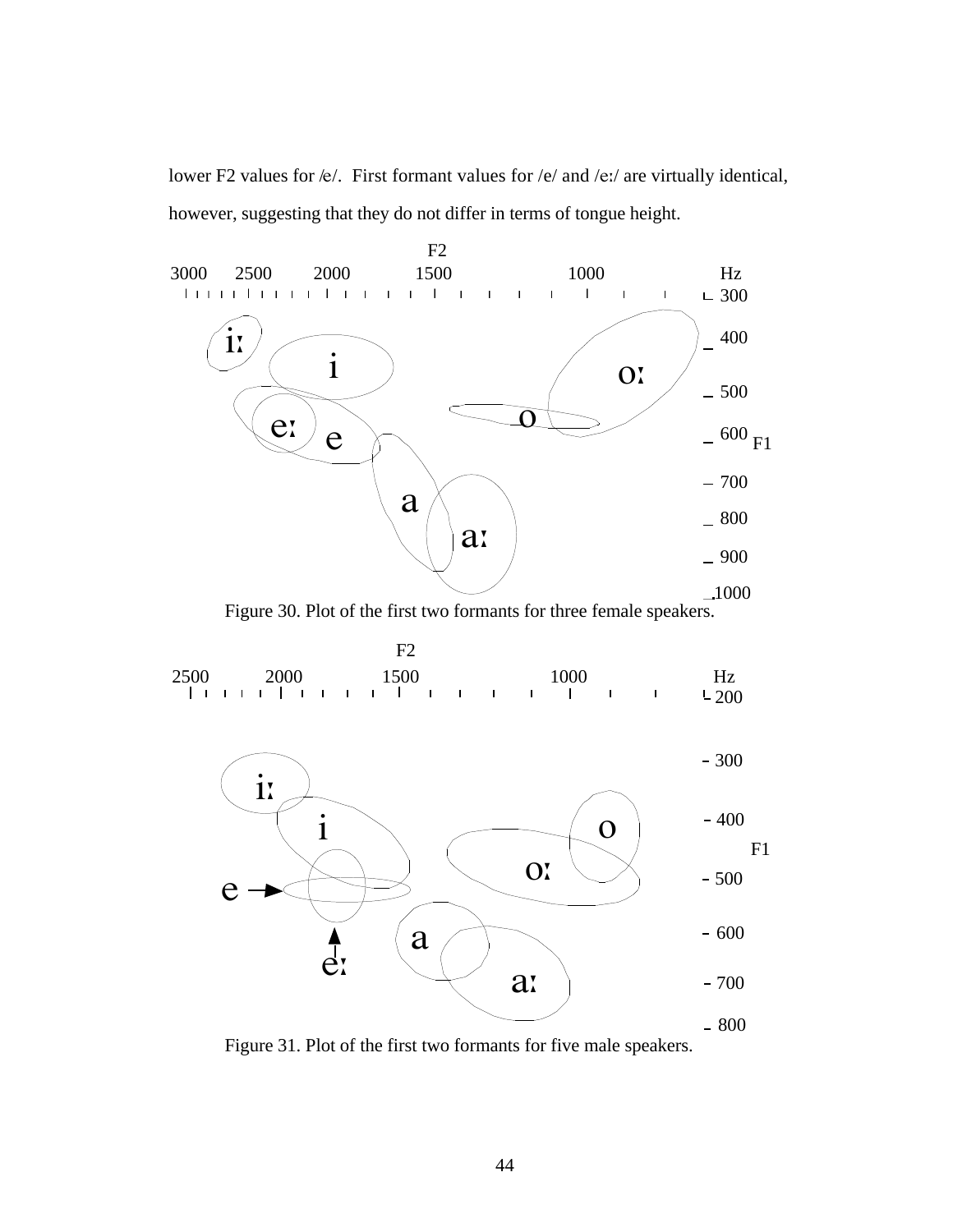| Spk            |     | <b>Short</b> |                |     | Long |      | Spk            |     | <b>Short</b> |      |     | Long |                |
|----------------|-----|--------------|----------------|-----|------|------|----------------|-----|--------------|------|-----|------|----------------|
|                | F1  | F2           | F <sub>3</sub> | F1  | F2   | F3   |                | F1  | F2           | F3   | F1  | F2   | F <sub>3</sub> |
| F1             |     |              |                |     |      |      | $\bf M2$       |     |              |      |     |      |                |
| $\mathbf{i}$   | 463 | 1954         | 2812           | 413 | 2683 | 3367 | 1              | 468 | 1573         | 2412 | 362 | 2046 | 2440           |
| e              | 536 | 2298         | 3183           | 551 | 2353 | 2853 | e              | 518 | 1596         | 2114 | 532 | 1718 | 2281           |
| a              | 858 | 1536         | 3041           | 913 | 1380 | 3078 | a              | 582 | 1330         | 2091 | 674 | 1156 | 2302           |
| $\mathbf 0$    | 556 | 1076         | 3168           | 436 | 821  | 3367 | $\mathbf{O}$   | 486 | 908          | 2201 | 468 | 940  | 2192           |
| F <sub>2</sub> |     |              |                |     |      |      | M <sub>3</sub> |     |              |      |     |      |                |
| $\mathbf{i}$   | 426 | 1959         | 2788           | 408 | 2628 | 3087 | $\mathbf{1}$   | 376 | 1844         | 2284 | 316 | 1972 | 2289           |
| e              |     |              | ----           | 559 | 2192 | 3013 | e              |     |              | ---- | 486 | 1720 | 2133           |
| a              | 669 | 1715         | 2926           | 819 | 1394 | 2807 | a              | 614 | 1435         | 2729 | 624 | 1330 | 2367           |
| $\mathbf{o}$   | 541 | 1339         | 2532           | 422 | 908  | 2954 | $\mathbf{O}$   | 523 | 1009         | 2183 | 431 | 885  | 2174           |
| F3             |     |              |                |     |      |      | $\bf M4$       |     |              |      |     |      |                |
| $\mathbf{i}$   | 431 | 2078         | 2903           | 353 | 2550 | 3335 | $\mathbf{i}$   | 444 | 1779         | 2436 | 339 | 2092 | 2399           |
| e              | 579 | 2003         | 2682           | 573 | 2247 | 2752 | e              |     |              | ---- | 495 | 1711 | 2426           |
| a              | 715 | 1583         | 2908           | 747 | 1371 | 3142 | a              | 633 | 1348         | 2348 | 660 | 1105 | 2403           |
| $\mathbf{o}$   | 541 | 1220         | 2816           | 500 | 991  | 3027 | $\mathbf{o}$   | 495 | 1100         | 2238 | 385 | 945  | 2371           |
| $\mathbf{M1}$  |     |              |                |     |      |      | M <sub>5</sub> |     |              |      |     |      |                |
| $\mathbf{i}$   | 458 | 1917         | 2550           | 339 | 2256 | 2518 | $\mathbf{1}$   | 445 | 1633         | 2417 | 339 | 2060 | 2578           |
| e              | 523 | 1835         | 2385           | 532 | 1816 | 2473 | e              | 523 | 1844         | 2366 | 514 | 1807 | 2376           |
| a              | 601 | 1380         | 2509           | 679 | 1165 | 2619 | a              | 651 | 1367         | 2477 | 711 | 1229 | 2573           |
| $\mathbf{o}$   | 431 | 1110         | 2431           | 413 | 935  | 2587 | $\mathbf{O}$   | 468 | 1257         | 2357 | 436 | 917  | 2509           |

Table 9. Mean values for the first three formants for five male and three female Western Apache speakers.

### **6. Summary**

In this paper, we have described several phonetic properties of Western Apache. The principal findings are as follows. For consonants, VOT was longer for aspirated stops than for unaspirated stops, whereas closure duration was longer for unaspirated stops than for aspirated stops. The ejectives had VOT and closure duration values intermediate between those of the aspirated and unaspirated stops. Place of articulation was also shown to affect both VOT and closure duration. VOT was longest for the velar stops, followed by the alveolars, followed in turn, by the bilabials. Conversely, closure duration was shortest for the velars, longer for the alveolars, and marginally still longer for the bilabials. There is some phonetic evidence for a four way manner contrast in the stop series between voiced,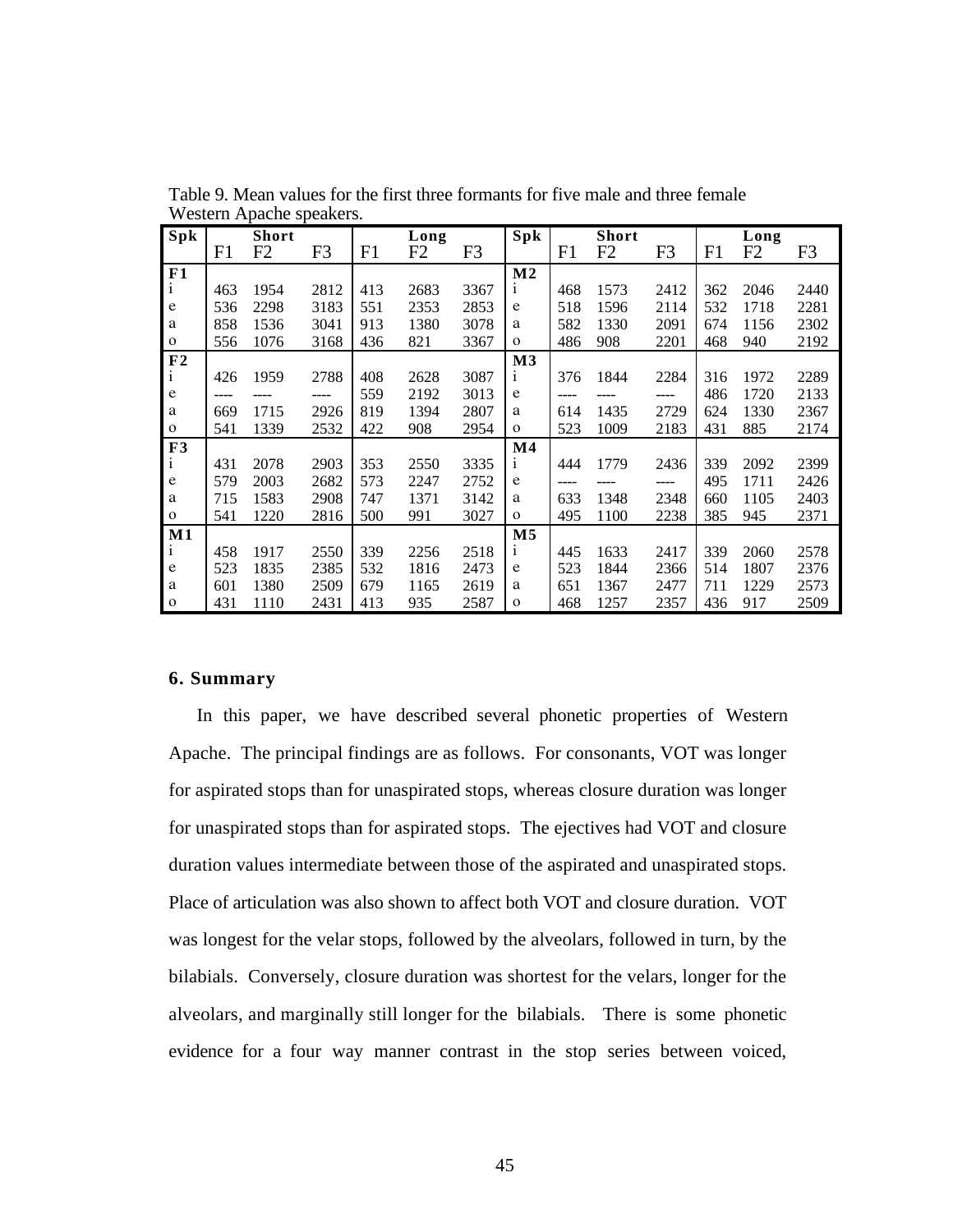voiceless unaspirated, voiceless aspirated, and ejective stops, though voiced stops have a limited distribution relative to the other three categories. The four oral fricatives of Western Apache are well-differentiated in terms of the location of their spectral peaks in the frequency domain and their sharpness. /s/ has the greatest energy at frequencies above 4000Hz for the males and above 6000Hz for the females.  $/$ [ $/$  has a relatively sharp spectral peak at 3500Hz for the males 4000Hz for the females.  $\frac{1}{x}$  has the most pronounced peak and the peak at the lowest frequency, about 1500Hz.  $\mathcal{H}$  has a slightly flatter peak at frequencies intermediate between the peaks for  $\frac{x}{a}$  and  $\frac{f}{a}$ .

Concerning the vowels, long vowels tend to be slightly more peripheral than their short counterparts, except for the  $/e$ , e.  $\frac{e}{e}$  pair which differed substantially in the first and second formant dimensions for only two speakers. As in other languages with small vowel inventories, the highest back vowel was more like [o] than [u]. Finally, female speakers differed from male speakers in having longer VOTs, closures, and vowel durations.

#### **References**

- Bray, Dorothy (ed.). 1998. Western Apache-English Dictionary. A Community-Generated Bilingual Dictionary. Tempe, Arizona: Bilingual Press/Editorial Bilingüe.
- Broadwell, A. 1995. 1990 census figures for speakers of American Indian languages. *International Journal of American Linguistics* 61.1: 145 - 149.
- Cho, Taehong and Peter Ladefoged. 1999. Variations and universals in VOT: Evidence from 18 endangered languages. *Journal of Phonetics* 27.2: 207-229.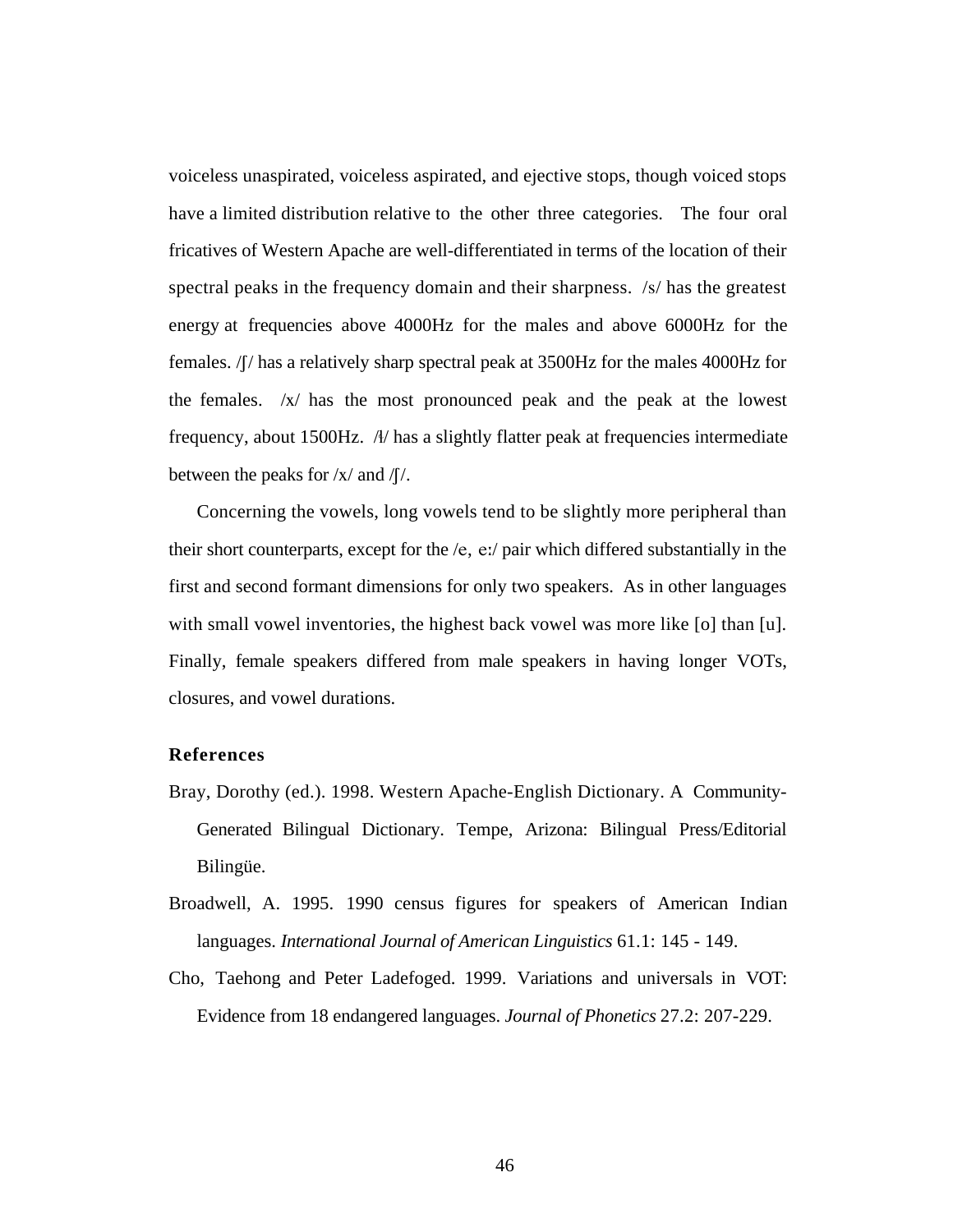- deJong, Ken and Joyce McDonough. 1994. Tone and tonogenesis in Navajo. *UCLA Working in Phonetics* 84: 165-182.
- Durbin, Marshall. 1964. *A componential analysis of the San Carlos dialect of Western Apache: A study based on the analysis of the phonology, morphophonics, and morphemics*. Ph.D. Dissertation, State University of New York, Buffalo.
- Golla, Victor. 1970. *Hupa Grammar*. Ph.D. Dissertation, University of California, Berkeley.
- Gordon, Matthew. 1996. The phonetic structures of Hupa*. UCLA Working Papers in Phonetics* 93: 164-187.
- Greenfeld, Philip. 1972*. The Phonological Hierarchy of the White Mountain Dialect of Western Apache*. Ph.D. Dissertation, University of Arizona, Tucson.
- Hardy, Frank. 1979. *Navajo Aspectual Verb Stem Variation*. Ph.D. Dissertation, University of New Mexico, Albuquerque.
- Hill, Faith. 1963. Some Comparisons between the San Carlos and White Mountain Dialects of Western Apache. In *Studies in the Athapaskan Languages*, edited by Harry Hoijer et al., 149-154. University of California Publications in Linguistics 29. University of California Press, Berkeley.
- Hoijer, Harry. 1938. The Southern Athapaskan Languages. *American Anthropologist* 40: 75-87.
- -----. 1945. *Navaho Phonology*. University of New Mexico Publications in Anthropology. University of New Mexico Press, Albuquerque.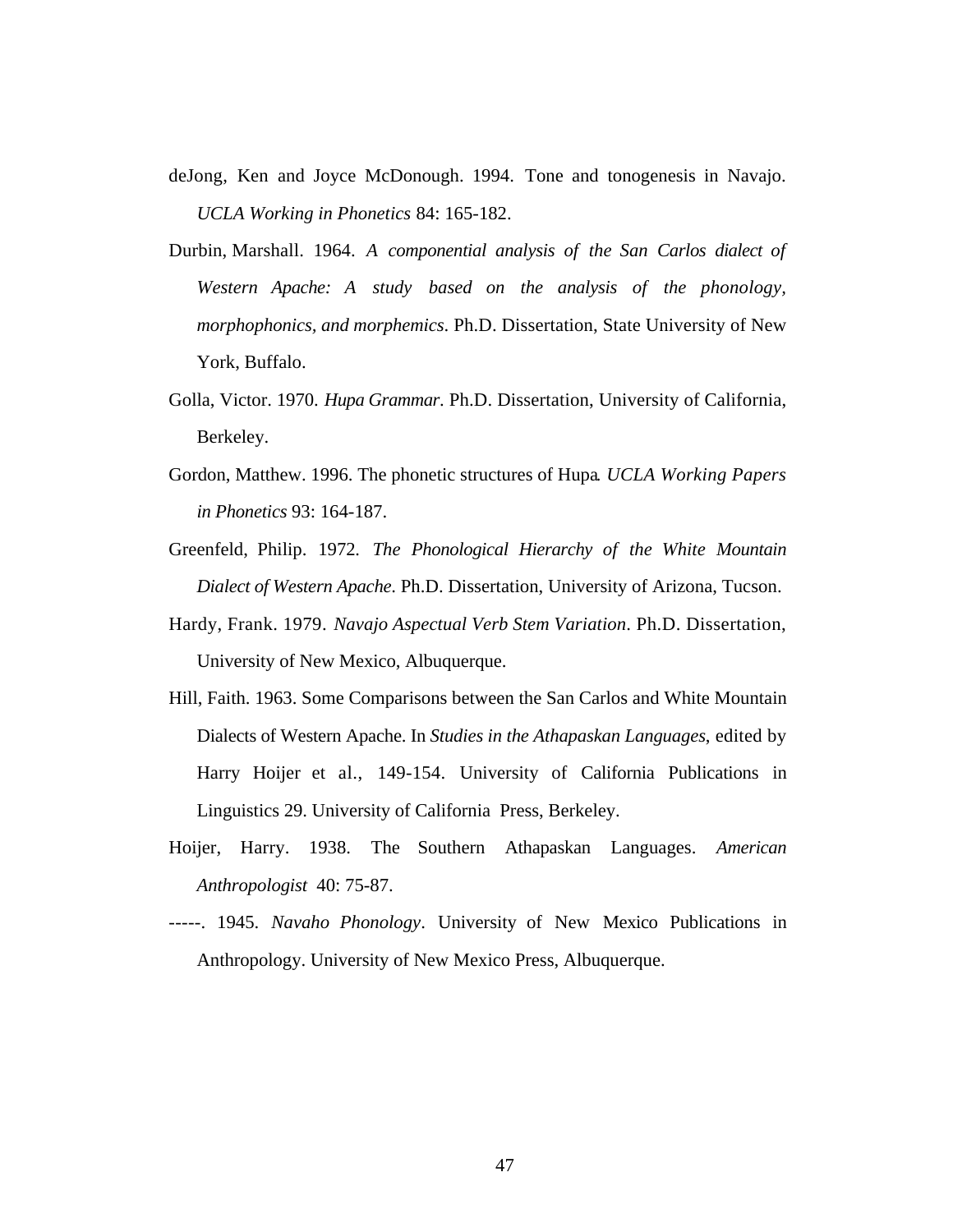- -----. 1946. Chiricahua Apache. In *Linguistic Structures of Native America*, edited by Cornelius Osgood, 55-84. Viking Fund Publications in Anthropology, New York.
- -----. 1963. The Athapaskan Languages. In *Studies in the Athapaskan Languages*, edited by Harry Hoijer et al., 1-29. University of California Publications in Linguistics 29. University of California Press, Berkeley.
- -----. 1971. The Position of the Apachean Languages in the Athapaskan Stock. In *Apachean Cultures, History and Ethnology*, edited by Keith Basso and Morris Opler. Anthropological Papers of the University of Arizona, 2. University of Arizona Press, Tucson.
- Hubbard, Kathleen. 1994. *Duration in Moraic Theory*. Ph.D. Dissertation, University of California, Berkeley.
- Jassem, Wiktor. 1968. Acoustic description of voiceless fricatives in terms of spectral parameters. In *Speech Analysis and Synthesis*, edited by W. Jassem, 189-206. Warsaw: Panstwowe Wydawnictwo Naukowe
- Ladefoged, P., J. Ladefoged, and D. Everett. 1997. Phonetic structures of Banawá, an endangered language. *Phonetica* 54: 94-111.
- Lehiste, Ilse. 1970. *Suprasegmentals*. MIT Press, Cambridge.
- MacEachern, M., Barbara Kern, and Peter Ladefoged. 1997. Wari' phonetic structures. *Journal of Amazonian Languages* 1.1: 3-28.
- Maddieson, I., N. Bessel, and C. Smith. 1996. A preliminary phonetic report on the sounds of Tlingit. *UCLA Working Papers in Phonetics* 93: 125-148.
- Maddieson, Ian. 1997. Phonetic universals. In *Handbook of Phonetic Sciences*, edited by William Hardcastle and John Laver, 619-39. Blackwells, Cambridge.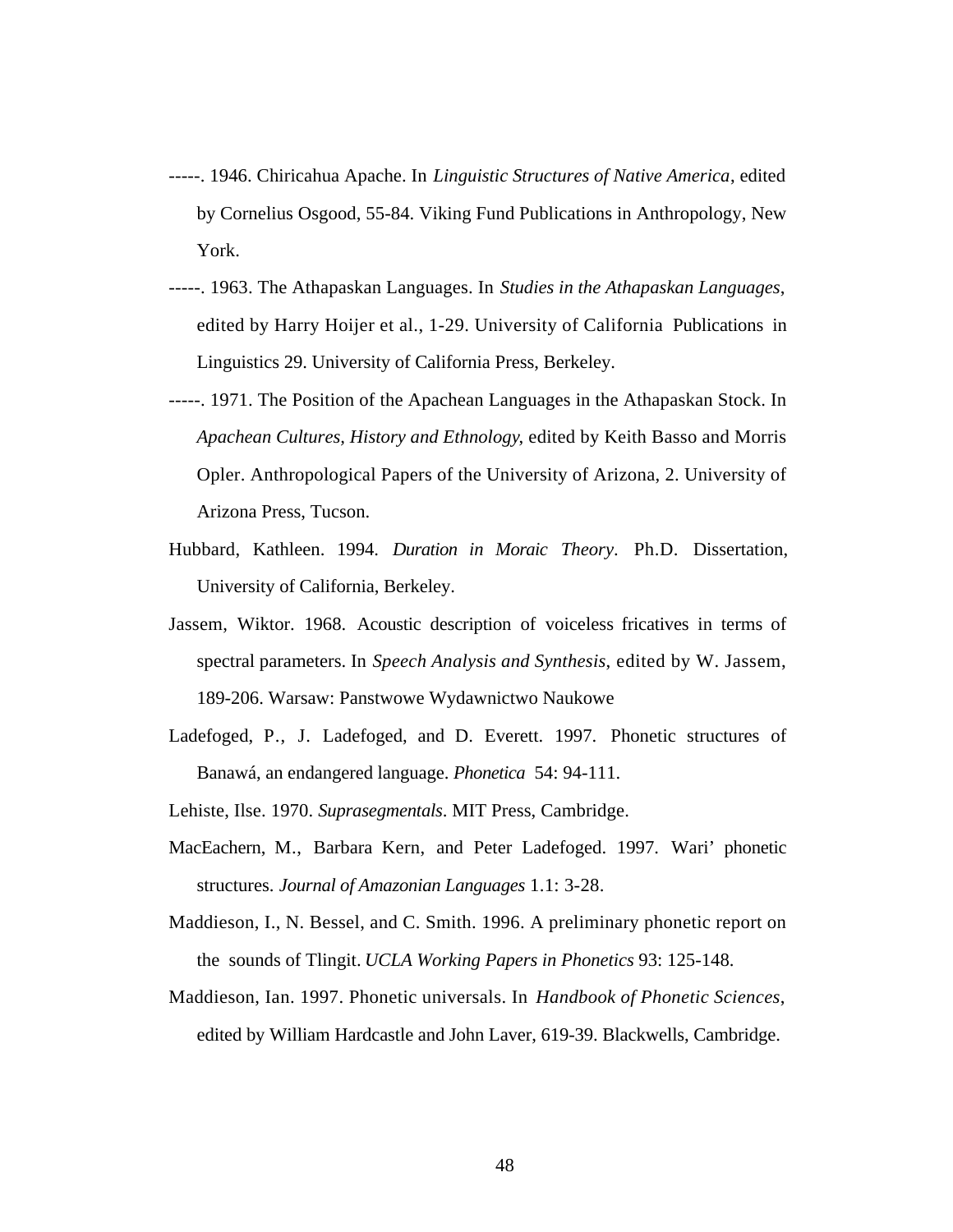- McDonough, Joyce and Martha Austin-Garrison. 1994. Vowel enhancement and dispersion in the vowel space of Western Navajo: A study of traditional Navajo speakers. *UCLA Working Papers in Phonetics* 87: 93-104.
- McDonough, Joyce and Peter Ladefoged. 1993. Navajo stops*. UCLA Working Papers in Phonetics* 84: 151-164.
- McDonough, Joyce, Peter Ladefoged, and Helen George. 1993. Navajo vowels and universal tendencies. *UCLA Working Papers in Phonetics* 84: 143-150
- Opler, Morris. 1983. The Apachean Culture Pattern and Its Origins. In *Handbook of North American Indians*, edited by William Sturtevant. Smithsonian Institution, DC.
- Potter, Brian. 1997. *Wh / Indefinites and the Structure of the Clause in Western Apache*.Ph.D. Dissertation, University of California, Los Angeles.
- de Reuse, Willem. 1993. *Stylistic and Dialectal Variation in Western Apache Phonology*. Manuscript, Department of Anthropology, University of Arizona, Tucson.
- -----. 1994. *An Introduction to Western Apache Linguistics* (3 vols.). Manuscript, Department of Anthropology, University of Arizona, Tucson.
- Tuttle, Siri. 2000. Unaspirated coronal stops in Jicarilla Apache. *UCLA Working Papers in Phonetics* 98: 39-53.
- Weismer, G. 1980. Control of the voicing distinction for intervocalic stops and fricatives: some data and theoretical considerations. *Journal of Phonetics* 8: 427-38.
- White Mountain Apache Culture Center. 1972a. *Keys to reading and writing Apache*. White Mountain Apache Culture Center, Fort Apache.